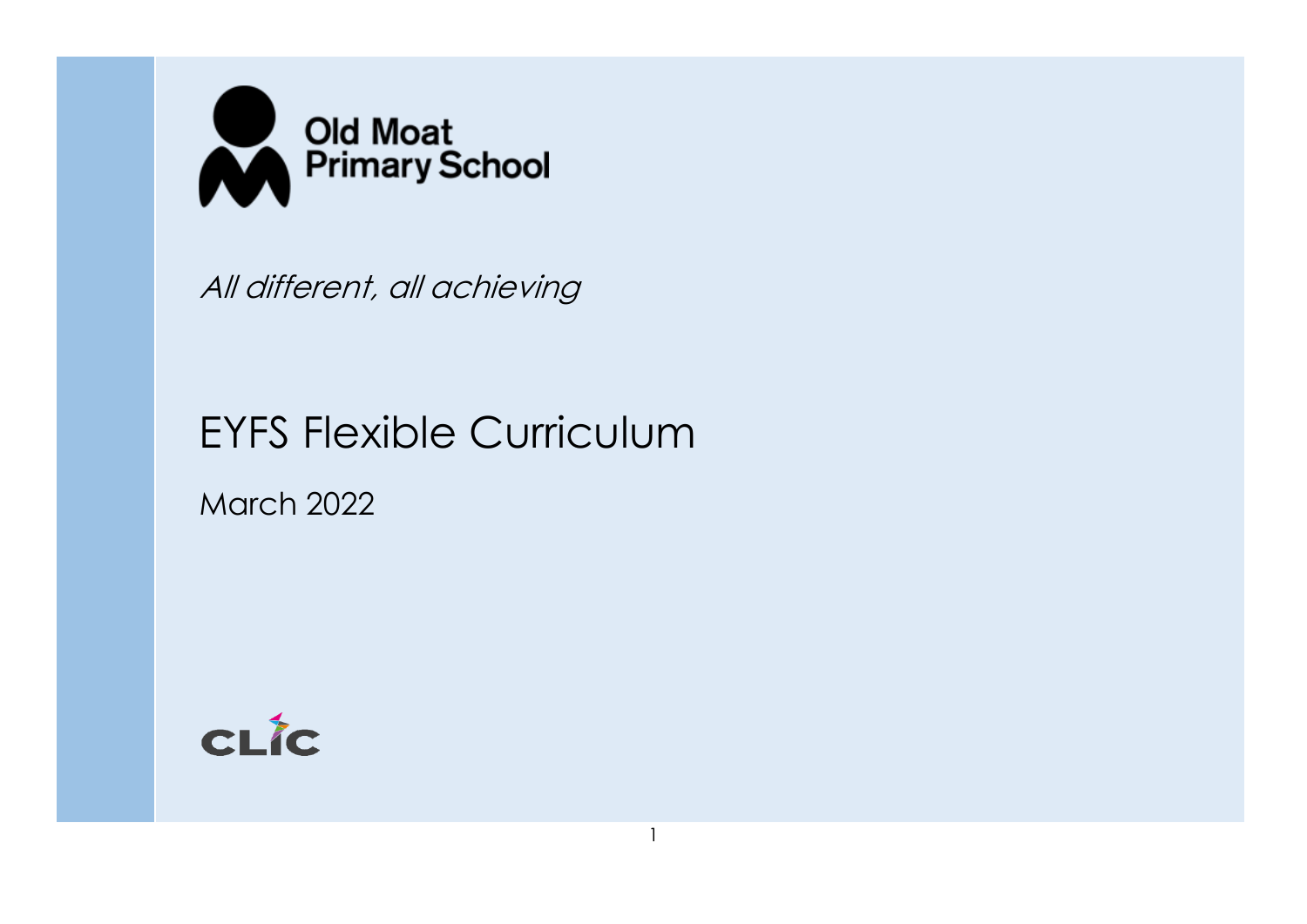| Contents<br>3                                     |  |
|---------------------------------------------------|--|
|                                                   |  |
|                                                   |  |
| 1.2 Personal, Social and Emotional Development  3 |  |
|                                                   |  |
|                                                   |  |
|                                                   |  |
|                                                   |  |
|                                                   |  |
|                                                   |  |
|                                                   |  |
|                                                   |  |
|                                                   |  |
|                                                   |  |
|                                                   |  |

| 7.2 Personal, Social and Emotional Development 23 |  |
|---------------------------------------------------|--|
|                                                   |  |
|                                                   |  |
|                                                   |  |
|                                                   |  |
|                                                   |  |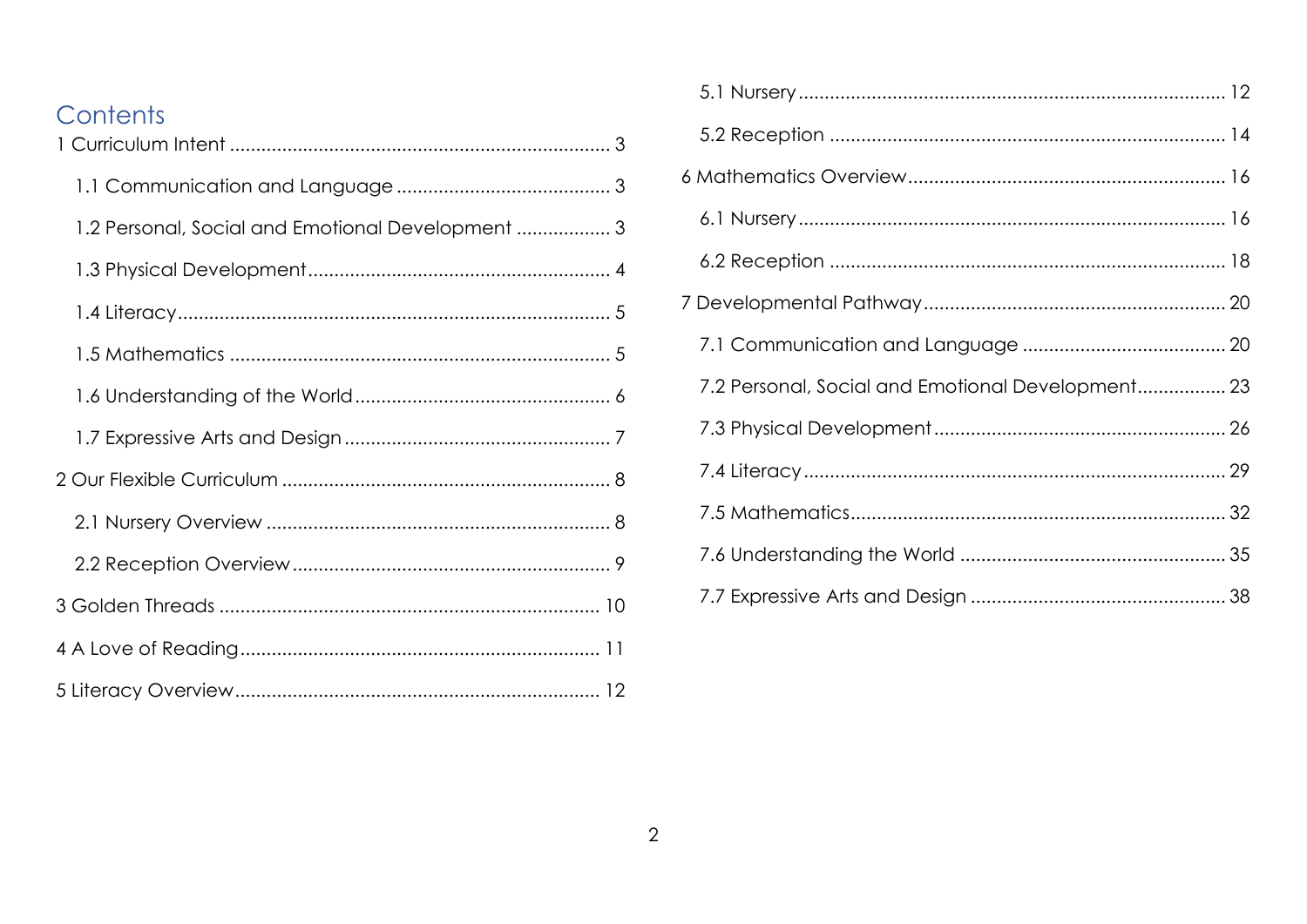# <span id="page-2-0"></span>1 Curriculum Intent

### <span id="page-2-1"></span>1.1 Communication and Language

### Links to National Curriculum: English

The Foundation Stage unit at Old Moat prioritises the development of pupils' spoken language, as this underpins all seven areas of learning and development. In our continuous and enhanced provision, indoors and outdoors, children communicate with each other in an engaging and thought-provoking environment. We believe the number and quality of the conversations children have with adults and peers is crucial. For that reason, play is maximised, well modelled and has clear progression, week by week and term by term. In adult interactions, children hear comments on their interests and actions, echoing back what they have said with new vocabulary added. Because of this, practitioners build children's language effectively. In adult-initiated learning, children are read to frequently and percolate in story telling in a multi-sensory approach. Hearing stories, non-fiction, rhymes and poems, and then providing children with extensive opportunities to use and embed new words through Word Aware approaches, gives children the opportunity to thrive in their enabling environment. As children's communication development is monitored using the Wellcomm screening tool, those who struggle are targeting for intervention. For all children, sensitive questioning invites them to elaborate and use new vocabulary and language structures.

# <span id="page-2-2"></span>1.2 Personal, Social and Emotional Development

### Links to National Curriculum: Relationships and Sex Education

We strive to enable children to be happy and confident individuals. A child's personal, social and emotional development is crucial in order to lead a healthy and happy life and is fundamental to their cognitive development. We aim for our enabling environment to be characterised by strong, warm and supportive relationships between children and practitioners. By introducing rules and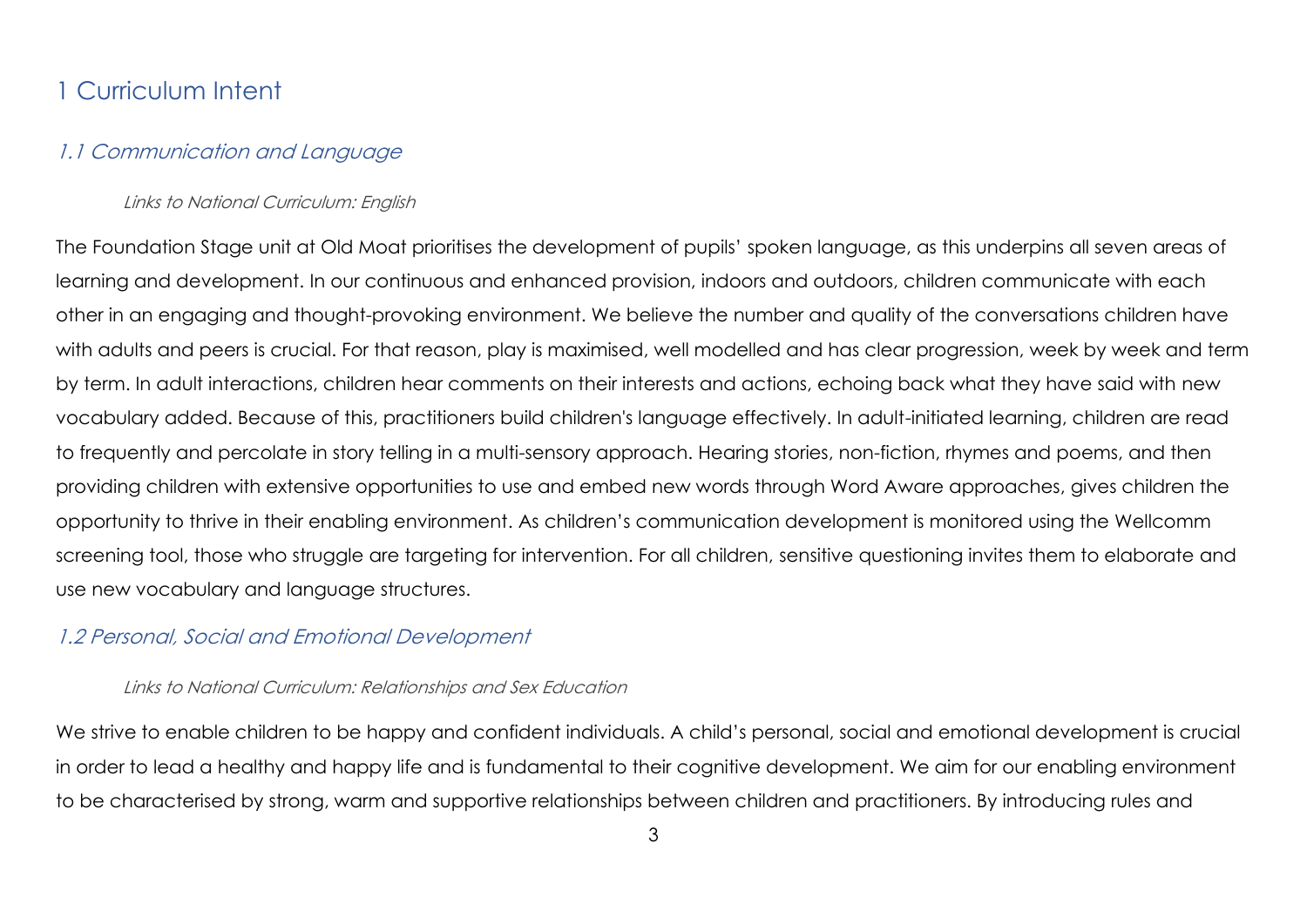boundaries through modelling, reflection and discussing of behaviour, our children become well-regulated and -adjusted. Shared experiences, like this, enable children to learn how to understand their own feelings and those of others. Independence is prioritised in the enabling environment at Old Moat: this develops a positive sense of self, allows children to set simple goals, have confidence in their own abilities, to persist and wait for what they want. Self-regulation is further explored through specific teaching of emotions, through the Zones of Regulation. Old Moat's school rules and the CLIC Trust values underpin everyday interactions between Foundation Stage staff and children, and is strongly emphasised within our curriculum. Furthermore, teaching of the Jigsaw units of work gives children further confidence to recognise, discuss and share their emotions and feelings. Our children learn to look after their bodies, including through healthy eating, and learn to manage their personal needs independently.

# <span id="page-3-0"></span>1.3 Physical Development

# Links to National Curriculum: Physical Education, English

At Old Moat, we view children's physical activity to be vital for their all-around development. Good physical develop is an indicator of later health and happiness. We aim to take an incremental approach to physical development, with gross motor skills being developed alongside fine motor skills. In our outdoor environment, children are encouraged to develop their core strength, stability, balance, spatial awareness, co-ordination and agility. All children participate in weekly sports lessons and play outside daily. In Nursery, fine motor development is of upmost importance, with children working creatively, mark-making and building with a range of age appropriate tools. A focus is placed on letter formation of the letters of children's names only. The seeds of handwriting are taught implicitly, through Beery's (2010) pre-handwriting shapes. In Reception, daily handwriting sessions see children learn the correct letter formation of all lower- and upper-case letters. Fine motor control and precision helps with hand-eye co-ordination, which is later linked to early literacy.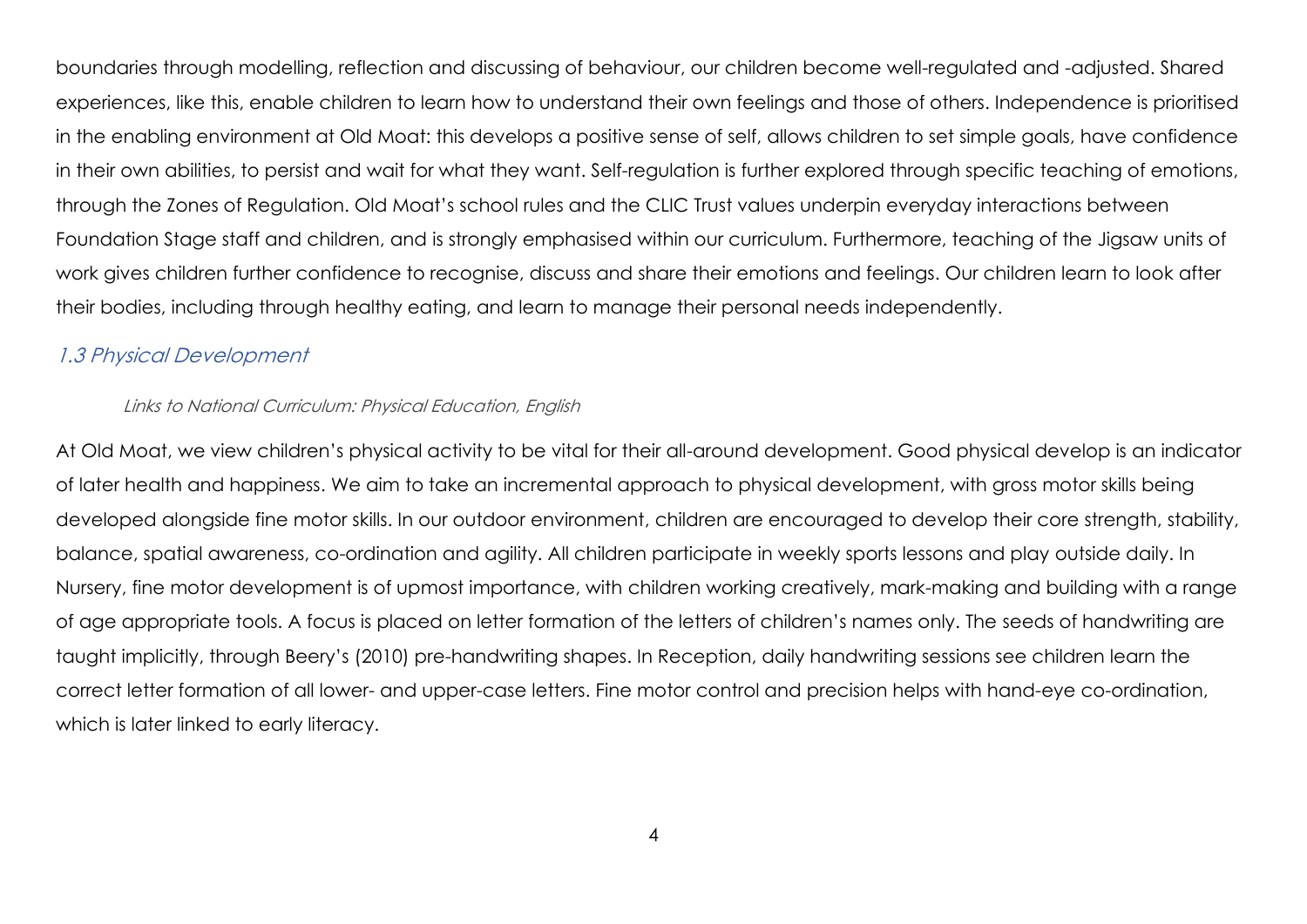## <span id="page-4-0"></span>1.4 Literacy

### Links to National Curriculum: English

As Foundation Stage pupils at Old Moat hear a range of stories, non-fiction, rhymes and poems daily, a love of literature is instilled. Our children are encouraged to be active participants in storytelling, by repeating refrains and creating actions. Our curriculum indicates a range of quality texts that link to our Big Questions, as well as celebrations and holidays. Along with this, Nursery and Reception each have a 'Reading Spine,' made up of texts which are told and retold throughout the academic year. With in-depth knowledge of these stories, children learn to love, retell and dramatise their plots. Teachers have access to further stories, to ensure books are read which match children's interests. We follow a systematic approach to phonics teaching, following the \_\_\_\_\_\_ phonics scheme. In addition to phonics, Reception children take part in guided reading daily. Reception children are also heard reading individually and readers who need further support are given further opportunities for this. Children's love for reading is encouraged to extend beyond school: Reception children take home three books per week, including one 'library' story for parents to read to their child. Nursery children also take home several books for their parents to read to them, and begin guided reading sessions with their teacher in the Summer term. All writing by children is valued and encouraged, whether this be children who are making prewriting shapes or writing sentences. All children write daily, in adult-initiated learning, and are invited to do so in the continuous and enhanced provision too.

### <span id="page-4-1"></span>1.5 Mathematics

### Links to National Curriculum: Mathematics

To ensure children excel mathematically in Key Stage One at Old Moat, our curriculum aims to develop a strong grounding in number, with a deep understanding of numbers to 10. By following the principles set out in the White Rose maths programme, Nursery children explore numbers to 5 in-depth, considering the numbers composition and being able to count confidently. In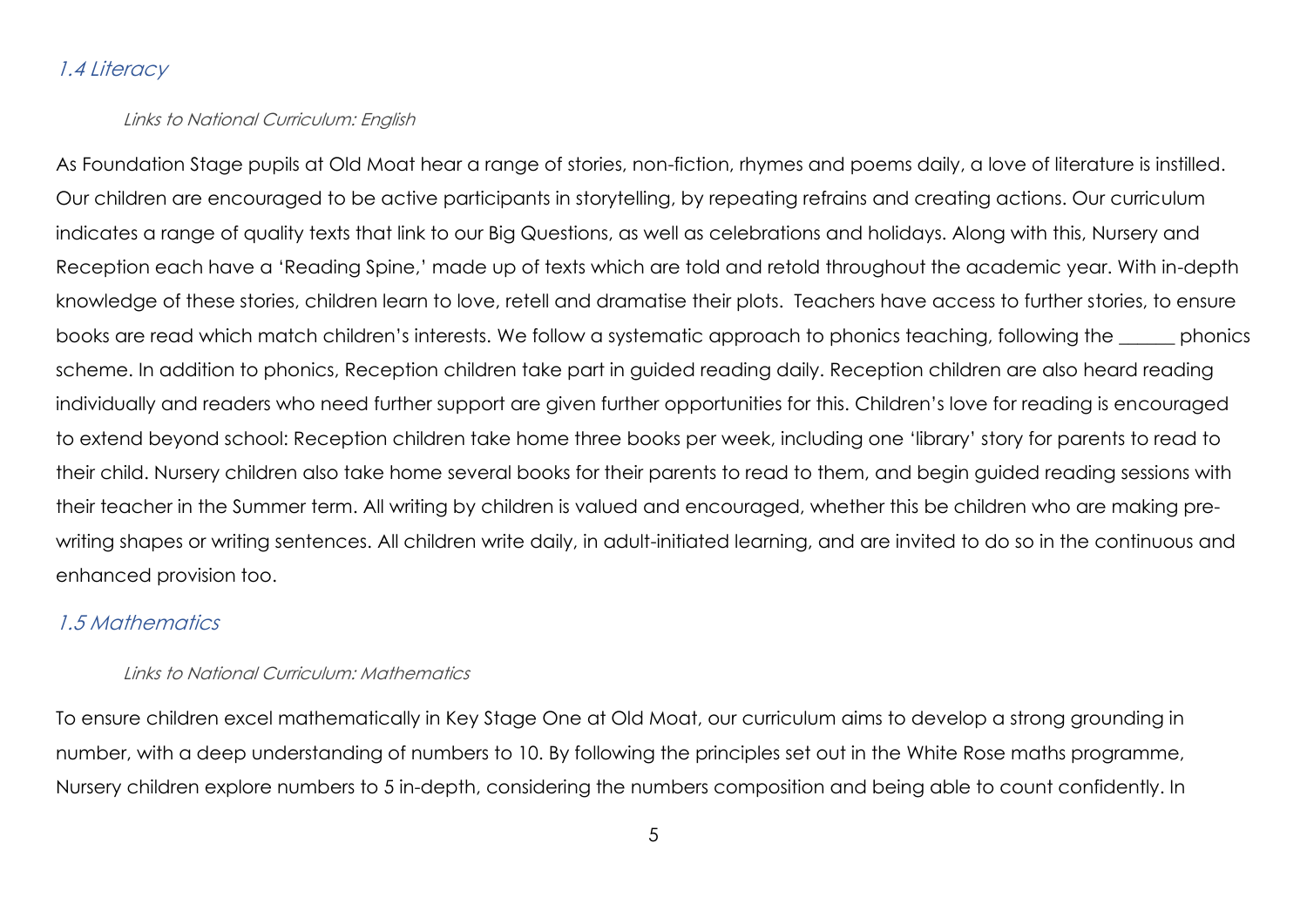Reception, children further develop their understanding of the numbers to 10 and the patterns within those numbers. Children are afforded frequent and varied opportunities to build and apply this understanding, through adult-initiated learning and in the continuous and enhanced provision. We believe that number is all around, and practitioners have the capacity to unlock this for children. In all learning experiences around maths, manipulatives are relied upon, as practical activity is the key to fostering such deep understanding. Moreover, mathematical vocabulary is planned into our curriculum, and the enhanced provision provides opportunities for children to use this. Through practical experience, children also develop their spatial reasoning skills across all areas of mathematics, including shape, space and measures. Children's mathematical knowledge is assessed in everyday interactions, as well as regular assessments.

### <span id="page-5-0"></span>1.6 Understanding of the World

### Links to National Curriculum: Science, Geography, History, Computing

Understanding the world involves guiding children to make sense of their physical world and their community. At Old Moat, we believe the range of children's personal experiences increases their knowledge and sense of the world around them. With this in mind, we have evaluated our children's at-home experiences and carefully selected our curriculum to build on this. While valuing our children's experiences, we attempt to push their thinking and understanding further: culturally, socially, technologically and ecologically. As understanding of the world cannot be taught in isolation, it appears in our daily routines, teaching and interactions. While sometimes being explicitly explored through our Big Questions, we understand that this is not enough to promote wider understanding of the world. For that reason, we retain flexibility in our curriculum, paying particular attention to children's interests and cultural celebrations of many communities. We have made and will continue to make links with members of our wider community, such as police officers, nurses and firefighters. Appreciating the experiences of our families too, parents are invited to talk to children about their cultural and religious traditions. By listening to a broad selection of stories, non-fiction, rhymes and poems, we further foster understanding of our diverse world.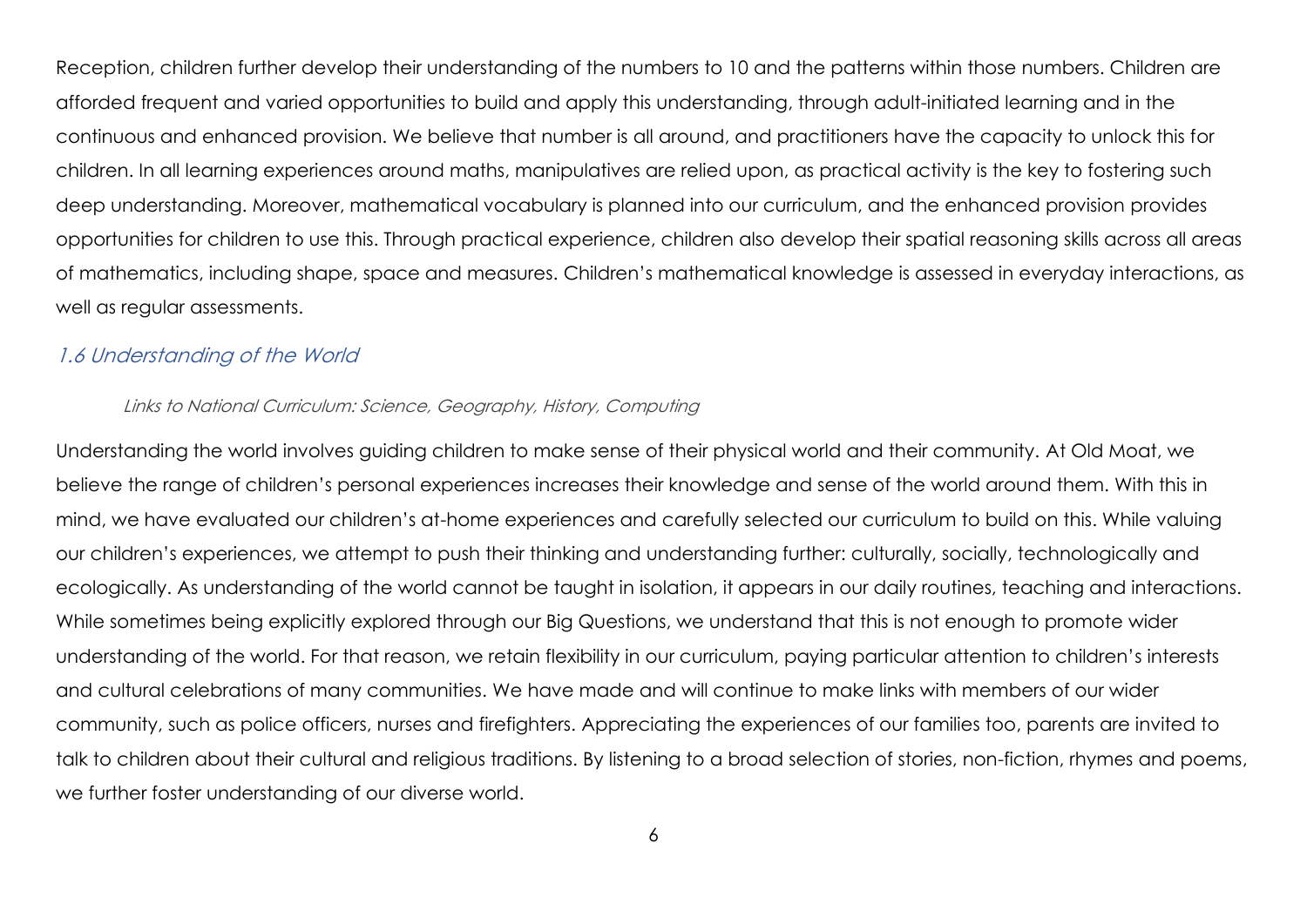# <span id="page-6-0"></span>1.7 Expressive Arts and Design

### Links to National Curriculum: Art and Design, Design and Technology, Music

The development of children's artistic and cultural awareness supports their imagination and creativity. Therefore, Foundation Stage pupils at Old Moat have regular opportunities to engage with the arts, through singing, dancing, performing, drawing, painting, crafting and moulding. In our enabling environment, where children's independence is fostered through self- selection and -access, a wide range of media, materials, tools and instruments are freely available to foster our children's creativity. Adult interactions and group teaching are utilised to give children confidence in the creative making process. The quality and variety of what children see, hear and participate in is crucial for developing their understanding, self-expression, vocabulary and ability to communicate through the arts.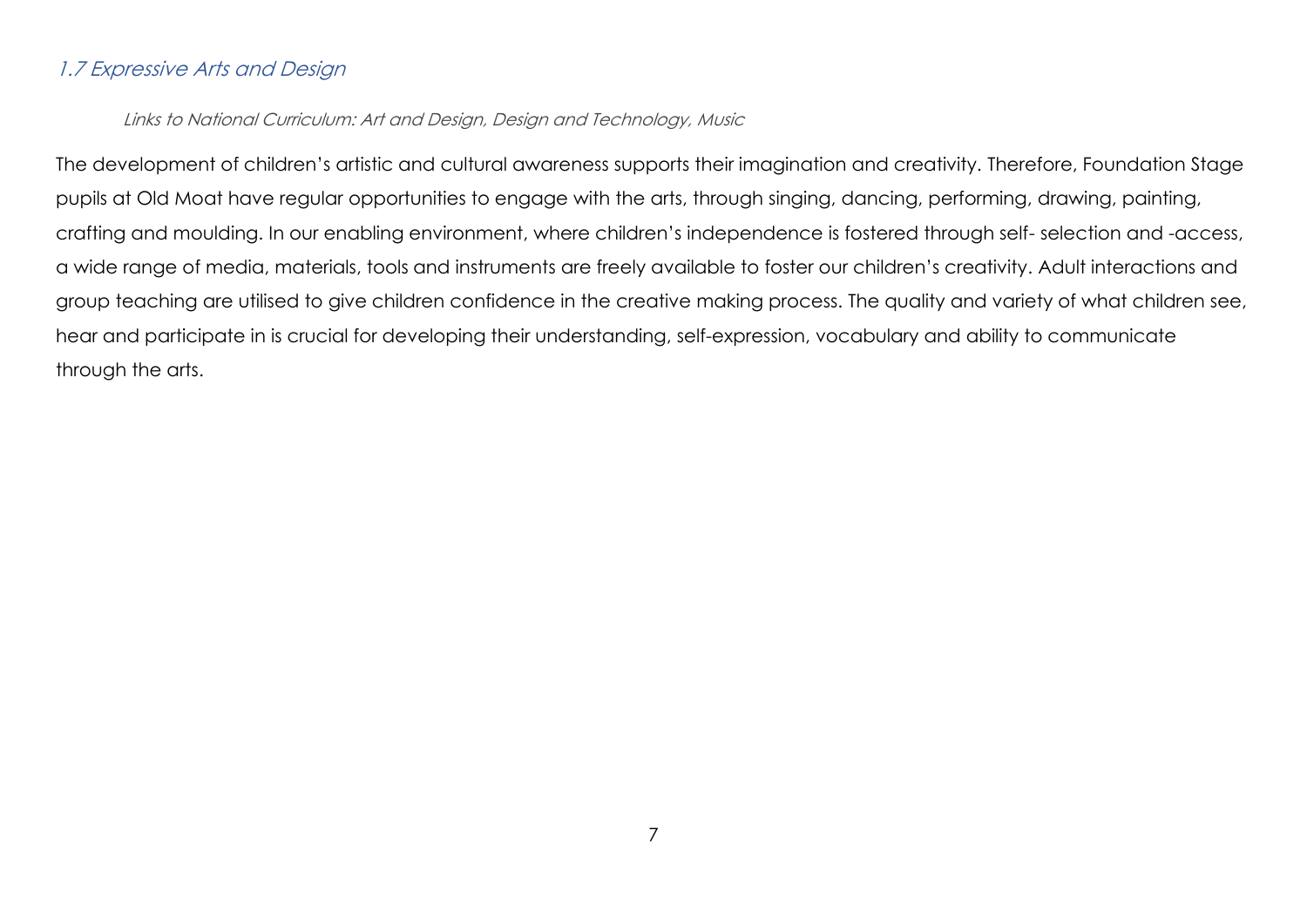# <span id="page-7-0"></span>2 Our Flexible Curriculum

# <span id="page-7-1"></span>2.1 Nursery Overview

Intended to meet age related expectations, our flexible curriculum will be differentiated through short term planning, which is driven by assessment.

|                                          | Autumn 1                                                                                                                                  | Autumn 2                                                                                                                                                              | Spring 1                                                                                                                                                            | Spring 2                                                                                                                                                                | Summer 1                                                                                                                                                             | Summer 2                                                                                                                                                           |
|------------------------------------------|-------------------------------------------------------------------------------------------------------------------------------------------|-----------------------------------------------------------------------------------------------------------------------------------------------------------------------|---------------------------------------------------------------------------------------------------------------------------------------------------------------------|-------------------------------------------------------------------------------------------------------------------------------------------------------------------------|----------------------------------------------------------------------------------------------------------------------------------------------------------------------|--------------------------------------------------------------------------------------------------------------------------------------------------------------------|
| <b>Big Question</b>                      | Who am I?                                                                                                                                 | What's that sound?                                                                                                                                                    | How do I feel<br>today?                                                                                                                                             | Who can help me?                                                                                                                                                        | What does it feel<br>like?                                                                                                                                           | What does water<br>do?                                                                                                                                             |
| <b>Quality Texts:</b><br>Primary         |                                                                                                                                           | the<br>train                                                                                                                                                          | he Colour                                                                                                                                                           | EMERGENCY                                                                                                                                                               | LION HUI                                                                                                                                                             | THIS SUMMER                                                                                                                                                        |
| <b>Quality Texts:</b><br>Secondary       | Incredible You - Rhys<br>Brisenden, Nathan Reed<br>Titch - Pat Hutchins<br>Hair Love - Matthew<br>Cherry<br>Only One You - Linda<br>Kranz | What the Ladybird Heard<br>- Julia Donaldson<br>Stomp, Chomp, Big Roars<br>- Kaye Umansky<br>All Join In - Quintin Blake<br>Pete the Cat - James<br>Dean, Eric Litwin | Ruby's Worry - Tom<br>Percival<br>The Jar of Happiness -<br>Ailsa Burrows<br>Kindness Makes Us Strong<br>- Sophie Beer<br>The Worrysaurus - Rachel<br><b>Bright</b> | <b>Busy People Books</b><br>Mog and Vee Eee Tee -<br>Judith Kerr<br>And Tango Makes Three<br>- Justin Richardson<br>Living with Mum, Living<br>with Dad - Melanie Walsh | We're Going on a Bear<br>Hunt-<br>Walking Through the<br>Jungle - Julie Lacome<br>Over in the Grasslands -<br>Anna Wilson<br>We All Went on Safari -<br>Laurie Krebs | The Pigeon Needs a<br>Bath! - Mo Williams<br>Oliver's Fruit Salad -<br>Vivian French<br>Mr Gumpy's Outing -<br>John Burningham<br>Wet, Wet, Wet-Helen<br>Greathead |
| Celebrations,<br>Festivals and<br>Events | <b>Birthdays</b><br>Autumn Equinox-Sept<br><b>Black History- Oct</b><br>Poetry Day-6/10                                                   | Harvest Festival-Oct<br>Diwali- End of Oct<br>Halloween-31/10<br>Bonfire Night- 5/11<br>Remembrance-11/11<br>Hannukah-End of Nov<br>Christmas - 25/12                 | New Year-1/1<br>Lunar New Year - Feb<br>Number Day-4/2<br>Valentine's-14/2<br>Spring                                                                                | World Book D-March<br>Pancake Day-March<br>Holi - Middle of March<br>St Patrick's Day-17/3<br>Mother's Day-March<br>Start Ramadan-April<br>Easter-April                 | Eid Al Fitr-Start of May<br>Mental Health Wk - May                                                                                                                   | Pride Month - June<br>Father's Day- June<br>Summer Solstice- June<br>Eid Al Adha - July                                                                            |
| Enrichment                               | <b>Visitors</b><br>New baby<br>Mums / dads<br>Experience<br>Visiting places in school<br>(community)                                      | <b>Visitors</b><br>Site Manager<br>Headteacher<br>Parent for Diwali<br>Experience<br>Listening walk in school<br>and garden                                           | <b>Visitors</b><br>Parent for Lunar NY<br>School Chef<br>Experience<br>Preparing toast<br>Pottery                                                                   | <b>Visitors</b><br>Parent for Holi<br>Doctor/Dentist<br>Experience<br>Preparing pancakes<br><b>Making Easter baskets</b>                                                | <b>Visitors</b><br>Parent for Eid<br>Experience<br>Trip to farm<br>Catterpillars                                                                                     | <b>Visitors</b><br><b>Reception Teachers</b><br>Experience<br>Planting<br>Making fruit salad<br>Walk in Old Moat area<br><b>Transition to Reception</b>            |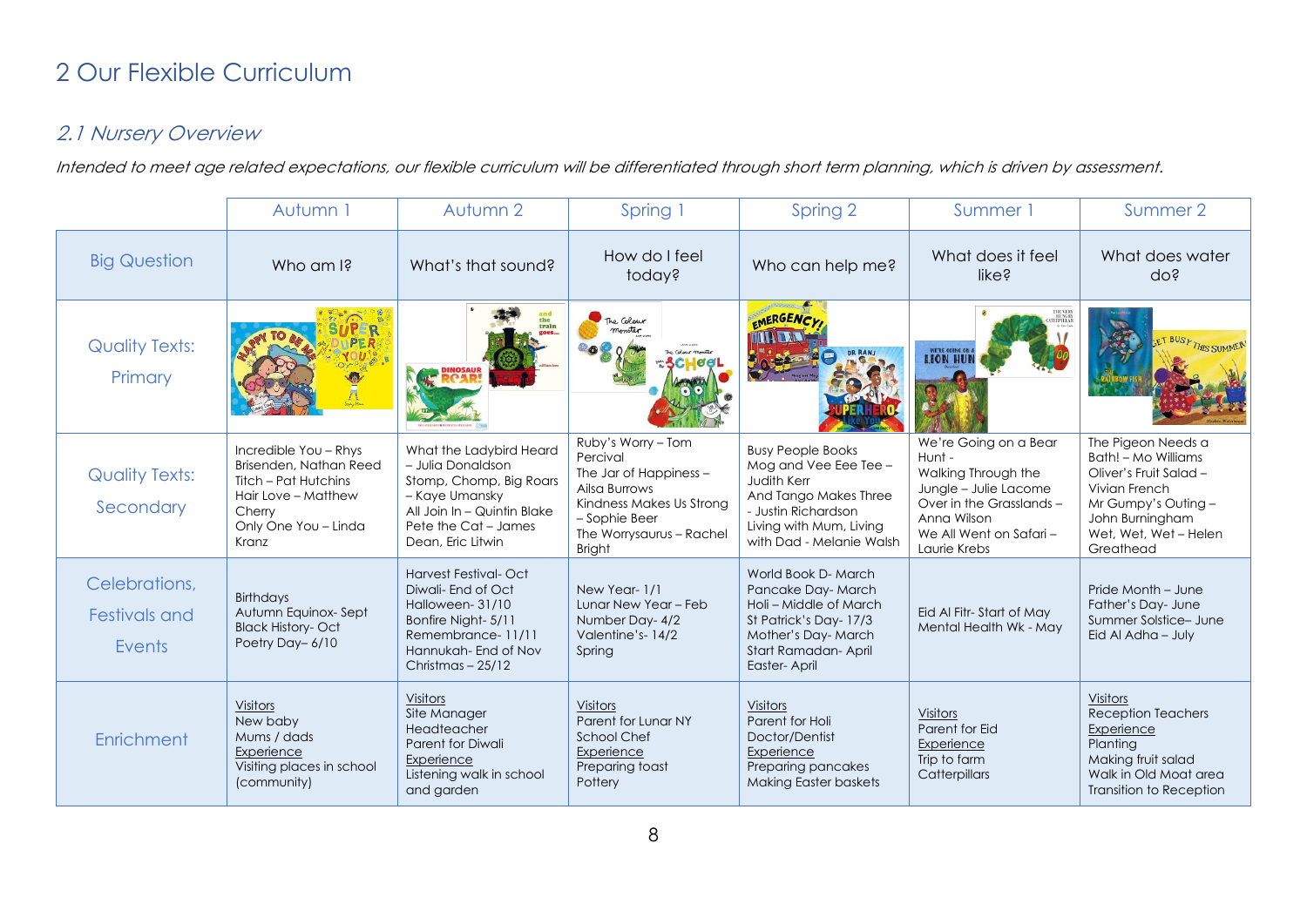# <span id="page-8-0"></span>2.2 Reception Overview

Intended to meet age related expectations, our flexible curriculum will be differentiated through short term planning, which is driven by assessment.

|                                          | Autumn 1                                                                                                                                   | Autumn 2                                                                                                                                                     | Spring                                                                                                                                                 | Spring 2                                                                                                                                                                | Summer 1                                                                                                                                    | Summer 2                                                                                                                                                |
|------------------------------------------|--------------------------------------------------------------------------------------------------------------------------------------------|--------------------------------------------------------------------------------------------------------------------------------------------------------------|--------------------------------------------------------------------------------------------------------------------------------------------------------|-------------------------------------------------------------------------------------------------------------------------------------------------------------------------|---------------------------------------------------------------------------------------------------------------------------------------------|---------------------------------------------------------------------------------------------------------------------------------------------------------|
| <b>Big Question</b>                      | What makes a<br>friend?                                                                                                                    | What do I see?                                                                                                                                               | Where will I go?                                                                                                                                       | What is my favourite<br>story?                                                                                                                                          |                                                                                                                                             | What makes me strong?                                                                                                                                   |
| <b>Quality Texts:</b><br>Primary         |                                                                                                                                            | OWL BABIES                                                                                                                                                   | The Train Ride<br>tephen Laml                                                                                                                          | Q Ladybird First Favourite Tale                                                                                                                                         | <i>(Wiver's /egetables</i><br>Avel Scheffler<br>A Squash Squeeze                                                                            | <b>THE FROG</b>                                                                                                                                         |
| <b>Quality Texts:</b><br>Secondary       | Cleversticks - Bernard<br>Ashley<br>My Shadow is Pink - Scott<br>Stuart<br>Ruby's Worry - Tom<br>Percival<br>Ravi's Roar - Tom<br>Percival | Can't You Sleep, Little<br>Bear? - Martin Waddell<br>Night Light - J Dutro<br>Funnybones - Janet &<br>Allen Ahlberg<br>The Best Diwall Ever -<br>Ronali Shah | Oi! Get Off Our Train -<br>John Burningham<br>Katie in London - James<br>Mayhew<br>Coming to England -<br>Floella Benjamin<br>Meg's Car - Helen Nicoll | Princess Cinders -<br><b>Babette Cole</b><br>Three Little Wolves and<br>the Big Bad Pig<br>Goldilocks - Allan<br>Ahlbera<br>Hansel and Gretel-<br><b>Bethan Woolvin</b> | The Extra Ordinary<br>Gardener-Sam<br>Boughton<br>Gigantic Turnip - Niamh<br>Sharkey<br>Farm Chase - Rod<br>Campbell<br>Farmyard Hullabaloo | The Burbee Bears - Joe<br>Wicks<br>I am Hungry - Michael<br>Rosen<br>The Disgusting Sandwich<br>- Gareth Edwards<br>Wolfie's Secret - Niccala<br>Senior |
| Celebrations,<br>Festivals and<br>Events | <b>Birthdays</b><br>Autumn Equinox-Sept<br><b>Black History- Oct</b><br>Poetry Day-6/10                                                    | Harvest Festival-Oct<br>Diwali- End of Oct<br>Halloween-31/10<br>Bonfire Night- 5/11<br>Remembrance-11/11<br>Hannukah-End of Nov<br>Christmas - 25/12        | New Year-1/1<br>Lunar New Yea - Feb<br>Number Day- 4/2<br>Valentine's-14/2<br>Spring                                                                   | World Book D- March<br>Holi - Middle of March<br>St Patrick's Day-17/3<br>Mother's Day-March<br>Start Ramadan-April<br>Easter-April                                     | Eid Al Fitr-Start of May<br>Mental Health Wk - May                                                                                          | Pride Month - June<br>Father's Day- June<br>Summer Solstice- June<br>Eid Al Adha - July                                                                 |
| Enrichment                               | <b>Visitors</b><br>Mums / dads<br>Year 6 pupils<br>Headteacher<br>Experience<br>Making food for friend                                     | Visitors<br>Site Manager<br>Headteacher<br><b>Parent for Diwali</b><br>Experience<br>Autumn walk in school<br>grounds                                        | <b>Visitors</b><br>Parent for Lunar NY<br>Experience<br>Walk in Old Moat area<br>Map drawing of school                                                 | Visitors<br>Parent for Holi<br>Parent to read story<br>Deputy head to read<br>Experience<br>Preparing pancakes<br><b>Making Easter baskets</b>                          | <b>Visitors</b><br>Parent for Eid<br>Experience<br>Trip to farm<br>Planting                                                                 | <b>Visitors</b><br>Year 1 Teachers<br>Experience<br>Transition to Year 1<br><b>Baking</b><br>Cooking                                                    |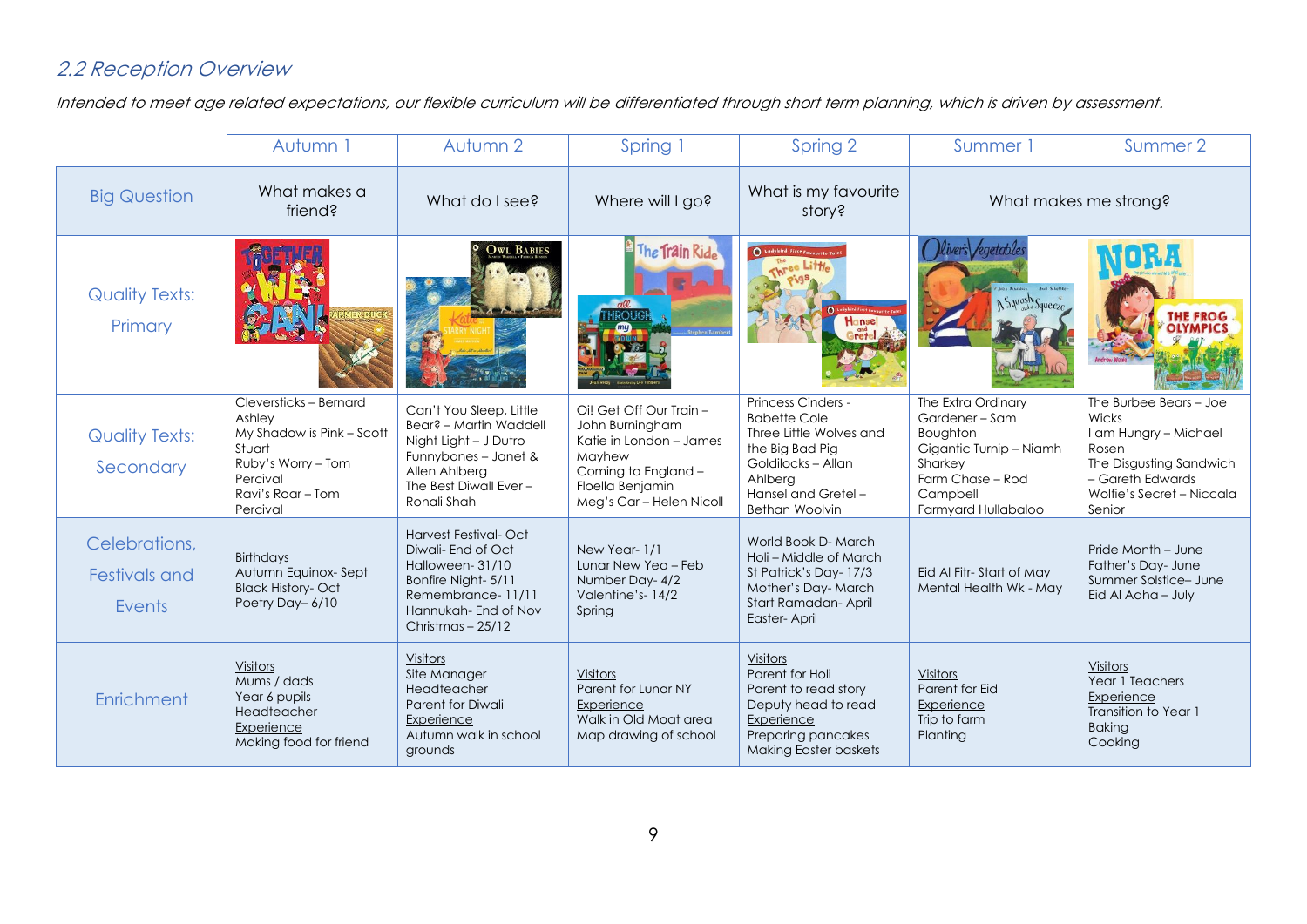# <span id="page-9-0"></span>3 Golden Threads

Several concepts, attitudes and beliefs are imparted through our everyday systems, routines and interactions with our children. They are not necessarily recorded in our curriculum, yet make up much of our daily practice.

| The Characteristics of Effective Teaching and Learning |                                                                                                                 |  |  |  |
|--------------------------------------------------------|-----------------------------------------------------------------------------------------------------------------|--|--|--|
| playing and exploring                                  | children investigate and experience things, and 'have a go'                                                     |  |  |  |
| active learning                                        | children concentrate and keep on trying if they encounter difficulties, and enjoy<br><i>achievements</i>        |  |  |  |
| creating and thinking critically                       | children have and develop their own ideas, make links between ideas, and develop<br>strategies for doing things |  |  |  |

| Prioritising<br><i>Valuing All</i><br>Encouraging<br><b>Active Talk</b><br>Cultures<br>Reading | Modelling<br>Positive<br><b>Relationships</b> | Fostering<br><b>Healthy</b><br>Lifestyles | Encouraging<br>Good Oral<br>Hygiene |
|------------------------------------------------------------------------------------------------|-----------------------------------------------|-------------------------------------------|-------------------------------------|
|------------------------------------------------------------------------------------------------|-----------------------------------------------|-------------------------------------------|-------------------------------------|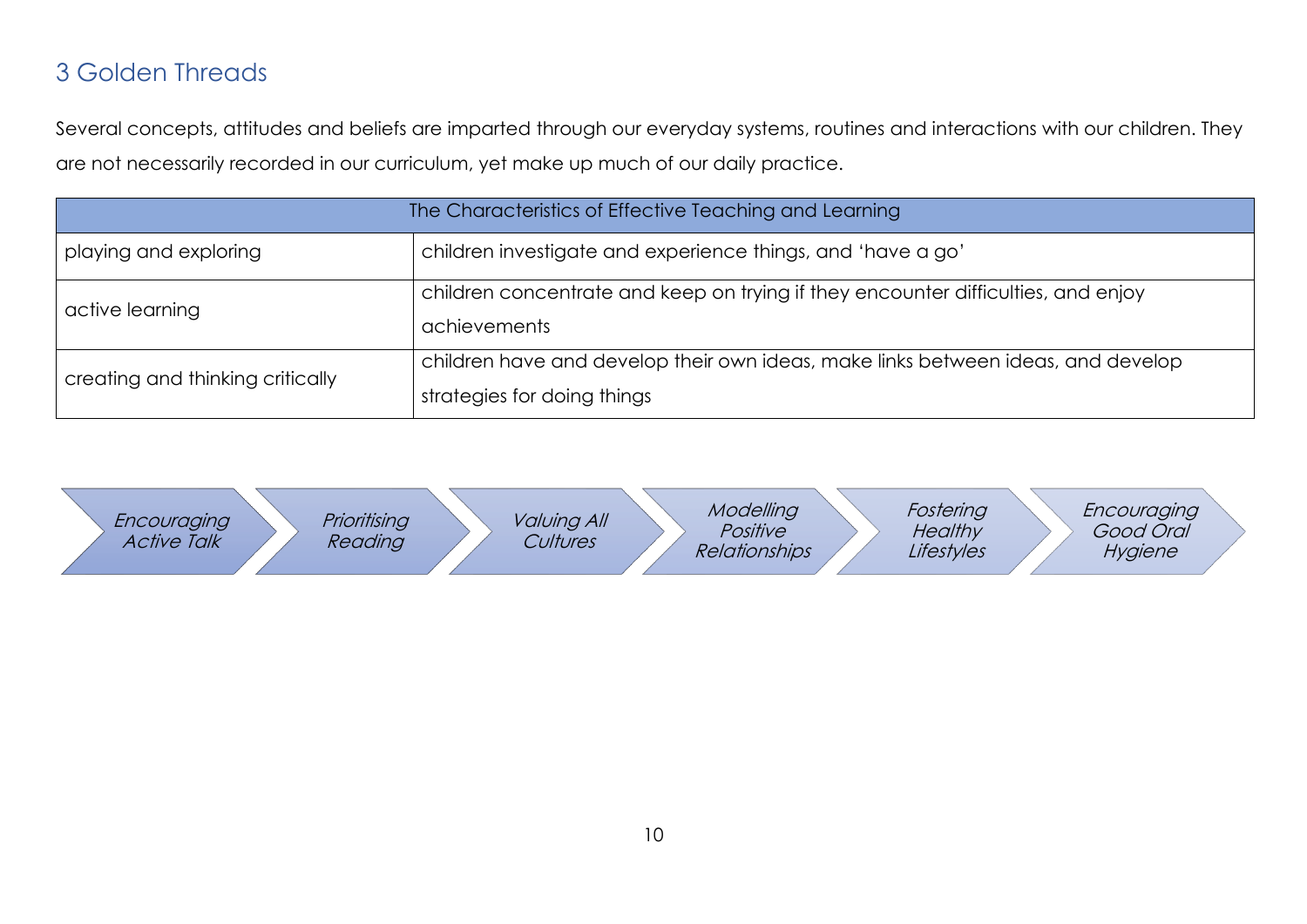# <span id="page-10-0"></span>4 A Love of Reading

Our curriculum is fuelled by story, poetry, nursery rhyme and information sharing. Adequate time is also given for children to choose texts, following their interests. Nursery and Reception additionally have a 'Reading Spine' of stories which are told and revisited throughout the year.

| When do we read?                                            |                                                     |                                                                      |                                                                    |                                                          |                                                        |                                                                    |  |  |
|-------------------------------------------------------------|-----------------------------------------------------|----------------------------------------------------------------------|--------------------------------------------------------------------|----------------------------------------------------------|--------------------------------------------------------|--------------------------------------------------------------------|--|--|
| Literacy Sessions > Shared Snack Time > Transition Point    |                                                     |                                                                      |                                                                    |                                                          |                                                        |                                                                    |  |  |
| What do we read?                                            |                                                     |                                                                      |                                                                    |                                                          |                                                        |                                                                    |  |  |
| <b>Primary Texts</b>                                        | <b>Secondary Texts</b>                              | <i>Information</i>                                                   | <b>Maths Stories</b>                                               | <b>Reading Spine</b>                                     | <b>Poetry Basket</b>                                   | <b>Read for Pleasure</b>                                           |  |  |
| Stories related to Big<br>Question and<br>explored in depth | Complementary<br>stories related to Big<br>Question | Information texts or<br>online sources<br>related to Big<br>Question | White Rose<br>suggested stories to<br>complement maths<br>learning | A selection of stories<br>we revisit and retell<br>often | A selection of<br>poems we revisit<br>and retell often | Stories or<br>information books<br>chosen from our<br>reading area |  |  |

| <b>Nursery Reading Spine</b>                                                                                                                                                                                            |                                                                                                                                                                                                                                            | <b>Reception Reading Spine</b>                                                                                                                                                                                            |                                                                                                                                                                                                            |  |  |
|-------------------------------------------------------------------------------------------------------------------------------------------------------------------------------------------------------------------------|--------------------------------------------------------------------------------------------------------------------------------------------------------------------------------------------------------------------------------------------|---------------------------------------------------------------------------------------------------------------------------------------------------------------------------------------------------------------------------|------------------------------------------------------------------------------------------------------------------------------------------------------------------------------------------------------------|--|--|
| The Very Hungry Caterpillar - Eric<br>Carle<br>We're Going on a Bear Hunt-Michael<br>Rosen & Helen Oxbury<br>Each Peach Pear Plum - Janet &<br>Allan Ahlberg<br>Brown Bear, Brown Bear - Bill Martin Jr<br>& Eric Carle | The Train Ride - Jane Crebbin<br>Dear Zoo - Rod Campbell<br>Handa's Surprise - Eileen Browne<br>Jack and the Beanstalk<br>Goldilocks and the Three Bears<br>The Gingerbread Man<br>The Gruffalo - Julia Donaldson<br>Zog - Julia Donaldson | Owl Babies - Martin Waddell &<br>Patrick Benson<br>Shark in the Park - Nick Sharrall<br>Funny Bones - Janet & Allan Ahlberg<br>Anancy and Mr Dry Bone - Fiona<br>French<br>Goodnight Moon - Margaret Wise<br><b>Brown</b> | Rosie's Walk - Pat Hutchins<br>On the Way Home - Jill Murphy<br>Jack and the Beanstalk<br>Goldilocks and the Three Bears<br>The Gingerbread Man<br>The Gruffalo - Julia Donaldson<br>Zog - Julia Donaldson |  |  |

|                 | <b>Nursery Poetry Basket</b> | <b>Reception Poetry Basket</b> |
|-----------------|------------------------------|--------------------------------|
| Need to compile |                              |                                |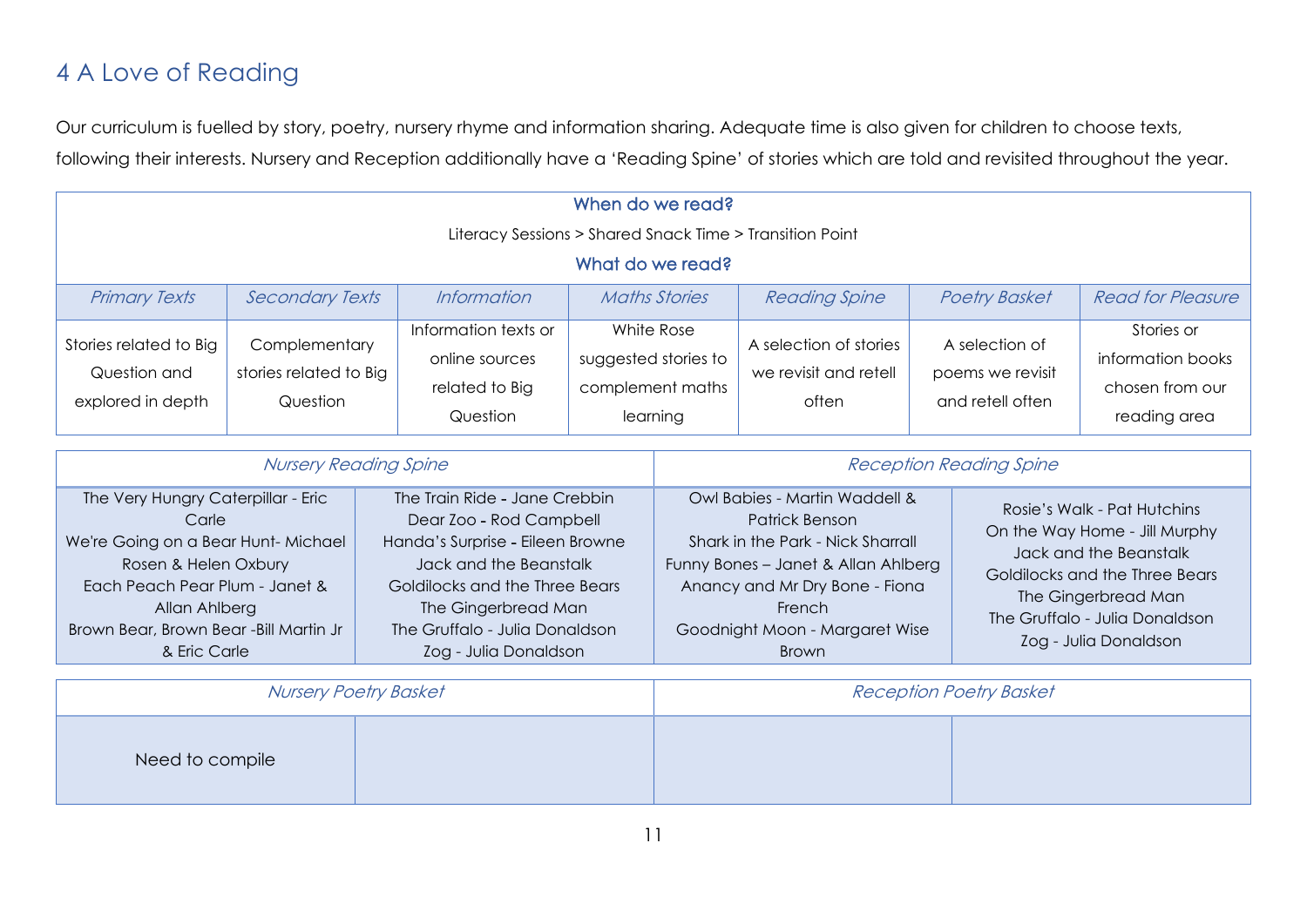# <span id="page-11-0"></span>5 Literacy Overview

# <span id="page-11-1"></span>5.1 Nursery

This overview follows the principle of all literacy teaching having elements of shared storytelling, shared talk, and shared writing.

|                          |                        | Week 1                                        | Week 2                      | Week 3                                  | Week 4                                          | Week 5                      | Week 6                             |  |  |  |
|--------------------------|------------------------|-----------------------------------------------|-----------------------------|-----------------------------------------|-------------------------------------------------|-----------------------------|------------------------------------|--|--|--|
|                          | <b>Big Question</b>    |                                               | Who am I?                   |                                         |                                                 |                             |                                    |  |  |  |
|                          | Shared<br>Storytelling |                                               | Happy to Be You - Emma Dodd |                                         | Super Duper You - Sophy Henn                    |                             |                                    |  |  |  |
| Autumn                   | <b>Shared Talk</b>     | What's my name?                               | What do I look like?        | Noticing differences<br>in appearance   | Who's in my family?                             | What's my favourite<br>toy? | What's my favourite<br>food/snack? |  |  |  |
|                          | Shared<br>Writing      | Name writing                                  | Name writing                | Name writing                            | One word labels                                 | One word labels             | One word labels                    |  |  |  |
|                          | <b>Big Question</b>    |                                               | What's that sound?          |                                         |                                                 |                             |                                    |  |  |  |
| $\mathcal{L}$            | Shared<br>Storytelling | Dinosaur Roar! – Paul and Henrietta Stickland |                             |                                         | And the Train Goes - William Bee                |                             |                                    |  |  |  |
| Autunn                   | <b>Shared Talk</b>     | Farm animals                                  | Zoo animal                  | Categorising farm,<br>zoo and dinosaurs | Vehicles                                        | Singing songs               | <b>Body percussion</b>             |  |  |  |
|                          | Shared<br>Writing      | Labelling                                     | Labelling                   | Caption writing                         | Caption writing                                 | List writing                | List writing                       |  |  |  |
|                          | <b>Big Question</b>    | How am I today?                               |                             |                                         |                                                 |                             |                                    |  |  |  |
| $\overline{\phantom{0}}$ | Shared<br>Storytelling | The Colour Monster - Anna Llenas              |                             |                                         | The Colour Monster Goes to School - Anna Llenas |                             |                                    |  |  |  |
| Spring                   | <b>Shared Talk</b>     | Initial identification<br>of emotions         | Categorising<br>emotions    | What makes you<br>feel that way?        | Ways to feel better<br>again (regulation)       | Birthdays/party             | Birthdays/party                    |  |  |  |
|                          | Shared<br>Writing      | Labelling                                     | Word maps                   | Word maps                               | Caption writing                                 | Writing cards               | Writing cards                      |  |  |  |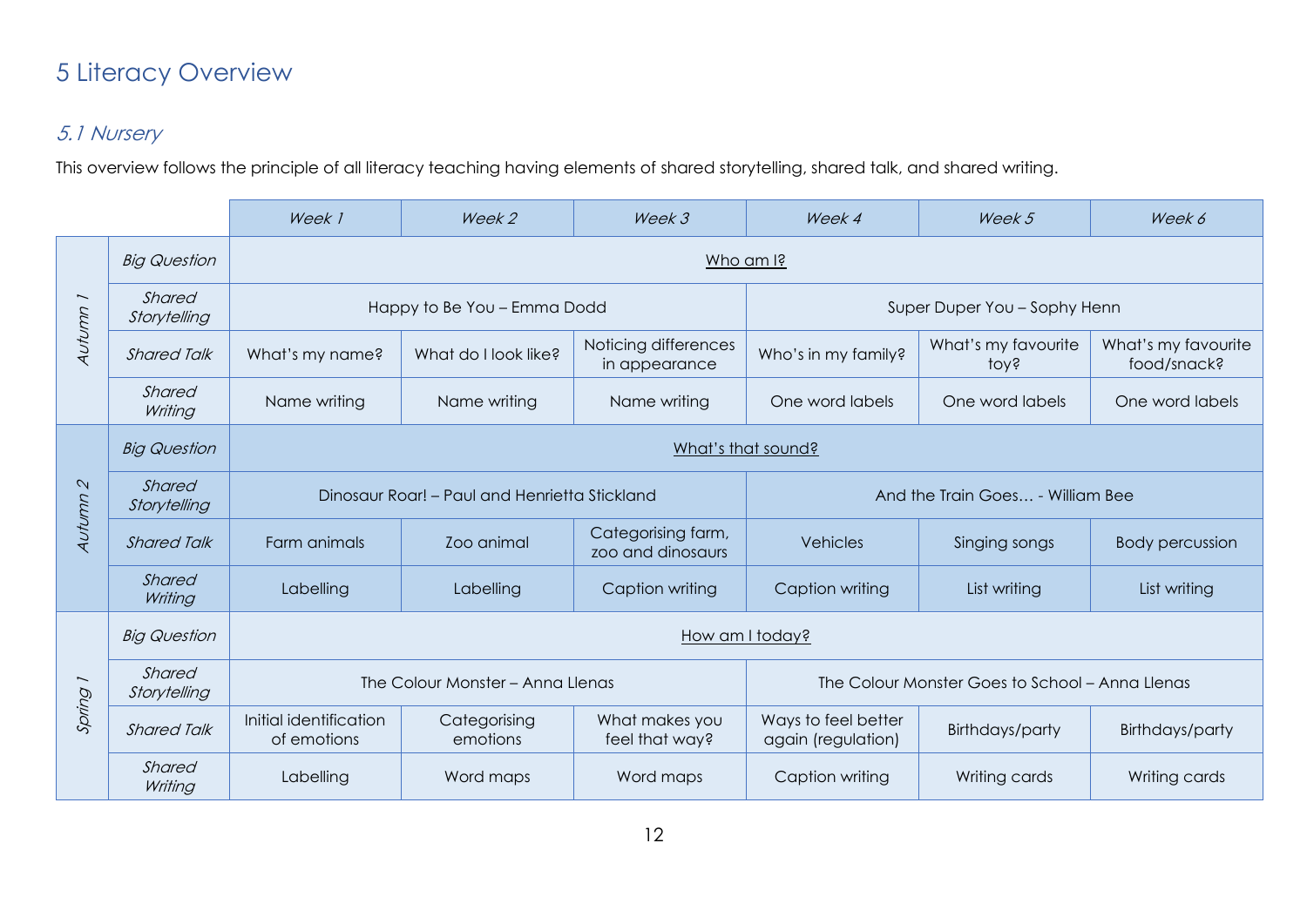|                     | <b>Big Question</b>    |                                          | Who can help me?                          |                                            |                                        |                                            |  |  |
|---------------------|------------------------|------------------------------------------|-------------------------------------------|--------------------------------------------|----------------------------------------|--------------------------------------------|--|--|
| $\mathcal{L}$       | Shared<br>Storytelling |                                          | Emergency! - Margaret Mayo & Alex Ayliffe |                                            |                                        | A Superhero Like You - Ranj Singh          |  |  |
| Spring              | <b>Shared Talk</b>     | <b>Emergency services</b>                | <b>Emergency services</b>                 | People who work in<br>school               | Family members                         | Role of family                             |  |  |
|                     | Shared<br>Writing      | Caption writing                          | Letter writing with<br>'to' and 'from'    | Letter writing with<br>'to' and 'from'     | Letter writing with<br>'to' and 'from' | Letter writing with<br>'to' and 'from'     |  |  |
| Summer              | <b>Big Question</b>    |                                          | What does it feel like?                   |                                            |                                        |                                            |  |  |
|                     | Shared<br>Storytelling | The Very Hungry Caterpillar - Eric Carle |                                           | We're Going on a Lion Hunt - The Kiboomers |                                        |                                            |  |  |
|                     | <b>Shared Talk</b>     | Recounting story                         | Describing texture                        | Recounting story                           | Sorting materials                      | Comparing homes<br>in Africa to England    |  |  |
|                     | Shared<br>Writing      | Story maps                               | Recounting                                | Story maps                                 | Recounting                             | Sentence modelling                         |  |  |
|                     | <b>Big Question</b>    | What does water do?                      |                                           |                                            |                                        |                                            |  |  |
| Summer <sub>2</sub> | Shared<br>Storytelling |                                          | The Rainbow Fish - Marcus Pfister         |                                            |                                        | Get Busy This Summer! – Stephen Waterhouse |  |  |
|                     | <b>Shared Talk</b>     | Under the Sea                            | Using water to grow                       | Using water to grow                        | Using water to wash                    | Celebration of<br>achievements             |  |  |
|                     | Shared<br>Writing      | I am sentences                           | I am sentences                            | It can sentences                           | It can sentences                       | Unstructured                               |  |  |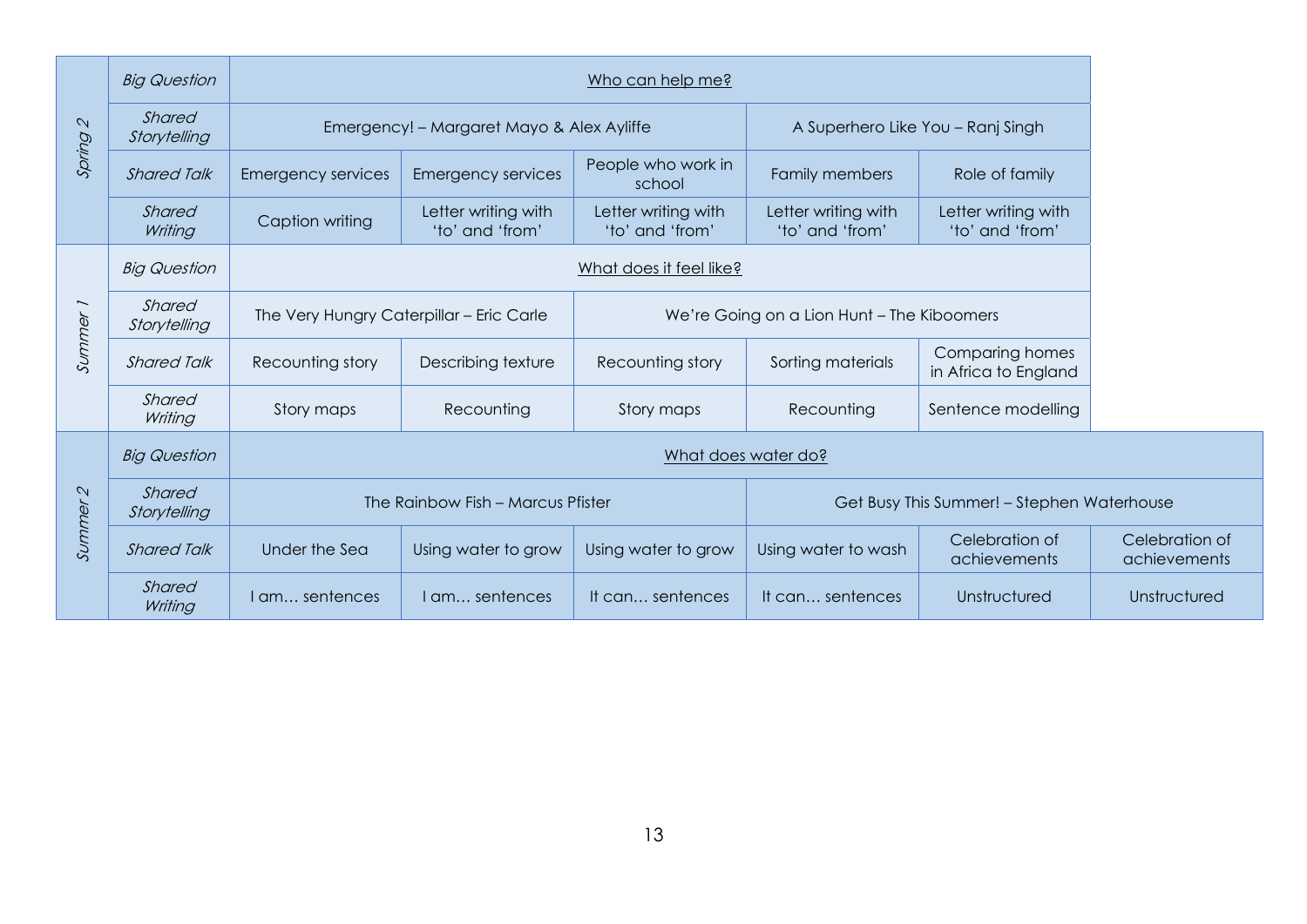# <span id="page-13-0"></span>5.2 Reception

|                          |                        | Week 1                                    | Week 2                                | Week 3                                       | Week 4                       | Week 5                                       | Week 6                                    |  |  |
|--------------------------|------------------------|-------------------------------------------|---------------------------------------|----------------------------------------------|------------------------------|----------------------------------------------|-------------------------------------------|--|--|
|                          | <b>Big Question</b>    | What makes a friend?                      |                                       |                                              |                              |                                              |                                           |  |  |
| $\overline{\phantom{0}}$ | Shared<br>Storytelling | Together We Can - Caryl Hart & Ali Pye    |                                       |                                              | Farmer Duck - Martin Waddell |                                              |                                           |  |  |
| Autumn                   | <b>Shared Talk</b>     | Articulate own<br>likes/dislikes          | Identify differences<br>between peers | Identify positive and<br>negative behaviours | School/classroom<br>rules    | Articulate positive<br>qualities of a friend | What to do if<br>someone is unkind        |  |  |
|                          | Shared<br>Writing      | Name writing                              | Labelling actions                     | Labelling actions                            | I am sentences               | I am sentences                               | I am sentences                            |  |  |
|                          | <b>Big Question</b>    |                                           | What do I see?                        |                                              |                              |                                              |                                           |  |  |
| $\mathcal{L}$            | Shared<br>Storytelling | Katie and the Starry Night - James Mayhew |                                       |                                              | Owl Babies - Martin Waddell  |                                              |                                           |  |  |
| Autumn                   | <b>Shared Talk</b>     | Darkness/light                            | Diwali                                | Sun/Moon                                     | What happens at<br>nigh time | <b>Nocturnal Animals</b>                     | Christmas                                 |  |  |
|                          | Shared<br>Writing      | I can sentences                           | can sentences                         | I can see<br>sentences                       | I can see<br>sentences       | Letter writing with<br>'to' and 'from'       | Letter writing with<br>'to' and 'from'    |  |  |
|                          | <b>Big Question</b>    | Where will I go?                          |                                       |                                              |                              |                                              |                                           |  |  |
| $\overline{\phantom{0}}$ | Shared<br>Storytelling |                                           | All Through My Town - Jean Reidy      |                                              |                              | The Train Ride – June Crebbin                |                                           |  |  |
| Spring                   | <b>Shared Talk</b>     | <b>Buildings in Old</b><br>Moat           | People who work in<br>Old Moat        | Emergency/Road<br>Safety                     | Categorising<br>transport    | Maps                                         | Story board - person<br>- vehicle - place |  |  |
|                          | Shared<br>Writing      | We will go to                             | He/she will go to                     | They will go to                              | We went to                   | He/she went to                               | They went to                              |  |  |

This overview follows the principle of all literacy teaching having elements of shared storytelling, shared talk, and shared writing.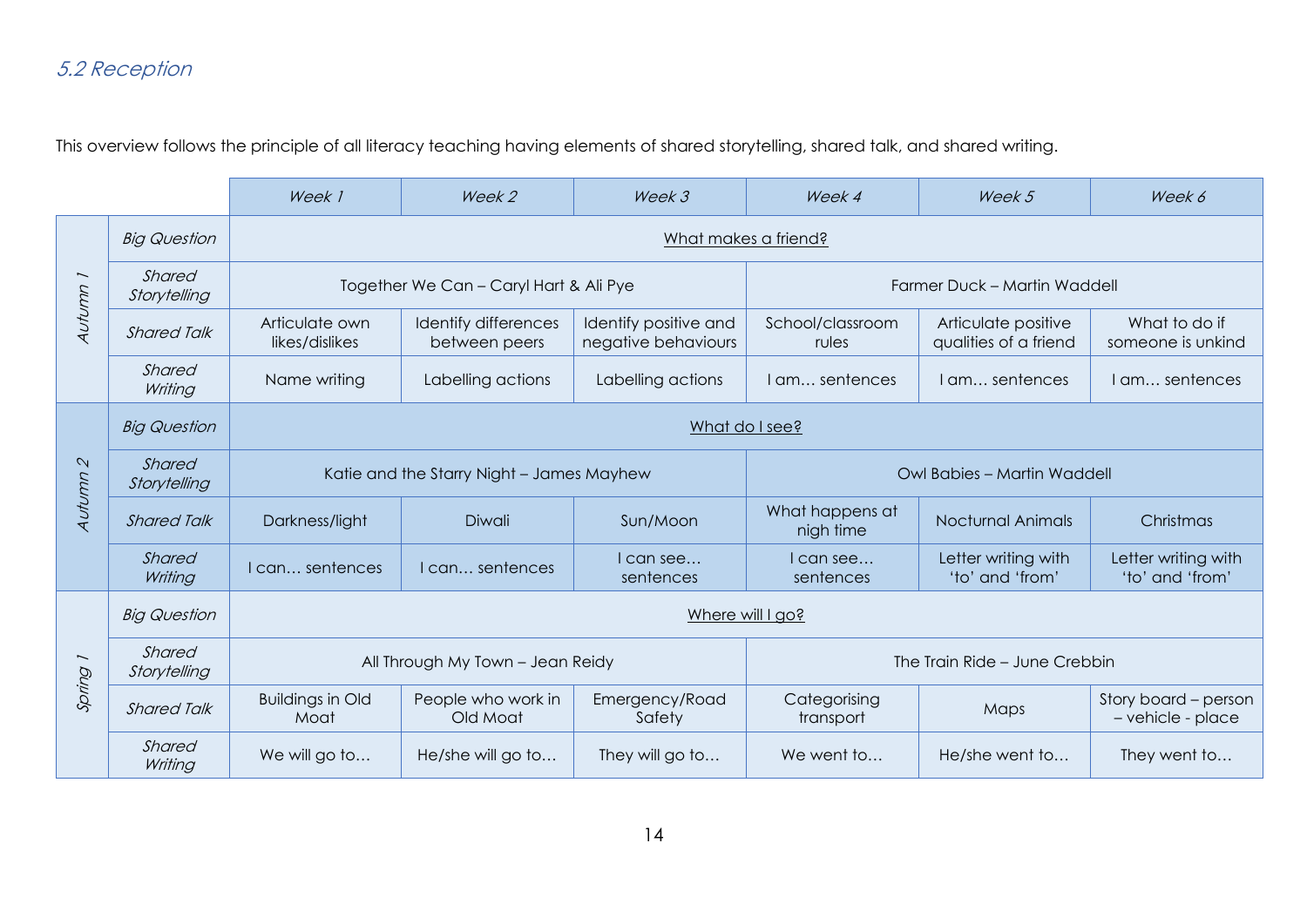|                          | <b>Big Question</b>    |                                                       |                                                       | What is my favourite story?         |                                          |                                       |  |
|--------------------------|------------------------|-------------------------------------------------------|-------------------------------------------------------|-------------------------------------|------------------------------------------|---------------------------------------|--|
| $\mathcal{L}$            | Shared<br>Storytelling |                                                       | The Three Little Pigs                                 |                                     | Hansel & Gretel                          |                                       |  |
| Spring                   | <b>Shared Talk</b>     | Recounting/<br><b>Mapping Story</b>                   | Twisting story -<br>change character                  | Why these<br>materials?             | Materials and<br>properties              | Change material to<br>twist story     |  |
|                          | Shared<br>Writing      | I will<br>Speech bubbles                              | I will<br>Speech bubbles                              | Unstructured<br>Speech bubbles      | Unstructured<br>Speech bubbles           | Unstructured<br>Speech bubbles        |  |
|                          | <b>Big Question</b>    |                                                       | What makes me strong?                                 |                                     |                                          |                                       |  |
| $\overline{\phantom{0}}$ | Shared<br>Storytelling | Oliver's Vegetables - Alison Bartlett & Vivian French |                                                       |                                     | A Squash and A Squeeze - Julia Donaldson |                                       |  |
| Summer                   | <b>Shared Talk</b>     | Categorising<br>fruits/vegetables                     | <b>Planting process</b>                               | Planting process                    | Farm animals and<br>their young          | What are farm<br>animals used for?    |  |
|                          | Shared<br>Writing      | Look at my                                            | Look at my                                            | The                                 | The                                      | Unstructured                          |  |
|                          | <b>Big Question</b>    | What makes me strong?                                 |                                                       |                                     |                                          |                                       |  |
| Summer 2                 | Shared<br>Storytelling |                                                       | Norg: The Girl Who Ate and Ate and Ate - Andrew Weale |                                     | The Frog Olympics - Brian Moses          |                                       |  |
|                          | <b>Shared Talk</b>     | Recipe<br>reading/following                           | Writing own recipes                                   | <b>Healthy eating</b>               | <b>Healthy lifestyles</b>                | Celebration of<br><i>achievements</i> |  |
|                          | Shared<br>Writing      | First Second<br>Instruction writing                   | First Second<br>Instruction writing                   | First Second<br>Instruction writing | Recounts                                 | Recounts                              |  |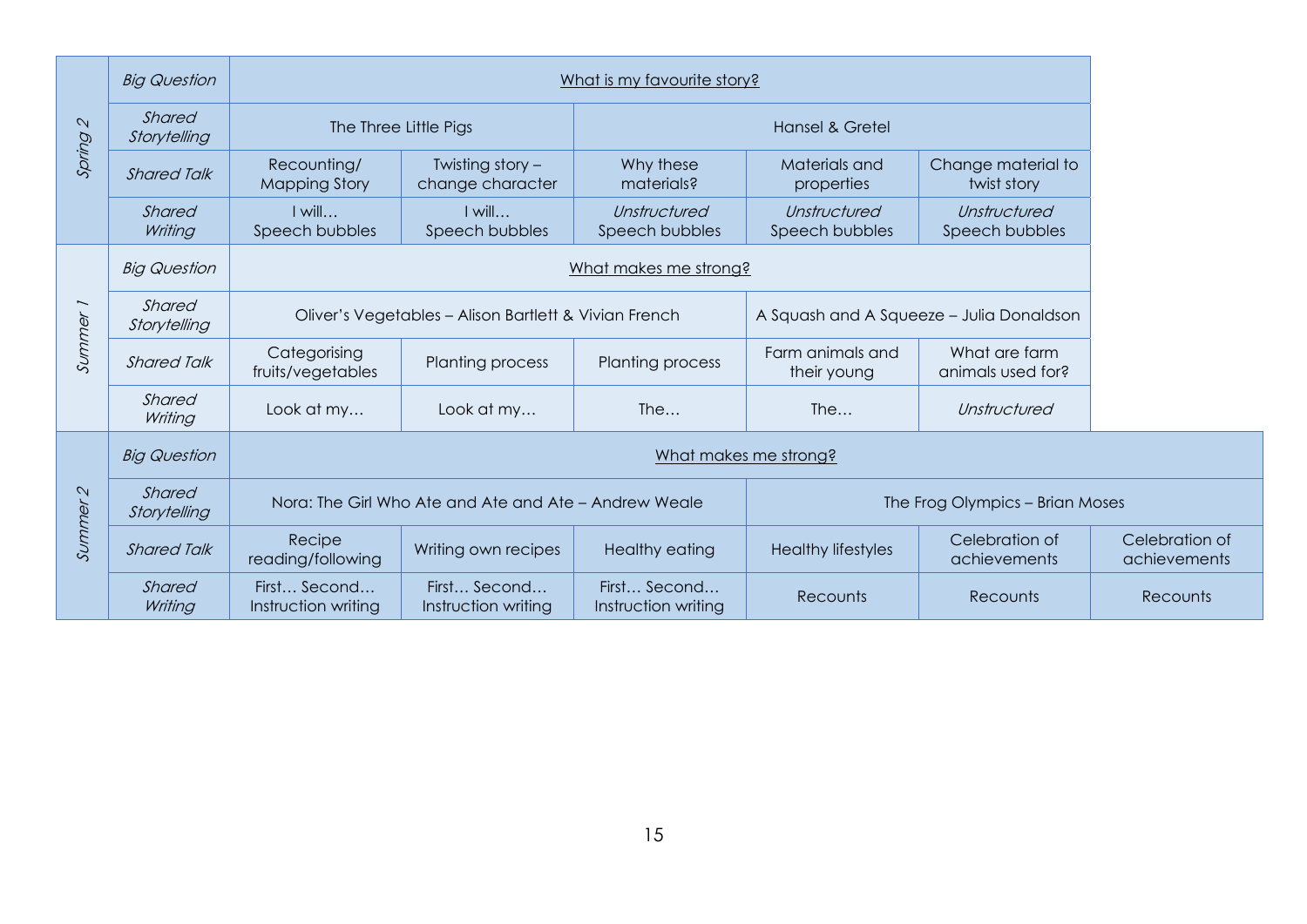# <span id="page-15-0"></span>6 Mathematics Overview

# <span id="page-15-1"></span>6.1 Nursery

This overview is written to provide necessary foundations for success in the White Rose maths scheme, taught in Reception to Year 6 at Old Moat.

|                          |                    | Week 1                                                    | Week 2                                              | Week 3                                  | Week 4                                                                              | Week 5                                   | Week 6                                 |
|--------------------------|--------------------|-----------------------------------------------------------|-----------------------------------------------------|-----------------------------------------|-------------------------------------------------------------------------------------|------------------------------------------|----------------------------------------|
|                          | <b>WR</b> Theme    | Getting to Know You                                       |                                                     | Just Like Me                            |                                                                                     |                                          |                                        |
| $\overline{\phantom{0}}$ | <b>Building On</b> |                                                           | Reciting numbers to 3                               |                                         |                                                                                     | Reciting numbers to 5                    |                                        |
| Autumn                   | Concept(s)         | Matching items and<br>groups of items                     | Matching items and<br>groups of items               | Sequencing events<br>and routine        | Counting items to 3                                                                 | Counting items to 3                      | Recognising<br>numerals 1, 2, 3        |
|                          | Text               | Dear Zoo<br>- Rod Campbell                                | Peace at Last<br>- Jill Murphy                      | Clean Up Everybody<br>- Stacey Sparks   | I'm Number One -<br>Michael Rosen                                                   | 123 at the Zoo<br>- Eric Carle           | Number Farm -<br><b>Stephen Holmes</b> |
|                          | <b>WR</b> Theme    | Just Like Me                                              |                                                     |                                         |                                                                                     |                                          |                                        |
| $\mathcal{L}$            | <b>Building On</b> | Count to 10, recognising more numerals, having 10 fingers |                                                     |                                         | Counting to 11, subitising to 5, months of the year                                 |                                          |                                        |
| Autumn                   | Concept(s)         | Counting 1, 2, 3<br>Matching numeral<br>to quantity       | Counting 1, 2, 3<br>Matching numeral<br>to quantity | Positional language                     | 2D shapes                                                                           | Patterns (ABAB)                          | Patterns (ABAB)                        |
|                          | Text               | Rosie's Walk - Pat<br><b>Hutchins</b>                     | One Bear at<br>Bedtime - M Inkpen                   | Cirlce/Triangle -<br><b>Mac Barnett</b> | Mouse Shapes-<br><b>Ellen Stoll Walsh</b>                                           | Pattern Fish - Trudy<br>Harris           | Pattern Fish - Trudy<br>Harris         |
|                          | <b>WR</b> Theme    | It's Me, 1, 2, 3                                          |                                                     |                                         |                                                                                     |                                          |                                        |
| $\overline{\phantom{0}}$ | <b>Building On</b> | Reciting numbers to 5 and showing on fingers              |                                                     |                                         | Reciting numbers to 8 and showing on fingers; counting claps,<br>jumps, taps, bangs |                                          |                                        |
| Spring                   | Concept(s)         | Concept of 0                                              | Composition of 1, 2,<br>3                           | Composition of 1, 2,<br>3               | One More / One<br>Less to 3                                                         | Comparing<br>length/height/size          | 2D Shapes                              |
|                          | Text               | None the Number-<br>Oliver Jeffers                        | 3 Little Firefighters -<br>Stuart J Murphy          | <b>Pink Tiara Cookies</b><br>for Three  | One Bear at<br>Bedtime - N Inkpen                                                   | Jasper's Beanstalk -<br>Nick Butterworth | Round is the Moon<br>$Cake - R$ Thong  |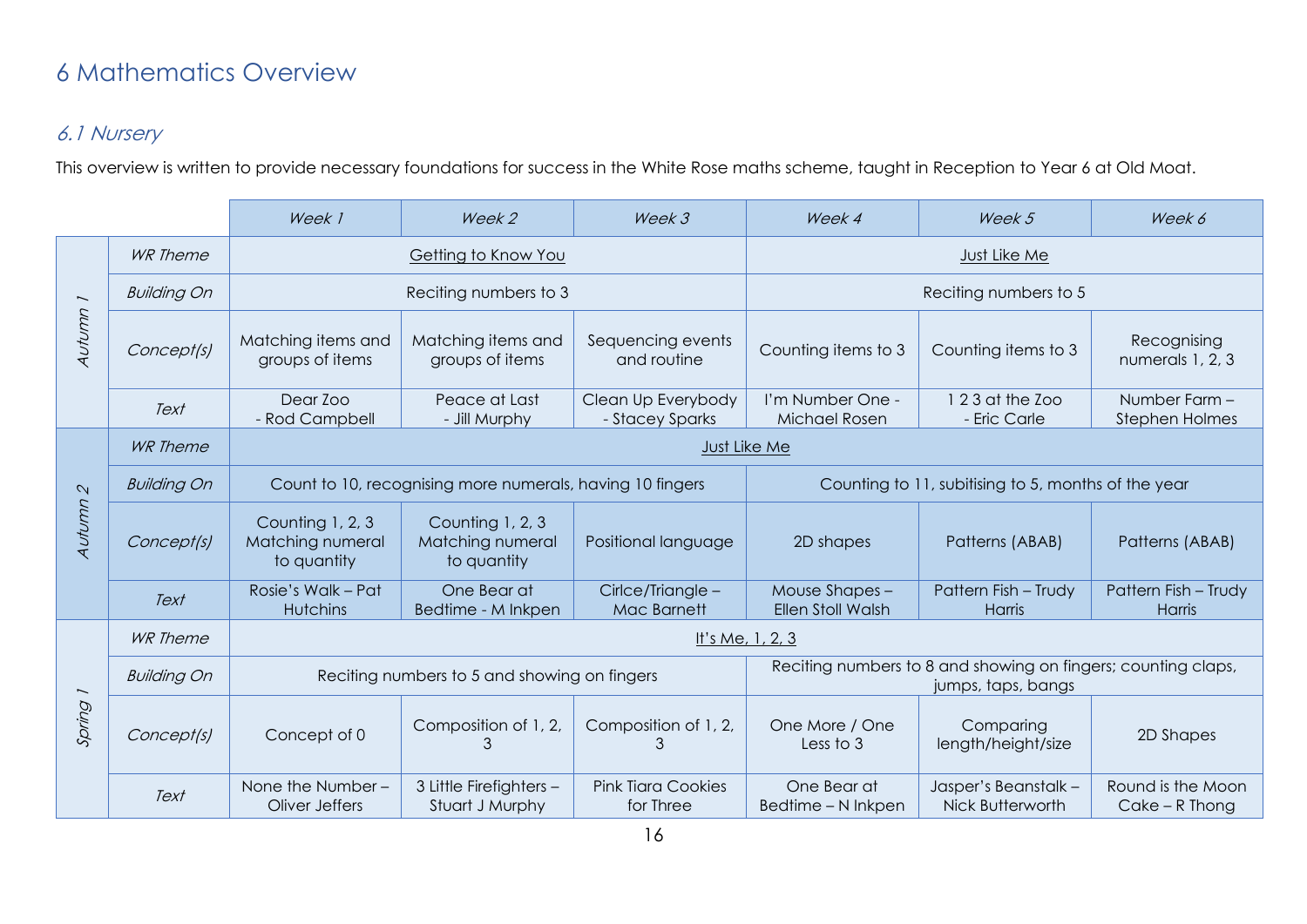|                          | <b>WR</b> Theme    |                                                                                                                     |                                                                                                    | Light and Dark / Alive in 5         |                                          |                                                  |  |  |  |
|--------------------------|--------------------|---------------------------------------------------------------------------------------------------------------------|----------------------------------------------------------------------------------------------------|-------------------------------------|------------------------------------------|--------------------------------------------------|--|--|--|
| $\mathcal{Q}$            | <b>Building On</b> |                                                                                                                     | Reciting numbers to 10 and showing on fingers; counting claps, jumps, taps, bangs; subitising to 3 |                                     |                                          |                                                  |  |  |  |
| Spring                   | Concept(s)         | Making 4 and 5                                                                                                      | Composition of 4<br>and 5                                                                          | Composition of 4<br>and 5           | One More / One<br>Less to 5              | Positional language                              |  |  |  |
|                          | Text               | Pete the Cat + his 4<br><b>Groovy Buttons</b>                                                                       | The Ugly Five - Julia<br>Donaldson                                                                 | 5 Little Friends -<br>Sarah Dyer    | Witches Four - Marc<br><b>Brown</b>      | The Right Place for<br>Albert - D Skinner        |  |  |  |
|                          | <b>WR</b> Theme    |                                                                                                                     | Alive in 5                                                                                         |                                     |                                          |                                                  |  |  |  |
| $\overline{\phantom{0}}$ | <b>Building On</b> | Reciting numbers to 10; skipping numbers and noticing which numbers are missing; subitising regular<br>arrangements |                                                                                                    |                                     |                                          |                                                  |  |  |  |
| Sunnner                  | Concept(s)         | Composition of 5                                                                                                    | Number bonds of 5                                                                                  | Number bonds to 5                   | Adding more (up to<br>5)                 | Taking away (up to<br>5)                         |  |  |  |
|                          | Text               | A Beach for Albert -<br>Eleanor May                                                                                 | I Spy Numbers -<br>Jean Marzello                                                                   | Who Sank the Boat -<br>Pamela Allen | The Shopping Basket<br>- John Burningham | One Ted Falls out of<br><b>Bed - J Donaldson</b> |  |  |  |
|                          | <b>WR</b> Theme    | <b>Find My Pattern</b>                                                                                              |                                                                                                    |                                     |                                          | On The Move                                      |  |  |  |
|                          | <b>Building On</b> |                                                                                                                     | Reciting numbers to 12; subitising irregular arrangements                                          |                                     |                                          | Reciting numbers to 15                           |  |  |  |
| Summer <sub>2</sub>      | Concept(s)         | Comparing<br>capacity/weight                                                                                        | <b>Making Pairs</b>                                                                                | Sharing/<br>grouping                | Making patterns<br>(ABAB)                | Making patterns<br>(AAB or ABB)                  |  |  |  |
|                          | Text               | Balancing Act-<br><b>Ellen Stoll Walsh</b>                                                                          | Simon's Sock - Sue<br>Hendra                                                                       | One Odd Day -<br>Doris Fisher       | Grandpa's Quilt -<br><b>Busy Franco</b>  | The Secret Path -<br><b>Nick Butterworth</b>     |  |  |  |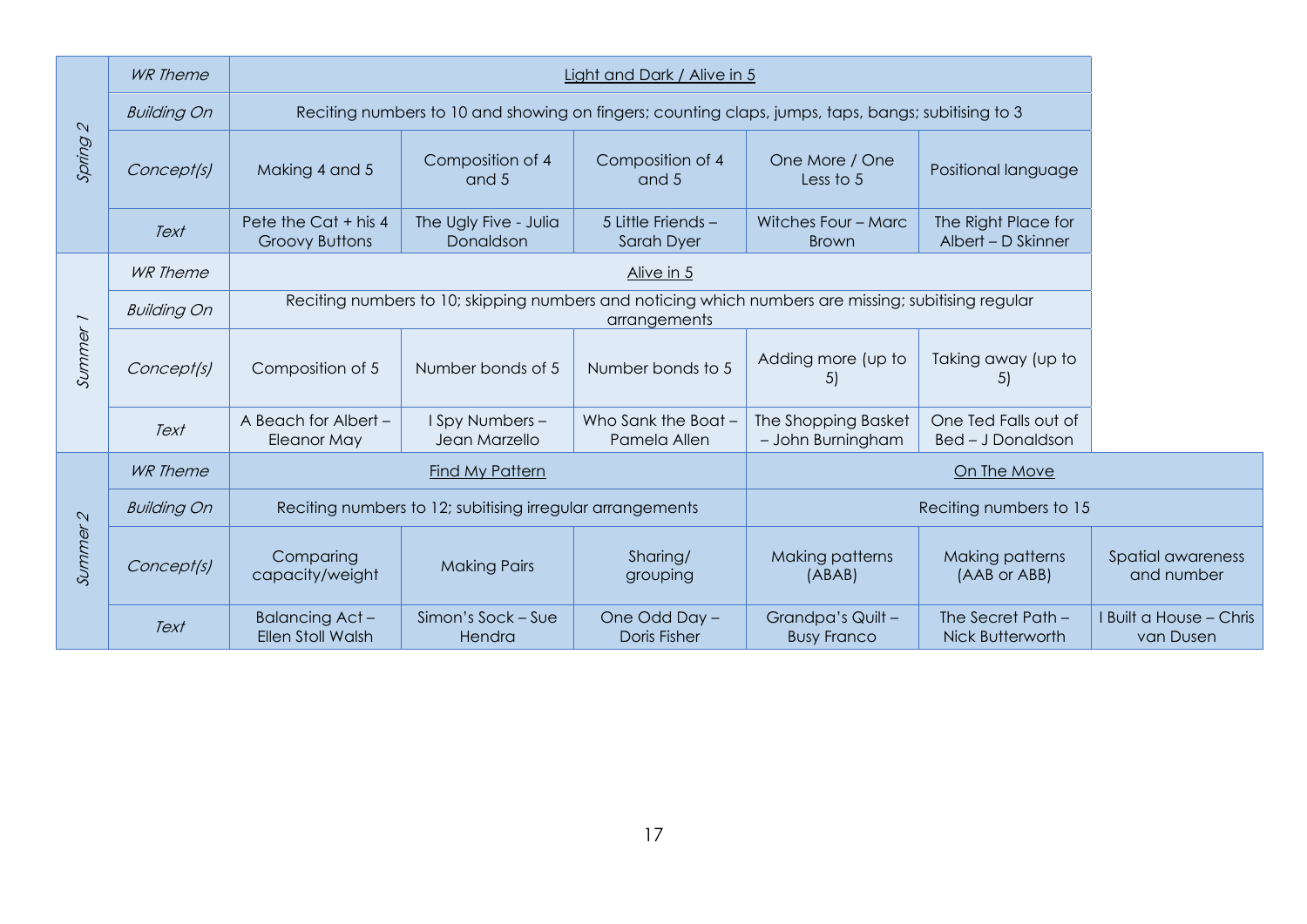# <span id="page-17-0"></span>6.2 Reception

This overview is adapted from the White Rose maths scheme for Reception, with text suggestions taken from their guidance.

|                          |                    | Week 1                                                       | Week 2                                                                         | Week 3                                | Week 4                                        | Week 5                                                     | Week 6                                            |  |  |
|--------------------------|--------------------|--------------------------------------------------------------|--------------------------------------------------------------------------------|---------------------------------------|-----------------------------------------------|------------------------------------------------------------|---------------------------------------------------|--|--|
|                          | <b>WR</b> Theme    |                                                              | Getting to Know You                                                            |                                       | Just Like Me                                  |                                                            |                                                   |  |  |
| $\overline{\phantom{0}}$ | <b>Building On</b> |                                                              | Counting to 10, recognising numerals, counting on fingers, days of<br>the week |                                       |                                               | Counting to 13, recognising more numerals, subitising to 3 |                                                   |  |  |
| Autunn                   | Concept(s)         | Age (4/5)                                                    | Sequencing events                                                              | Positional language                   | Matching items and<br>groups of items         | Comparing<br>size/length/<br>height/<br>capacity           | Patterns (ABAB)                                   |  |  |
|                          | Text               | Dear Zoo<br>- Rod Campbell                                   | Peace at Last<br>- Jill Murphy                                                 | Clean Up Everybody<br>- Stacey Sparks | I'm Number One -<br>Michael Rosen             | Rosie's Walk<br>- Pat Hutchins                             | Pattern Bugs / Fish -<br><b>Trudy Harris</b>      |  |  |
|                          | <b>WR</b> Theme    | It's Me, $1, 2, 3$                                           |                                                                                |                                       | Light & Dark                                  |                                                            |                                                   |  |  |
| $\mathcal{L}$            | <b>Building On</b> | Counting to 15, recognising more numerals, having 10 fingers |                                                                                |                                       | Subitising to 5, months of the year           |                                                            |                                                   |  |  |
| Autumn                   | Concept(s)         | Counting 1, 2, 3<br>Matching numeral<br>to quantity          | Composition of 1, 2,<br>3 - One more/one<br>less                               | 2D shapes                             | Making 4 and 5                                | One more and one<br>less (concrete)                        | One more and one<br>less (visual and<br>abstract) |  |  |
|                          | Text               | 1 2 3 at the Zoo<br>- Eric Carle                             | One Bear at<br>Bedtime - M Inkpen                                              | Cirlce/Triangle -<br>Mac Barnett      | Pete the Cat + his 4<br><b>Groovy Buttons</b> | 5 Little Friends -<br>Sarah Dyer                           | Witches Four - Marc<br><b>Brown</b>               |  |  |
|                          | <b>WR</b> Theme    | Alive in 5                                                   |                                                                                |                                       |                                               | Growing 6, 7, 8                                            |                                                   |  |  |
| $\overline{\phantom{0}}$ | <b>Building On</b> | Subitising regular arrangements of 6 and 7                   |                                                                                |                                       | Counting backwards from 15                    |                                                            |                                                   |  |  |
| Spring                   | Concept(s)         | Concept of 0<br>Composition of 5                             | Number bonds of 5                                                              | Measuring<br>capacity/weight          | Representing/<br>making/<br>matching 6, 7, 8  | Adding<br>more/combining<br>groups/making pairs            | Measuring<br>time/height/<br>length               |  |  |
|                          | Text               | None the Number $-$<br>Oliver Jeffers                        | The Ugly Five - Julia<br>Donaldson                                             | Balancing Act-<br>Ellen Stoll Walsh   | Six Dinner Sid - Inga<br>Moore                | Simon's Sock - Sue<br>Hendra                               | Jasper's Beanstalk -<br>Nick Butterworth          |  |  |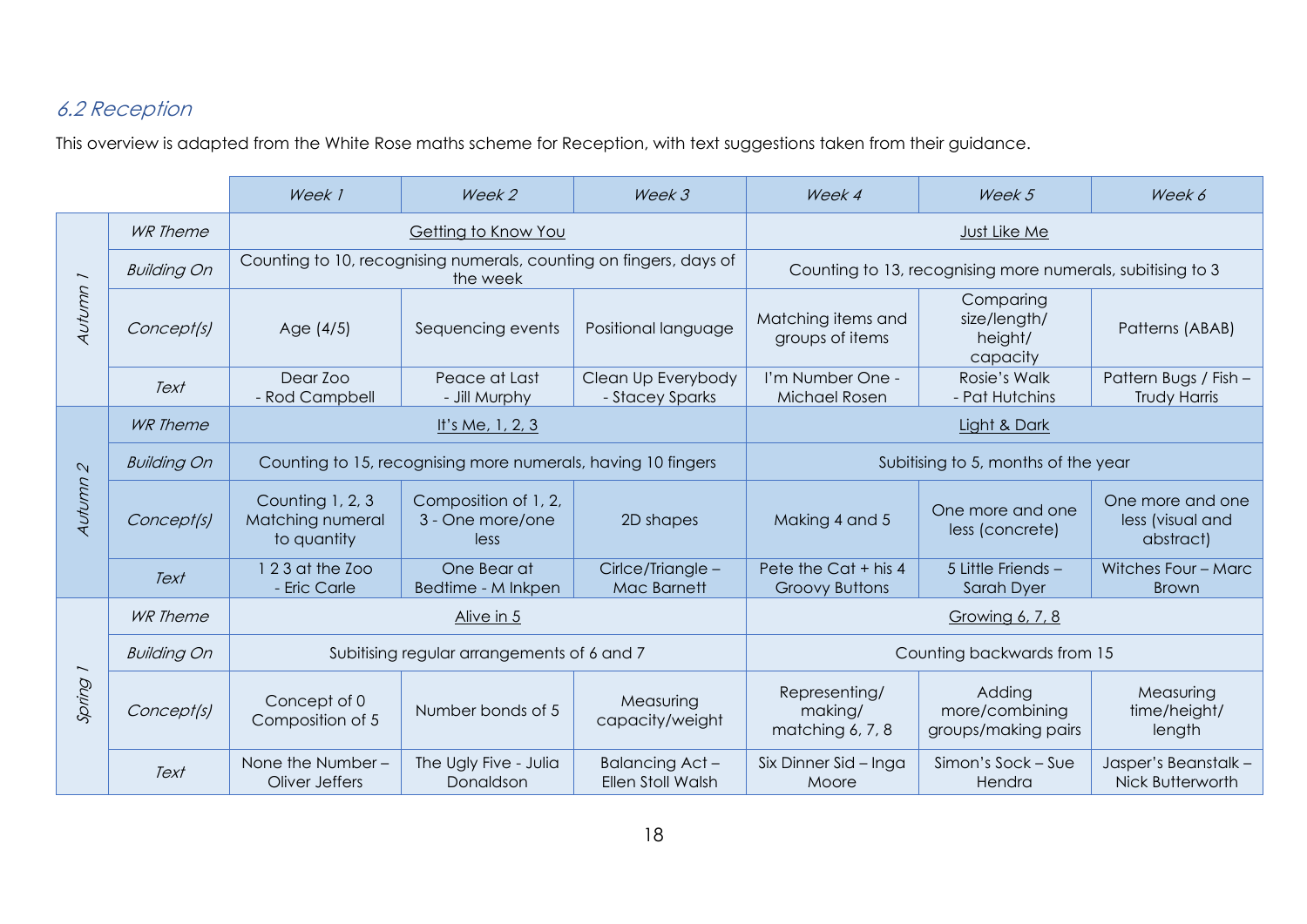|               | <b>WR</b> Theme    | Building 9 and 10                            |                                                      |                                              |                                              |                                                  |  |  |
|---------------|--------------------|----------------------------------------------|------------------------------------------------------|----------------------------------------------|----------------------------------------------|--------------------------------------------------|--|--|
| $\mathcal{L}$ | <b>Building On</b> |                                              | Subitising up to 10 by seeing groups, counting to 18 |                                              | Counting in 2s to 14, counting to 20         |                                                  |  |  |
| Spring        | Concept(s)         | Representing 9 and<br>10<br>Ordering numbers | Comparing numbers<br>within 10                       | 3D shapes                                    | Number bonds of 10                           | Number bonds of 10                               |  |  |
|               | Text               | Nine Naughty<br>Kittens - Linda Jenny        | How to Dinosaurs<br>Count to 10?                     | Mouse Shapes-<br><b>Ellen Stoll Walsh</b>    | Cockatoos-<br>Quentin Blake                  | Ten Black Dots-<br><b>Donald Crews</b>           |  |  |
|               | <b>WR</b> Theme    | To 20 and Beyond                             |                                                      |                                              |                                              | First, Then, Now                                 |  |  |
|               | <b>Building On</b> | Counting to 25, counting in 2s to 20         |                                                      |                                              | Counting to 30                               |                                                  |  |  |
| Summer 1      | Concept(s)         | Filling 2 10 frames to<br>20                 | 11-20 without 10<br>frames                           | Numbers beyond 20<br>(within 10 frames)      | Adding more                                  | Taking away                                      |  |  |
|               | Text               | A Dozen Ducklings<br>Lost and Found          | One Moose, 20<br>Mice - S Blackstone                 | 20 Big Trucks in the<br>Middle of the Street | The Shopping Basket<br>- John Burningham     | One Ted Falls out of<br><b>Bed - J Donaldson</b> |  |  |
|               | <b>WR</b> Theme    | Find My Pattern                              |                                                      |                                              |                                              | On The Move                                      |  |  |
| $\mathcal{Q}$ | <b>Building On</b> | Counting in 5s to 30                         |                                                      |                                              |                                              | Counting in 10s to 50                            |  |  |
| Sunnner       | Concept(s)         | Doubling/sharing/<br>grouping                | Even and Odd                                         | Making patterns<br>(AAB or ABB)              | Making patterns<br>(ABCABC)                  | Spatial awareness<br>and number                  |  |  |
|               | Text               | Double the Ducks-<br>Stuart J Murphy         | One Odd Day -<br><b>Doris Fisher</b>                 | Grandpa's Quilt -<br><b>Busy Franco</b>      | The Secret Path -<br><b>Nick Butterworth</b> | I Built a House - Chris<br>van Dusen             |  |  |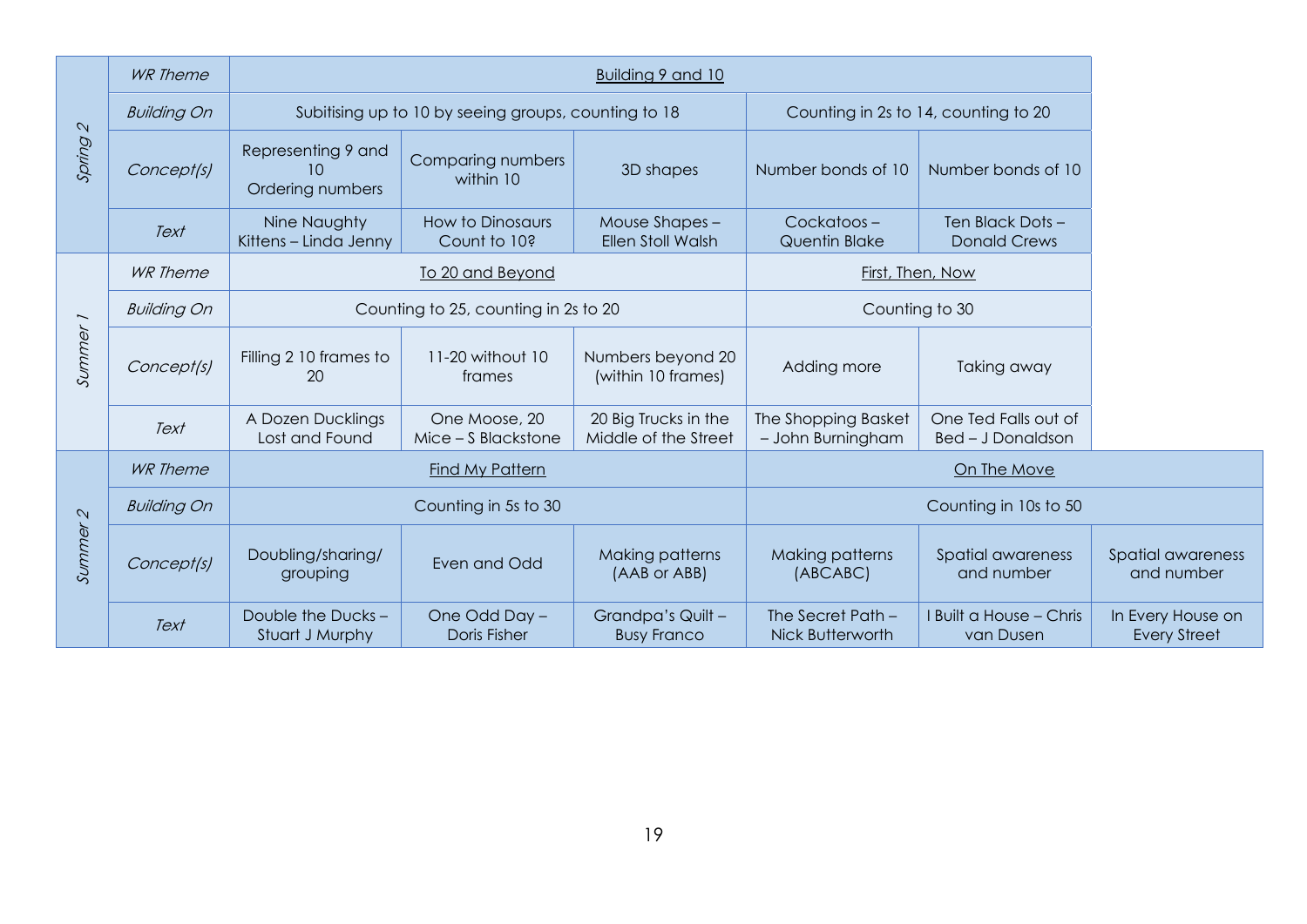# <span id="page-19-0"></span>7 Developmental Pathway

Notes in grey are ideas of how practitioners at Old Moat plan to foster progress.

### <span id="page-19-1"></span>Communication and Language • Listening, Attention & Understanding • Speaking

Birth to Three Observation Checkpoints Used to assess if child is on track at Nursery baseline - taken from Development Matters (DfE, 2021) with additional Old Moat checkpoints.

#### Listening, Attention and Understanding

Around the age of 2: Can the child understand many more words than they can say – between 200–500 words? Can the child understand simple questions and instructions like: "Where's your hat?" or "What's the boy in the picture doing?"

Around the age of 3: Can the child show that they understand action words by pointing to the right picture in a book. For example: "Who's jumping?"

#### Speaking

Towards their second birthday: Can the child use up to 50 words? □ Is the child beginning to put two or three words together: "more milk"? Is the child frequently asking questions, such as the names of people and objects?

Towards their third birthday: Can the child use around 300 words? These words include descriptive language. They include words for time (for example, 'now' and 'later'), space (for example, 'over there') and function (for example, they can tell you a sponge is for washing). □ Is the child linking up to 5 words together? Is the child using pronouns ('me', 'him', 'she'), and using plurals and prepositions ('in', 'on', 'under') - these may not always be used correctly to start with. Can the child follow instructions with three key words like: "Can you wash dolly's face?"

| Learning Priorities for Nursery                                                                                                                                                                                                                                                                                                                                                                                                                                                                                                                                                                                                                                                                                                                                                                                                                                                                                                                                                                                                                                                                                                                  |                                                                                                                                                                                                                                                                                                                                                                                                                                                                                                                                                                                                                                                                                                                                                                                                                                                                                                                                                                                                                                      |                                                                                                                                                                                                                                                                                                                                                                                                                                                                                                                                                                                                                                                                                                                                                                                                                                                                                  |  |  |  |  |
|--------------------------------------------------------------------------------------------------------------------------------------------------------------------------------------------------------------------------------------------------------------------------------------------------------------------------------------------------------------------------------------------------------------------------------------------------------------------------------------------------------------------------------------------------------------------------------------------------------------------------------------------------------------------------------------------------------------------------------------------------------------------------------------------------------------------------------------------------------------------------------------------------------------------------------------------------------------------------------------------------------------------------------------------------------------------------------------------------------------------------------------------------|--------------------------------------------------------------------------------------------------------------------------------------------------------------------------------------------------------------------------------------------------------------------------------------------------------------------------------------------------------------------------------------------------------------------------------------------------------------------------------------------------------------------------------------------------------------------------------------------------------------------------------------------------------------------------------------------------------------------------------------------------------------------------------------------------------------------------------------------------------------------------------------------------------------------------------------------------------------------------------------------------------------------------------------|----------------------------------------------------------------------------------------------------------------------------------------------------------------------------------------------------------------------------------------------------------------------------------------------------------------------------------------------------------------------------------------------------------------------------------------------------------------------------------------------------------------------------------------------------------------------------------------------------------------------------------------------------------------------------------------------------------------------------------------------------------------------------------------------------------------------------------------------------------------------------------|--|--|--|--|
| Autumn                                                                                                                                                                                                                                                                                                                                                                                                                                                                                                                                                                                                                                                                                                                                                                                                                                                                                                                                                                                                                                                                                                                                           | Spring                                                                                                                                                                                                                                                                                                                                                                                                                                                                                                                                                                                                                                                                                                                                                                                                                                                                                                                                                                                                                               | Summer                                                                                                                                                                                                                                                                                                                                                                                                                                                                                                                                                                                                                                                                                                                                                                                                                                                                           |  |  |  |  |
| Listening, Attention and Understanding<br>Pay attention to one thing at a time<br>Listen 1:1 to develop independence within daily<br>⇨<br>routine<br>Participate in short multi-sensory key person group<br>⇨<br>time<br>Enjoy listening to stories and <i>begin to</i> remember much of<br>what happens<br>Listen to short stories with illustrations / props / sounds<br>Recall key events / name key characters<br>$\Rightarrow$<br>Begin to join in text retell with some actions<br>$\Rightarrow$<br>Follow an instruction with one part<br>$\blacksquare$<br>Linked to: $\Box$ daily routine $\Box$ Key Person group activities<br>$\Rightarrow$<br>Special events: Autumn walk<br>$\Rightarrow$<br>Understand simple questions about 'who', 'what' and<br>$\blacksquare$<br>'where'<br>Get to know: $\Box$ one another $\Box$ new learning space<br>$\Rightarrow$<br>Find body / move different body parts<br>⇨<br>Recount of autumn walk<br>$\Rightarrow$<br>Begin to understand some 'why' questions related to own<br>$\blacksquare$<br>experiences<br>Autumn experiences<br>⇨<br>Speaking<br>Begin to use a wider range of vocabulary | Listening, Attention and Understanding<br>Enjoy listening to stories & remember much of what<br>happens<br>Begin to shift attention from one thing to another when<br>needed and given a prompt<br>Begin to understand and follow a two-part instruction<br>Understand some 'why' questions<br>Begin to show an understanding of some prepositions<br>Begin to listen to others in a small group<br>Speaking<br>Use a wider range of vocabulary<br>Continue to develop and sing a repertoire of songs<br>п<br>Sing a range of rhymes/songs as part of a group<br>Talk about a familiar book and <i>begin to</i> tell a simple story<br>Continue to develop communication, using future and<br>past tense (not always correctly)<br>Use longer sentence of 4/6 words<br>Begin to join sentences with 'and'<br>Start a conversation with an adult / friend and begin to<br>continue it with many turns<br>Use talk to organise self / play<br>Begin to retell a simple past event in correct order<br>Begin to express a point of view | Listening, Attention and Understanding<br>Enjoy listening to longer stories (with increased attention)<br>and can remember much of what happens<br>Shift their attention from one thing to another when<br>л.<br>needed and given a prompt<br>Understand and follow a two-part instruction<br>л.<br>Understand and respond confidently to simple 'why'<br>questions<br>Show an understanding of some prepositions<br>Listen to others in a small group<br>Speaking<br>User a wider range of vocabulary in a range of contexts<br>л.<br>Sing a large repertoire of songs<br>Sing a range of songs/rhymes as part of a group and<br>independently<br>Talk about a familiar book and tell a longer story<br>л.<br>Develop communication, begin to use a wider range of<br>tenses (with correct use of most tenses)<br>Use sentences joined by other words such as like /<br>because |  |  |  |  |
| Linked to: $\Box$ daily routine $\Box$ themes<br>⇨                                                                                                                                                                                                                                                                                                                                                                                                                                                                                                                                                                                                                                                                                                                                                                                                                                                                                                                                                                                                                                                                                               |                                                                                                                                                                                                                                                                                                                                                                                                                                                                                                                                                                                                                                                                                                                                                                                                                                                                                                                                                                                                                                      |                                                                                                                                                                                                                                                                                                                                                                                                                                                                                                                                                                                                                                                                                                                                                                                                                                                                                  |  |  |  |  |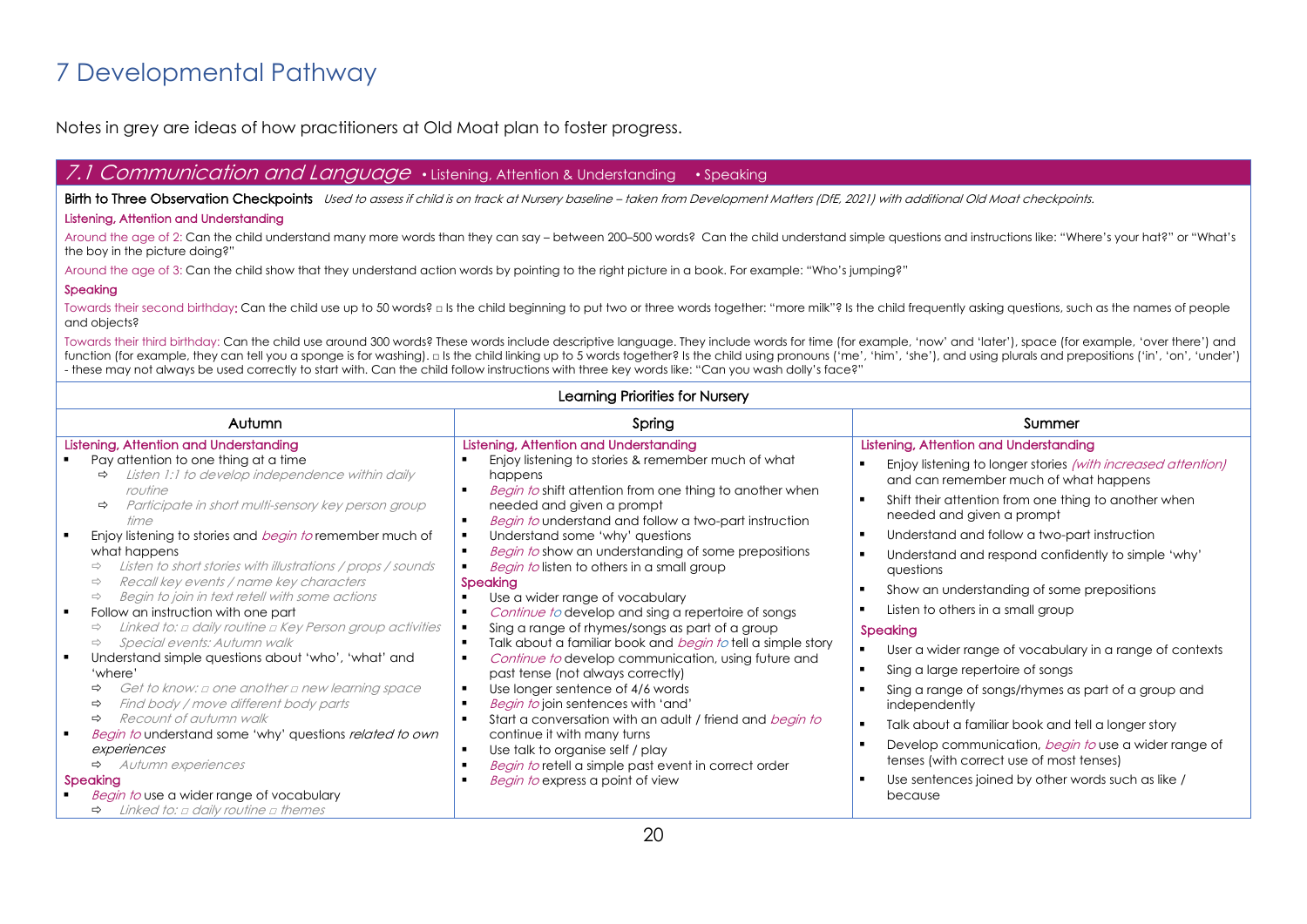| Learn new rhyme and <i>begin to</i> develop a repertoire of<br>songs                                          |  | Start a conversation with an adult / friend & continue it<br>with many turns                                 |
|---------------------------------------------------------------------------------------------------------------|--|--------------------------------------------------------------------------------------------------------------|
| Join in with actions / props<br>$\Rightarrow$                                                                 |  | Retell a simple past event in correct order                                                                  |
| Fill in some missing words<br>$\Rightarrow$<br>Begin to talk about a familiar book one-to-one                 |  | Use talk more confidently to organise selves / play                                                          |
| Comment on an illustration picture / illustration<br>⇨<br>Favourite character / part  character / events<br>⇨ |  | Express a point of view & debate when they disagree with<br>an adult /friend, using words as well as actions |
| Develop communication, begin to use different tenses                                                          |  |                                                                                                              |
| <i>Begin to</i> use longer sentences of 4/6 words                                                             |  |                                                                                                              |
| Start a conversation with an adult / friend                                                                   |  |                                                                                                              |
| <i>Begin to</i> use talk to organise selves / play                                                            |  |                                                                                                              |

Nursery Observation Checkpoints Used to assess throughout Nursery and at baseline for Reception new starter pupils- taken from Development Matters (DfE, 2021) with additional Old Moat checkpoints.

#### Listening, Attention and Understanding

Around the age of 3: Can the child shift from one task to another if you fully obtain their attention, for example, by using their name?

Additional OM checkpoint – Around the age of 4: Around the age of 4: Is the child joining in with Phase 1 phonics activities? Are they able to discriminate between different sounds – environmental, instrumental, body percussion and voice? Are they able to remember sounds they hear?

#### Speaking

Around the age of 4: Is the child using sentences of four to six words – "I want to play with cars" or "What's that thing called?"? Can the child use sentences joined up with words like 'because', 'or', 'and'? For example: "I like ice cream because it makes my tongue shiver". Is the child using the future and past tense: "I am going to the park" and "I went to the shop"? Can the child answer simple 'why' questions?

Additional OM checkpoint - Around the age of 4: Is the child able to talk about the sounds they hear? Are they able to make different voice sounds, linked to early phonemic development?

| Learning Priorities for Reception                                                                                                                                                                                                                                                                                                                                                                                                  |                                                                                                                                                                                                                                                                                                                                                                                                                                          |                                                                                                                                                                                                                                                                                                                                                                                                                                                                                                                                                      |  |  |  |  |
|------------------------------------------------------------------------------------------------------------------------------------------------------------------------------------------------------------------------------------------------------------------------------------------------------------------------------------------------------------------------------------------------------------------------------------|------------------------------------------------------------------------------------------------------------------------------------------------------------------------------------------------------------------------------------------------------------------------------------------------------------------------------------------------------------------------------------------------------------------------------------------|------------------------------------------------------------------------------------------------------------------------------------------------------------------------------------------------------------------------------------------------------------------------------------------------------------------------------------------------------------------------------------------------------------------------------------------------------------------------------------------------------------------------------------------------------|--|--|--|--|
| <b>Autumn</b>                                                                                                                                                                                                                                                                                                                                                                                                                      | Spring                                                                                                                                                                                                                                                                                                                                                                                                                                   | Summer (ELGs)                                                                                                                                                                                                                                                                                                                                                                                                                                                                                                                                        |  |  |  |  |
| Listening, Attention and Understanding                                                                                                                                                                                                                                                                                                                                                                                             | Listening, Attention and Understanding                                                                                                                                                                                                                                                                                                                                                                                                   | Listening, Attention and Understanding                                                                                                                                                                                                                                                                                                                                                                                                                                                                                                               |  |  |  |  |
| Understand a question or instruction that has two parts<br>Daily routines e.g. tidy up time, challenges<br>⇨<br>instruction<br>Understand 'why' questions<br>Why do you think he/she feels?<br>$\Rightarrow$<br>Understand how to listen carefully and why listening is<br>important<br>Learn new vocabulary linked to daily routine / theme<br>See UW: $\Box$ Me and My Family $\Box$ Autumn $\Box$ Celebrations<br>$\Rightarrow$ | Hold conversation when engaged in back-and-forth<br>exchanges with their teacher and peers.<br>Listen carefully to and learn rhymes, poems and songs<br>$\blacksquare$<br>Listen to and talk about stories to build familiarity and<br>understanding<br>Begin to listen to and talk about non-fiction books,<br>developing a familiarity with new knowledge and<br>vocabulary<br>Begin to understand humour e.g. nonsense rhymes / jokes | Listen attentively and respond to what they hear with<br>relevant questions, comments and actions when being<br>read to and during whole class discussions and small group<br><i>interactions</i><br>Make comments about what they have heard and ask<br>questions to clarify their understanding<br>Hold conversation when engaged in back-and-forth<br>exchanges with their teacher and peers<br><b>Speaking</b>                                                                                                                                   |  |  |  |  |
| Begin to engage in story time<br>Join in with repeated refrains / fill in rhyming words<br>$\Rightarrow$<br>Listen to and <i>begin to</i> talk about stories to build familiarity<br>and understanding<br>Discuss characters, events, setting  character,<br>happened<br>Listen carefully to rhymes and songs and <i>begin to</i> pay<br>attention to how they sound<br>Learn rhymes, songs & poems<br>$\Rightarrow$               | <b>Speaking</b><br>Use new vocabulary in different contexts<br>$\blacksquare$<br>Ask questions to find out more and to check they<br>understand what has been said to them<br>Articulate their ideas & thoughts in well-formed sentence<br>Connect one idea or action to another using a range of<br>connectives<br>Describe events in some detail                                                                                       | Participate in small group, class and one-to-one<br>discussions, offering their own ideas, using recently<br>introduced vocabulary;<br>Offer explanations for why things might happen, making<br>use of recently introduced vocabulary from stories, non-<br>fiction, rhymes and poems when appropriate;<br>Express their ideas and feelings about their experiences<br>$\blacksquare$<br>using full sentences, including use of past, present and<br>future tenses and making use of conjunctions, with<br>modelling and support from their teacher |  |  |  |  |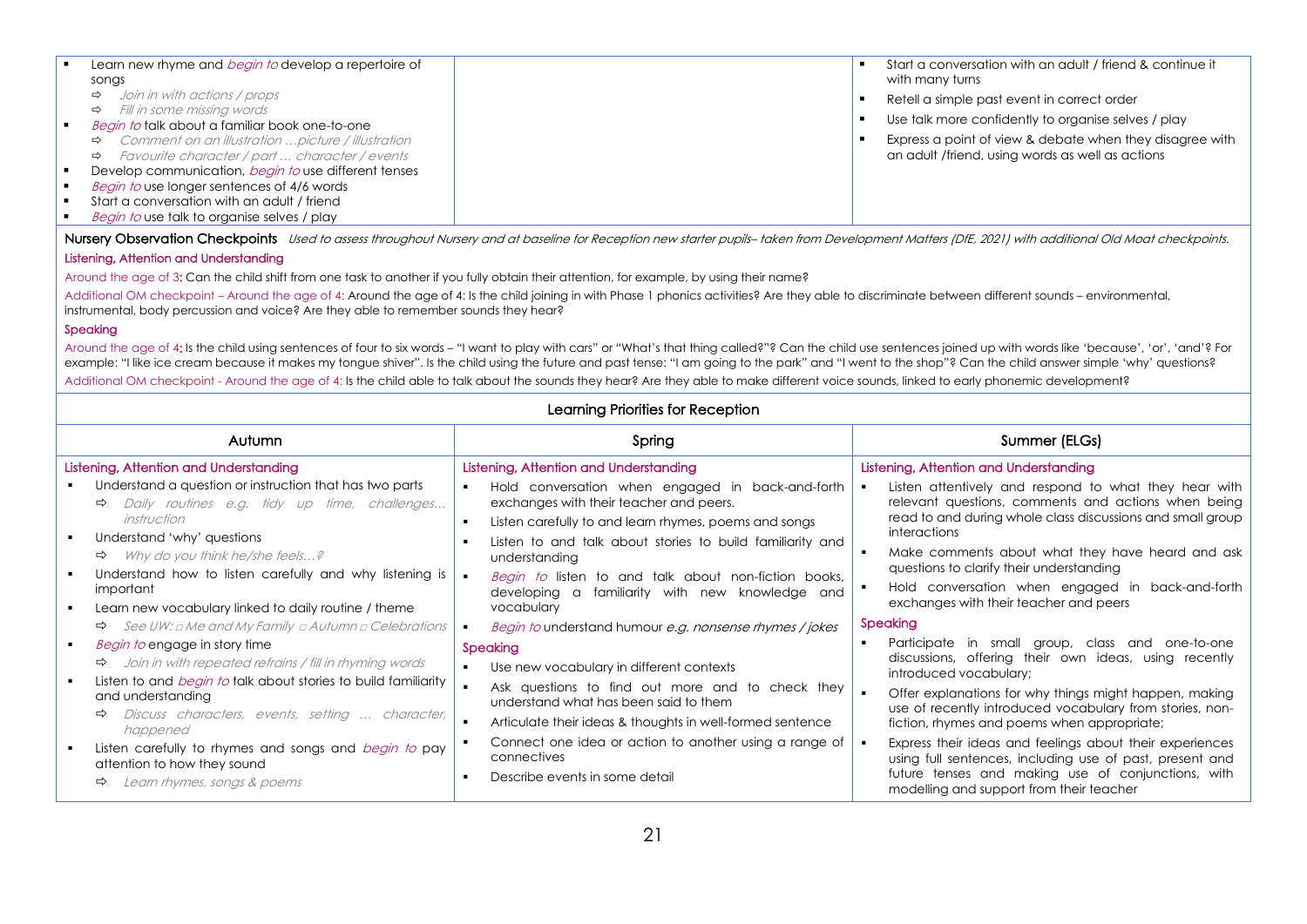| Anticipate words, begin to adapt phrases (with  <br>$\Rightarrow$<br>support)                                                                         | Use talk to help work out problems, organise thinking &<br>activities explain how things work/why things happen |  |
|-------------------------------------------------------------------------------------------------------------------------------------------------------|-----------------------------------------------------------------------------------------------------------------|--|
| <b>Speaking</b>                                                                                                                                       | Develop and use social phrases with confidence                                                                  |  |
| Use new vocabulary throughout the day                                                                                                                 | Retell a simple story, once they have developed a deep                                                          |  |
| <i>Begin to ask questions to find out more and to check they</i>                                                                                      | familiarity with the text; some as exact repetition and some                                                    |  |
| understand what has been said to them                                                                                                                 | in their own words                                                                                              |  |
| Model & encourage questions after instructions<br>⇨                                                                                                   |                                                                                                                 |  |
| Begin to articulate their ideas and thoughts in well-formed                                                                                           |                                                                                                                 |  |
| sentence                                                                                                                                              |                                                                                                                 |  |
| Express $\Box$ Ideas to friends $\Box$ Book talk<br>⇨                                                                                                 |                                                                                                                 |  |
| Begin to connect one idea or action to another using a<br>range of connectives because, although, but.                                                |                                                                                                                 |  |
| Begin to describe events in some detail                                                                                                               |                                                                                                                 |  |
| Develop social phrases                                                                                                                                |                                                                                                                 |  |
| Routines of the day  greetings, How are you?<br>$\Rightarrow$                                                                                         |                                                                                                                 |  |
| Friendship  Would you like to?<br>⇨                                                                                                                   |                                                                                                                 |  |
| Begin to retell a simple story, once they have developed a<br>deep familiarity with the text; some as exact repetition and<br>some in their own words |                                                                                                                 |  |
| Focused & linked texts – within small world / role play<br>⇨                                                                                          |                                                                                                                 |  |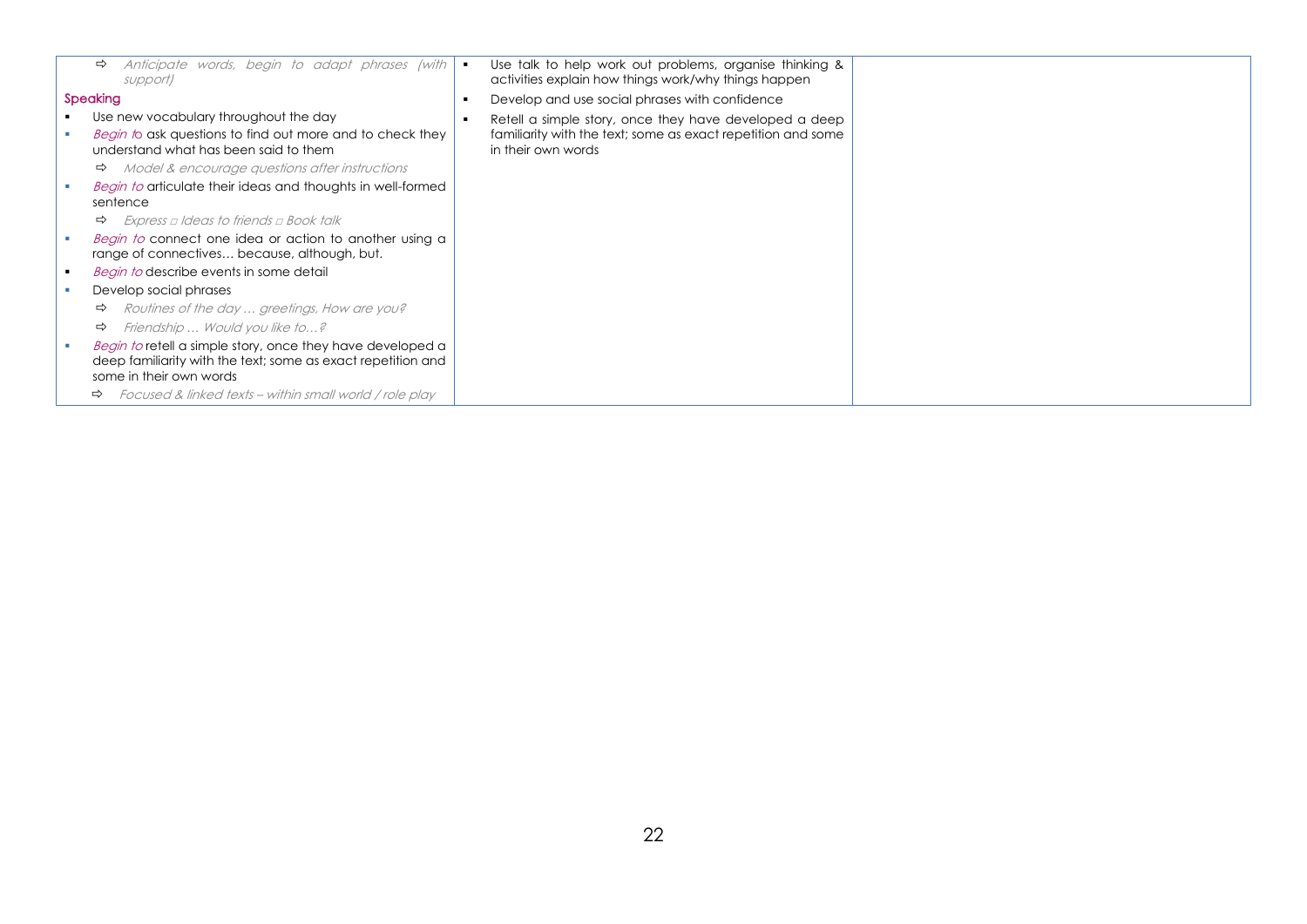### <span id="page-22-0"></span>7.2 Personal, Social and Emotional Development • Self-Regulation • Managing Self • Building Relationships

Birth to Three Observation Checkpoints Used to assess if child is on track at Nursery baseline – taken from Development Matters (DfE, 2021) with additional Old Moat checkpoints.

#### Self-Regulation

Around the age of 2: □ Does the child start to see themselves as a separate person? For example, do they decide what to play with, what to eat, what to wear?

Additional OM checkpoint – Around the age of 3: Does the child show increased levels of concentration at an activity of their choice? Do they make learning choices across provision, indoors and outdoors?

#### Managing Self

Additional OM checkpoint – Around the age of 3: Are they demonstrating increased levels of independence within the daily routine e.g. accessing provision, making learning choices ...? Do they show awareness of appropriate learning behaviours across the day e.g. looking, listening and joining in at group time?

#### Building Relationships

Between the ages of 2 and 3: □ Does the child start to enjoy the company of other children and want to play with them?

Note: watch out for children who get extremely upset by certain sounds, smells or tastes, and cannot be calmed. Or children who seem worried, sad or angry for much of the time. You will need to work closely with parents and other agencies to find out more about these developmental difficulties.

| Learning Priorities for Nursery                                                                                                                                                                                                                                    |                                                                                                                                                                                                                                                     |                                                                                                                                                                                                                                                                           |  |  |  |  |  |
|--------------------------------------------------------------------------------------------------------------------------------------------------------------------------------------------------------------------------------------------------------------------|-----------------------------------------------------------------------------------------------------------------------------------------------------------------------------------------------------------------------------------------------------|---------------------------------------------------------------------------------------------------------------------------------------------------------------------------------------------------------------------------------------------------------------------------|--|--|--|--|--|
| Autumn                                                                                                                                                                                                                                                             | Spring                                                                                                                                                                                                                                              | Summer                                                                                                                                                                                                                                                                    |  |  |  |  |  |
| <b>Self-Reaulation</b>                                                                                                                                                                                                                                             | <b>Self-Regulation</b>                                                                                                                                                                                                                              | <b>Self-Reaulation</b>                                                                                                                                                                                                                                                    |  |  |  |  |  |
| Show 'effortful control'<br>With support follow the daily routine<br>⇨<br>Play with others, sharing resources / taking turns<br>$\Rightarrow$<br>п<br>Begin to talk about feelings  happy / sad / because                                                          | Talk about feelings using words like 'happy' and 'sad' and<br>п<br>begin to use other words<br>With support begin to understand and talk about how<br>$\blacksquare$<br>others might be feeling and the reasons why                                 | Talk about their feelings using a range of words<br>Begin to understand how others might be feeling.<br>٠<br>$\blacksquare$<br>Help to find solutions to conflicts and rivalries.<br>Develop appropriate ways of being assertive.<br>п                                    |  |  |  |  |  |
| Show / imitate different emotions and label<br>$\Rightarrow$<br>I am happy / sad because<br>$\Rightarrow$                                                                                                                                                          | Begin to help to find solutions to conflicts and rivalries. For<br>п.<br>example, accepting that not everyone can be Spider-Man<br>in the game, and suggesting other ideas.                                                                         | Talk with others to solve conflicts.<br><b>Managing Self</b>                                                                                                                                                                                                              |  |  |  |  |  |
| $\blacksquare$<br>Begin to show awareness of how others might be feeling<br>Offer comfort to a child who is upset / laugh with<br>$\Rightarrow$<br>others<br>Identify feelings of main characters in texts, looking<br>$\Rightarrow$<br>carefully at illustrations | With support begin to talk with others to resolve conflicts<br>п.<br><b>Managing Self</b><br>Begin to select and use activities and resources to achieve<br>a set goal                                                                              | Select and use activities and resources, with help when<br>$\blacksquare$<br>needed - to achieve a goal they have chosen, or one<br>which is suggested to them.<br>Settle to an activity for some time<br>٠                                                               |  |  |  |  |  |
| <b>Begin to recognise that some actions can hurt the feelings</b><br>of others<br>Identify action that made someone else upset<br>$\Rightarrow$                                                                                                                    | Settle to an activity of choice for some time<br>Increasingly follow classroom routines and rules (with<br>reduced practitioner guidance)                                                                                                           | Increasingly follow rules, understanding why they are<br>important.<br>Do not always need an adult to remind them of a rule.<br>$\blacksquare$                                                                                                                            |  |  |  |  |  |
| $\blacksquare$<br>With support begin to find solutions to some conflicts<br>Sharing resources / taking turns e.g. bike track<br>$\Rightarrow$<br><b>Managing Self</b>                                                                                              | Develop independence within self-care routines<br><b>Building Relationships</b><br>Play with one or more other children<br>$\blacksquare$                                                                                                           | Be increasingly independent in meeting own care needs<br>Make healthy choices about food, drink, activity and<br>toothbrushing.                                                                                                                                           |  |  |  |  |  |
| Show interest in a range of experiences, indoors and<br>outdoors<br>Familiar and some new<br><b>Begin to select and use continuous provision resources, with</b><br>help when needed  resources                                                                    | Take play in pretend play with one or more children<br>$\blacksquare$<br>See themselves as part of a community<br><b>Begin to share and take turns with others</b><br>$\blacksquare$<br><b>Begin to extend and elaborate play ideas with others</b> | <b>Building Relationships</b><br>Develop sense of responsibility and membership of a<br>$\blacksquare$<br>community.<br>Become more outgoing with unfamiliar people, in the safe<br>п<br>context of their setting.<br>Show more confidence in new social situations.<br>п |  |  |  |  |  |
| Make independent learning choices  learning / play<br>$\Rightarrow$                                                                                                                                                                                                |                                                                                                                                                                                                                                                     |                                                                                                                                                                                                                                                                           |  |  |  |  |  |

#### Learning Priorities for Nursery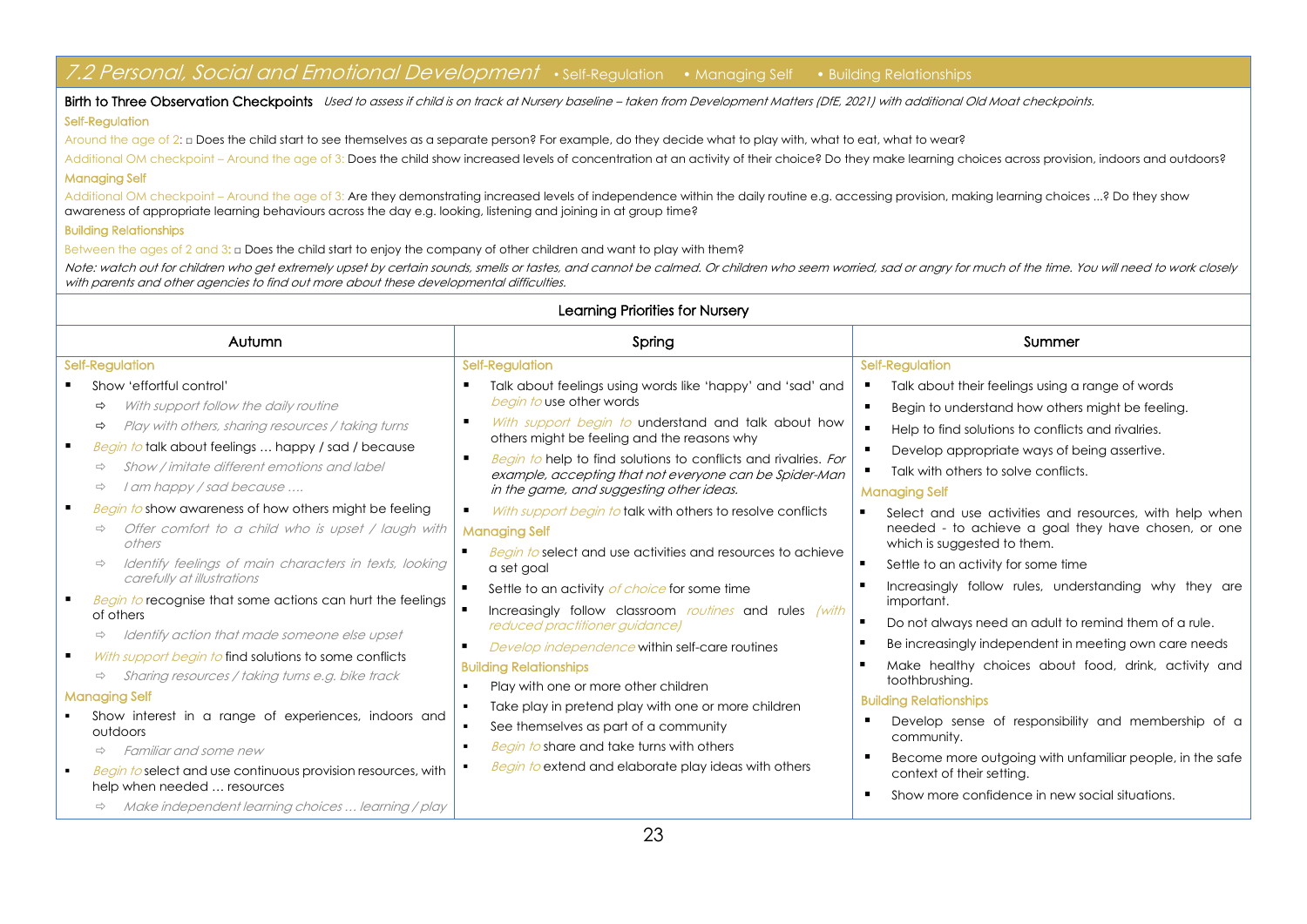|                               | Put resources back in right place once used<br>$\Rightarrow$         | Play with one or more other children, extending and |
|-------------------------------|----------------------------------------------------------------------|-----------------------------------------------------|
|                               | With support begin to follow classroom routines and rules            | elaborating play ideas.                             |
|                               | <i>Begin to</i> be independent within self-care routines             |                                                     |
|                               | Toileting / Handwashing / Snack time / Outdoor time<br>$\Rightarrow$ |                                                     |
| <b>Building Relationships</b> |                                                                      |                                                     |
|                               | Begin to play with one or more other children                        |                                                     |
|                               | Child-initiated learning / small group activities<br>$\Rightarrow$   |                                                     |
|                               | <i>Begin to</i> see themselves as part of a community                |                                                     |
|                               | Key Person group / nursery / family<br>⇨                             |                                                     |

Nursery Observation Checkpoints Used to assess throughout Nursery and at baseline for Reception new starter pupils- taken from Development Matters (DfE, 2021) with additional Old Moat checkpoints. Self-Regulation

Around the age of 3: Can the child sometimes manage to share or take turns with others, with adult guidance and understanding 'yours' and 'mine'?

Around the age of 4: Can the child generally negotiate solutions to conflicts in their play?

#### Managing Self

Around the age of 3: Can the child settle to some activities for a while?

Around the age of 4: Does the child take part in pretend play (for example, being 'mummy' or 'daddy'?) Does the child take part in other pretend play with different roles – being the Gruffalo, for example? □

#### Building Relationships

Around the age of 4: Does the child play alongside others or do they always want to play alone? Does the child start to enjoy the company of other children and want to play with them?

|              | Learning Priorities for Reception                                                                                                                                                                                                                                                                                                                                                                                                                                                                                                                                                   |                                                                                                                                                                                                                                                                                                                                         |                                                                                                                                                                                                                                                                                                                                                                                                                                                                                     |  |  |  |  |
|--------------|-------------------------------------------------------------------------------------------------------------------------------------------------------------------------------------------------------------------------------------------------------------------------------------------------------------------------------------------------------------------------------------------------------------------------------------------------------------------------------------------------------------------------------------------------------------------------------------|-----------------------------------------------------------------------------------------------------------------------------------------------------------------------------------------------------------------------------------------------------------------------------------------------------------------------------------------|-------------------------------------------------------------------------------------------------------------------------------------------------------------------------------------------------------------------------------------------------------------------------------------------------------------------------------------------------------------------------------------------------------------------------------------------------------------------------------------|--|--|--|--|
|              | Autumn                                                                                                                                                                                                                                                                                                                                                                                                                                                                                                                                                                              | Spring                                                                                                                                                                                                                                                                                                                                  | Summer (ELGs)                                                                                                                                                                                                                                                                                                                                                                                                                                                                       |  |  |  |  |
| $\mathbf{r}$ | Self-Regulation<br>Talk with others to solve conflicts. Help to find solutions to<br>conflicts and rivalries  fair, agree, turns, together, share<br>How to compromise and negotiate to solve problems<br>$\Rightarrow$<br>Use $\Box$ book talk $\Box$ puppets $\Box$ real life experiences<br>⇨<br>Begin to express feelings and consider the feelings of others<br>Identify and name emotions  emotion, lonely,<br>⇨<br>sad/happy, confident, pleased, frightened, angry,<br>confused, disappointed, nervous/worried, excited<br>Link book character's emotion to own experiences | Self-Regulation<br>Express feelings and consider the feelings of others<br>Set own goals and show resilience and perseverance in the<br>face of challenge<br>Identify and moderate own feelings socially and<br>emotionally<br>Think about the perspectives of others<br><b>Managing Self</b><br>Manage own self-care needs             | Self-Regulation<br>Show an understanding of their own feelings and those of<br>others, and begin to regulate their behaviour accordingly<br>Set and work towards simple goals, being able to wait for<br>what they want and control their immediate impulses<br>when appropriate<br>Give focused attention to what the teacher says,<br>responding appropriately even when engaged in activity,<br>and show an ability to follow instructions involving several<br>ideas or actions |  |  |  |  |
|              | expression, mood, feeling/emotion<br>Begin to set own goals and show resilience and<br>perseverance in the face of challenge<br>Set a shared goal with a friend<br>⇨<br>Begin to identify and moderate own feelings socially and<br>emotionally<br>Focus on $\Box$ keeping calm $\Box$ being patient $\Box$ waiting for<br>⇨<br>$\alpha$ turn $\alpha$ sharing $\alpha$ tidying up after themselves<br><b>Managing Self</b>                                                                                                                                                         | Know and talk about the different factors that support their<br>overall health and wellbeing: $\Box$ sensible amounts of 'screen<br>time' $\Box$ having a good sleep routine $\Box$ being a safe<br>pedestrian<br><b>Building Relationships</b><br>See self as a valuable individual<br>Build constructive and respectful relationships | <b>Managing Self</b><br>to try new activities and<br>Be confident<br>show<br>independence, resilience and perseverance in the face of<br>challenge<br>Explain the reasons for rules, know right from wrong and try<br>to behave accordingly<br>Manage their own basic hygiene and personal needs,<br>including dressing, going to the toilet and understanding<br>the importance of healthy food choices                                                                            |  |  |  |  |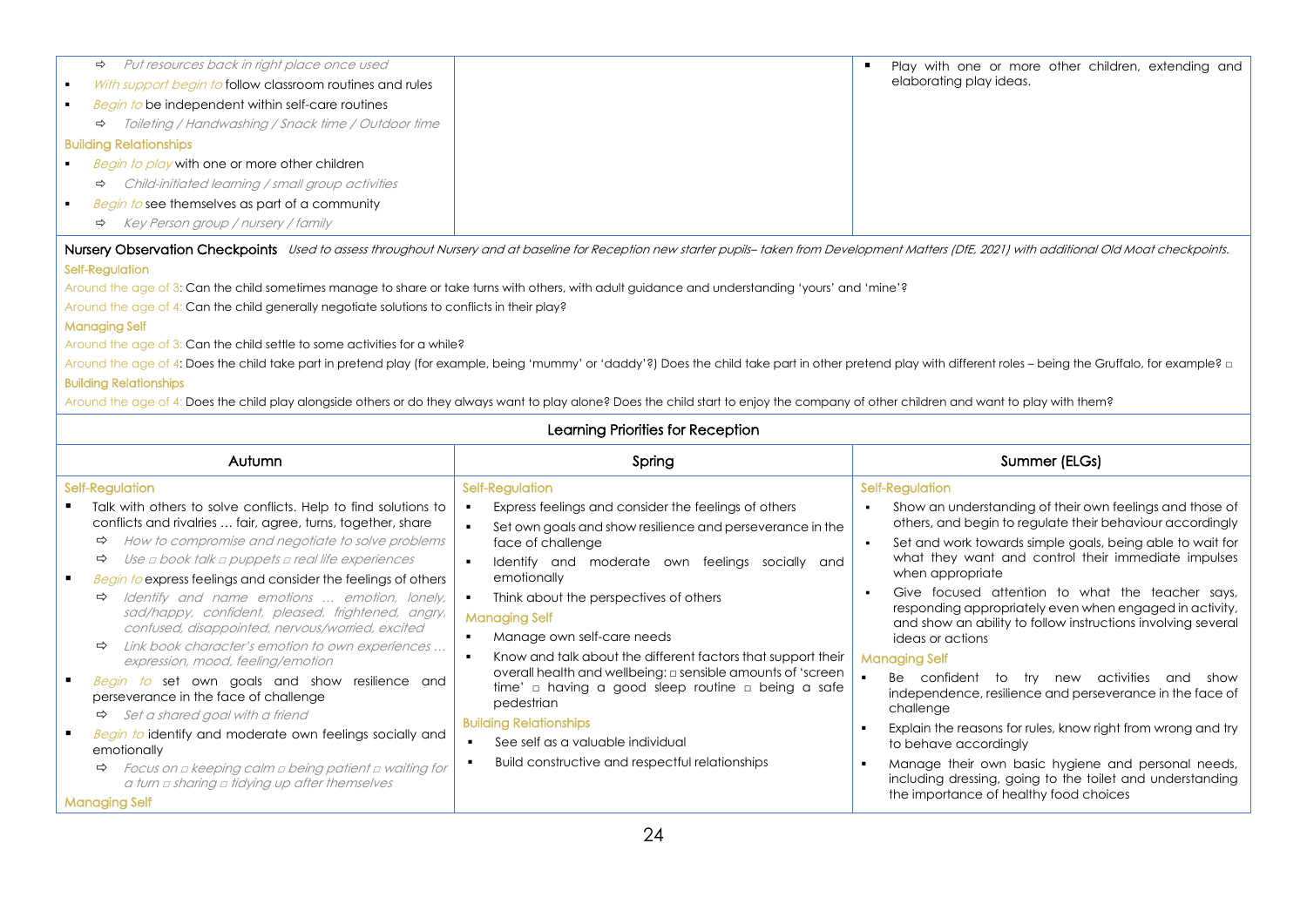|                | Manage own self-care needs  fasten                                      | <b>Building Relationships</b>                            |  |
|----------------|-------------------------------------------------------------------------|----------------------------------------------------------|--|
|                | Independent use of $\Box$ zips $\Box$ buttons $\Box$ coats $\Box$ shoes | Work and play cooperatively and take turns with others   |  |
| $\blacksquare$ | Develop confidence to try new activities and show                       | Form positive attachments to adults and friendships with |  |
|                | independence                                                            | peers                                                    |  |
|                | Access all types of enhancements (indoors &<br><i>outdoors)</i>         | Show sensitivity to their own and to others' needs       |  |
|                | Know and <i>begin to</i> talk about the different factors that          |                                                          |  |
|                | support their overall health and wellbeing:                             |                                                          |  |
|                | Toothbrushing – importance and how  clean, decay<br>$\Rightarrow$       |                                                          |  |
|                | Talk about importance of daily exercise and healthy<br>$\Rightarrow$    |                                                          |  |
|                | eating  exercise, healthy / unhealthy, heartbeat, fit                   |                                                          |  |
|                | <b>Building Relationships</b>                                           |                                                          |  |
|                | <i>Begin to</i> see self as a valuable individual                       |                                                          |  |
|                | Describe self, positively  proud, special, love (use<br>$\Rightarrow$   |                                                          |  |
|                | books: 'Happy in Our Skin' & 'My Hair')                                 |                                                          |  |
|                | <b>Begin to build constructive and respectful relationships</b>         |                                                          |  |
|                | Use social language to develop friendships see CL<br>$\Rightarrow$      |                                                          |  |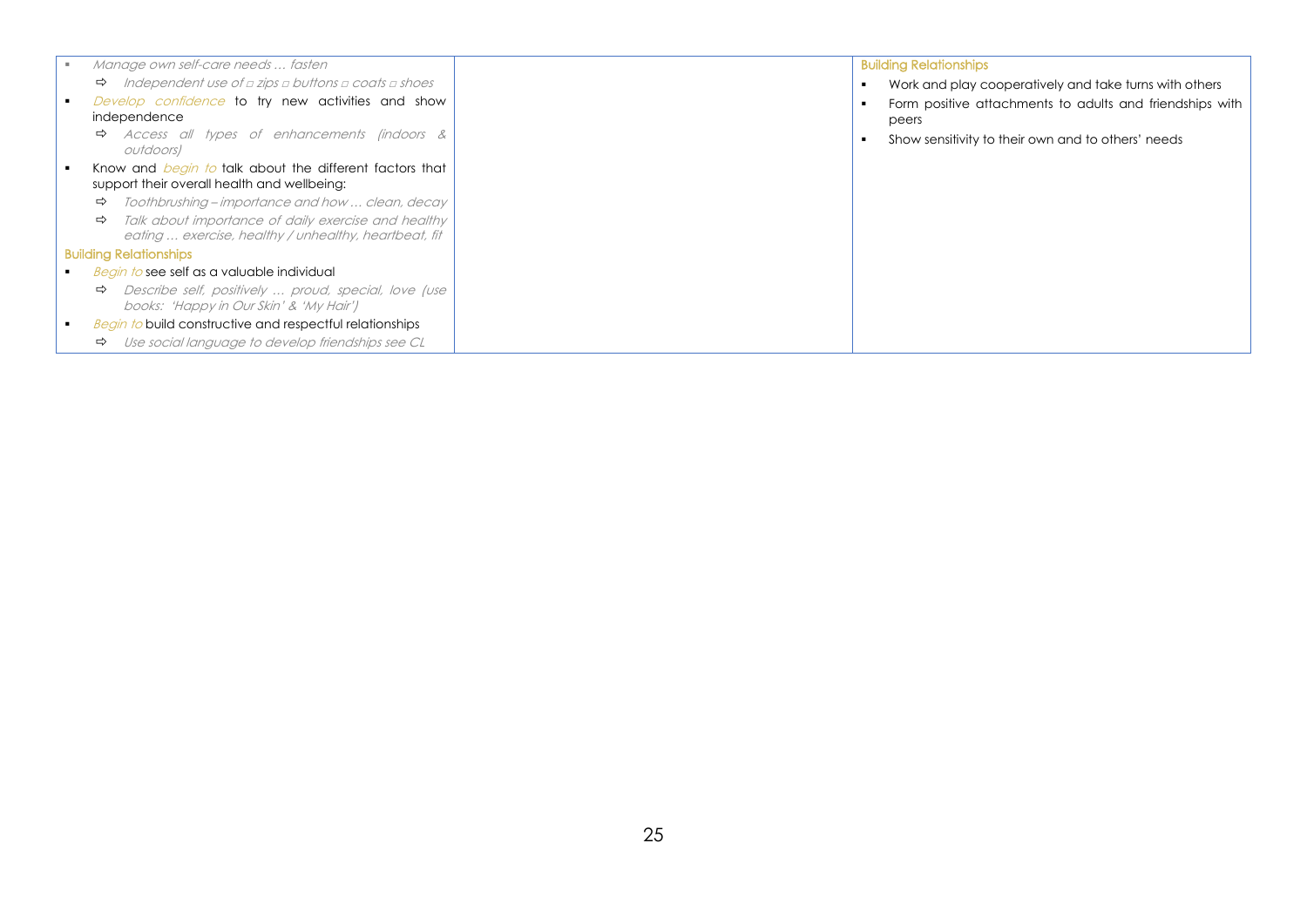### <span id="page-25-0"></span>7.3 Physical Development • Gross Motor Skills • Fine Motor Skills

Birth to Three Observation Checkpoints Used to assess if child is on track at Nursery baseline – taken from Development Matters (DfE, 2021) with additional Old Moat checkpoints. Gross Motor Skills

Around their second birthday: Can the toddler run well, kick a ball, and jump with both feet off the ground at the same time?

Around their third birthday: Can the child climb confidently, catch a large ball and pedal a tricycle?

Note: look out for babies and young toddlers who appear underweight, overweight or to have poor dental health. You will need to work closely with parents and health visitors to help improve the child's health.

#### Fine Motor Skills

Additional OM checkpoint – Around the age of 3: Does the child show interest in fine motor activities? If not, how can this be developed through their interests? Are they beginning to develop a dominant hand?

|                                  |                                                                                                                                                                                                                                                                                                                                                                                                                                                                                                                                                                                                                                                                                                                                                                                                                                                                                              | Learning Priorities for Nursery                                                                                                                                                                                                                                                                                                                                                                                                                                                                                                                                                                                                                                                                                                                                                                                                                                                                                                                                                                                                                                                                                                                                                                                                                                 |                                                                                                                                                                                                                                                                                                                                                                                                                                                                                                                                                                                                                                                                                                                                                                                                                                                                                                                                                                                                                             |
|----------------------------------|----------------------------------------------------------------------------------------------------------------------------------------------------------------------------------------------------------------------------------------------------------------------------------------------------------------------------------------------------------------------------------------------------------------------------------------------------------------------------------------------------------------------------------------------------------------------------------------------------------------------------------------------------------------------------------------------------------------------------------------------------------------------------------------------------------------------------------------------------------------------------------------------|-----------------------------------------------------------------------------------------------------------------------------------------------------------------------------------------------------------------------------------------------------------------------------------------------------------------------------------------------------------------------------------------------------------------------------------------------------------------------------------------------------------------------------------------------------------------------------------------------------------------------------------------------------------------------------------------------------------------------------------------------------------------------------------------------------------------------------------------------------------------------------------------------------------------------------------------------------------------------------------------------------------------------------------------------------------------------------------------------------------------------------------------------------------------------------------------------------------------------------------------------------------------|-----------------------------------------------------------------------------------------------------------------------------------------------------------------------------------------------------------------------------------------------------------------------------------------------------------------------------------------------------------------------------------------------------------------------------------------------------------------------------------------------------------------------------------------------------------------------------------------------------------------------------------------------------------------------------------------------------------------------------------------------------------------------------------------------------------------------------------------------------------------------------------------------------------------------------------------------------------------------------------------------------------------------------|
|                                  | Autumn                                                                                                                                                                                                                                                                                                                                                                                                                                                                                                                                                                                                                                                                                                                                                                                                                                                                                       | Spring                                                                                                                                                                                                                                                                                                                                                                                                                                                                                                                                                                                                                                                                                                                                                                                                                                                                                                                                                                                                                                                                                                                                                                                                                                                          | Summer                                                                                                                                                                                                                                                                                                                                                                                                                                                                                                                                                                                                                                                                                                                                                                                                                                                                                                                                                                                                                      |
| ı.<br>ı.<br>$\blacksquare$<br>ı. | <b>Gross Motor Skills</b><br>Continue to develop movement skills of walking and<br>running<br>Negotiating space<br>$\Rightarrow$<br>Begin to adapt speed / direction to avoid obstacles<br>⇨<br>Continue to develop climbing skills<br>Use stairs using alternate feet<br>$\Rightarrow$<br>With support explore climbing frame<br>$\Rightarrow$<br>Continue to develop balancing skills<br>Complete low level obstacle courses<br>⇨<br>Walk up / down a ramp<br>⇨<br>Stand still<br>$\Rightarrow$<br>Stand on one leg<br>$\Rightarrow$<br><b>Begin to learn to hop</b><br>Continue to develop riding skills - scooter / trike / balance<br>bike<br>Use bike track: $\square$ following track $\square$ right direction<br>$\Rightarrow$<br>Stop / start<br>$\Rightarrow$<br>Continue to develop ball skills<br>Rolling (partner / circle games)<br>$\Rightarrow$<br>Kicking<br>$\Rightarrow$ | <b>Gross Motor Skills</b><br>Continue to develop movement of walking and running<br>Continue to develop climbing skills<br>$\blacksquare$<br>Continue to develop balancing skills<br>$\blacksquare$<br>Learn to hop<br>$\blacksquare$<br><b>Begin to learn to skip</b><br>$\blacksquare$<br>Continue to develop riding skills<br>$\blacksquare$<br>Continue to develop ball skills<br>$\blacksquare$<br>Use large muscle movements<br>$\blacksquare$<br>Begin to remember some sequences and patterns of<br>$\blacksquare$<br>movement related to music and rhythm<br>Begin to take part in some group team activities<br>$\blacksquare$<br>Begin to match developing physical skills to tasks and<br>$\blacksquare$<br>activities in setting<br>Choose the right resource to carry out chosen plan<br>Begin to collaborate with others to manage large items<br>$\blacksquare$<br><b>Fine Motor Skills</b><br>Show preference a for a dominant hand<br>$\blacksquare$<br>Continue to learn to use a knife and fork<br>$\blacksquare$<br>Increase independence getting dressed and undressed<br>$\blacksquare$<br>Use a range of one-handed tools and equipment<br>$\blacksquare$<br>Continue to develop a comfortable grip with good control<br>$\blacksquare$ | <b>Gross Motor Skills</b><br><b>Begin to refine movement of walking and running</b><br>٠<br><b>Begin to refine climbing skills</b><br>$\blacksquare$<br><b>Begin to refine balancing skills</b><br>$\blacksquare$<br>Learn to skip<br>$\blacksquare$<br>Continue to develop riding skills<br>$\blacksquare$<br>Continue to develop ball skills<br>$\blacksquare$<br>Use large muscle movements<br>٠<br>Remember some sequences and patterns of movement<br>related to music and rhythm<br>Take part in some group team activities<br>Match developing physical skills to tasks and activities in<br>setting<br>Choose the right resource to carry out chosen plan<br>$\blacksquare$<br>Collaborate with others to manage large items<br><b>Fine Motor Skills</b><br>Use one-handed tools and equipment.<br>Eat independently using a knife and fork<br>٠<br>Be increasingly independent getting dressed<br>and<br>undressed<br>Use a comfortable grip with good control when holding<br>$\blacksquare$<br>pens and pencils. |
| $\blacksquare$                   | Begin to use large-muscle movements to<br>Wave flags and streamers (top to bottom / anti-<br>clockwise)<br>Paint and make marks (top to bottom / anti-clockwise)<br>$\Rightarrow$<br><b>Fine Motor Skills</b>                                                                                                                                                                                                                                                                                                                                                                                                                                                                                                                                                                                                                                                                                | when holding pens and pencils.                                                                                                                                                                                                                                                                                                                                                                                                                                                                                                                                                                                                                                                                                                                                                                                                                                                                                                                                                                                                                                                                                                                                                                                                                                  |                                                                                                                                                                                                                                                                                                                                                                                                                                                                                                                                                                                                                                                                                                                                                                                                                                                                                                                                                                                                                             |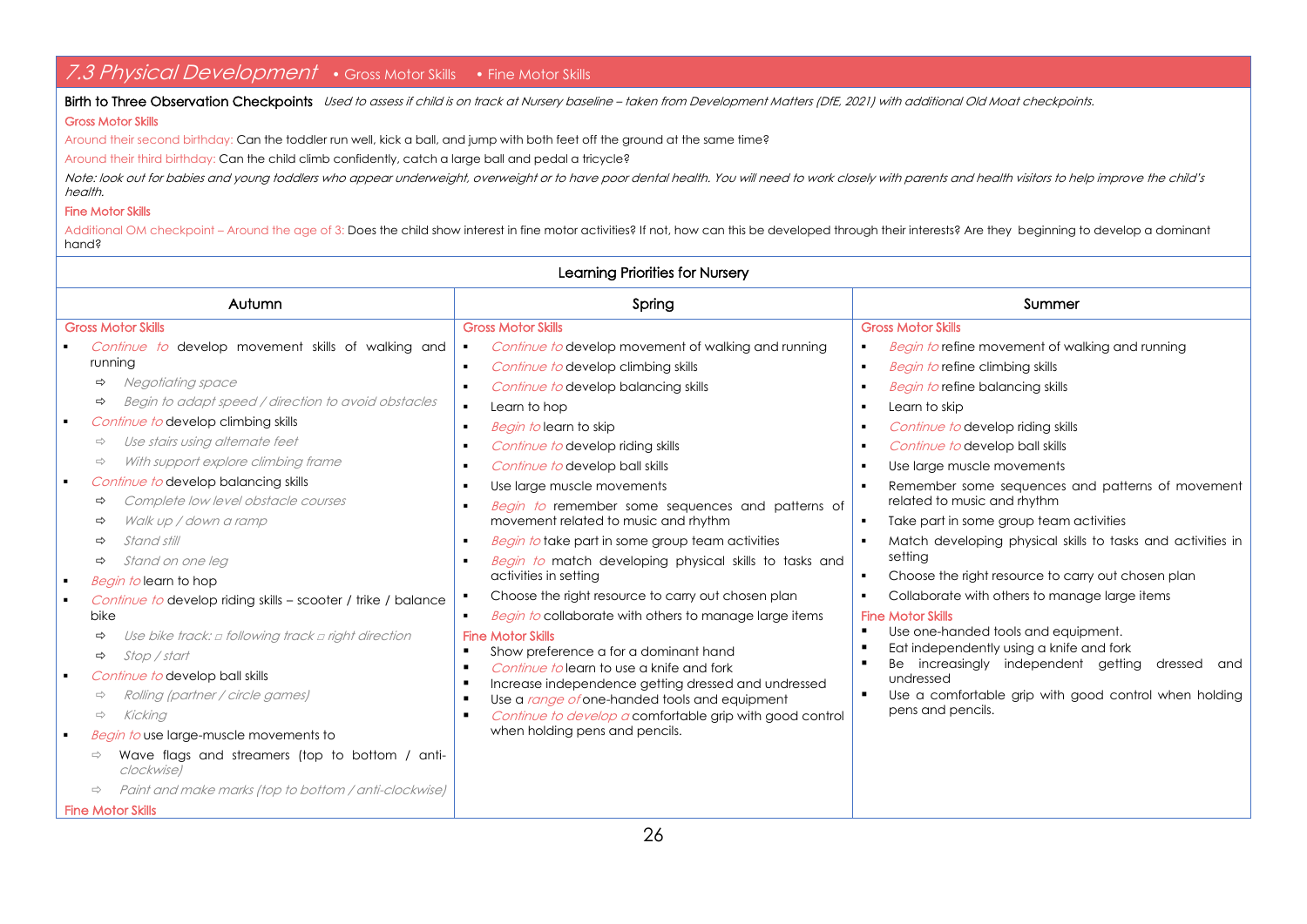| Learn to use the toilet with help, and then independently.                                                                                              |
|---------------------------------------------------------------------------------------------------------------------------------------------------------|
| Begin to show a preference for a dominant hand                                                                                                          |
| <i>Begin to</i> learn to use a knife and fork                                                                                                           |
| Begin to get dressed independently for outdoor play                                                                                                     |
| Use some one-handed tools and equipment                                                                                                                 |
| Across provision: $\exists$ Pouring / filling $\exists$ Stirring / mixing $\exists$<br>$\Rightarrow$<br>Rolling $\Box$ Painting / Drawing / mark making |
| Begin to develop a comfortable grip when using pencils /                                                                                                |
| pen                                                                                                                                                     |
| Model and encourage a tripod grip<br>⇨                                                                                                                  |

Nursery Observation Checkpoints Used to assess throughout Nursery and at baseline for Reception new starter pupils- taken from Development Matters (DfE, 2021) with additional Old Moat checkpoints. Gross Motor Skills

Note: Look out for children who appear to be overweight or to have poor dental health, where this has not been picked up and acted on at an earlier health check. Discuss this sensitively with parents and involve the child's health visitor. Adapt activities to suit their particular needs, so all children feel confident to move and take part in physical play.

Additional OM checkpoint – Around the age of 4: Are children happy to join in outdoor play? If not, use children's interests to encourage outdoor learning and development of gross motor skills.

Most, but not all, children are reliably dry during the day by the age of 4. Support children who are struggling with toilet training, in partnership with their parents. Seek medical advice, if necessary, from a health visitor or GP.

#### Fine Motor Skills

Additional OM checkpoint – Around the age of 4: Does the child show interest in fine motor activities? If not, how can this be developed through their interests? □ Do they use one handed tools, including pencils, with increasing control?

|                                                                                                                                                                                                                                                                                                                                                                                                                                                                                                                                                                                                                                                                                                                                                                                                                                                                                                                                                                   | Learning Priorities for Reception                                                                                                                                                                                                                                                                                                                                                                                                                                                                                                                                                                                                                                                                                                                                                                                                                                                                                 |                                                                                                                                                                                                                                                                                                                                                                                                                                                                                                                                                                      |
|-------------------------------------------------------------------------------------------------------------------------------------------------------------------------------------------------------------------------------------------------------------------------------------------------------------------------------------------------------------------------------------------------------------------------------------------------------------------------------------------------------------------------------------------------------------------------------------------------------------------------------------------------------------------------------------------------------------------------------------------------------------------------------------------------------------------------------------------------------------------------------------------------------------------------------------------------------------------|-------------------------------------------------------------------------------------------------------------------------------------------------------------------------------------------------------------------------------------------------------------------------------------------------------------------------------------------------------------------------------------------------------------------------------------------------------------------------------------------------------------------------------------------------------------------------------------------------------------------------------------------------------------------------------------------------------------------------------------------------------------------------------------------------------------------------------------------------------------------------------------------------------------------|----------------------------------------------------------------------------------------------------------------------------------------------------------------------------------------------------------------------------------------------------------------------------------------------------------------------------------------------------------------------------------------------------------------------------------------------------------------------------------------------------------------------------------------------------------------------|
| Autumn                                                                                                                                                                                                                                                                                                                                                                                                                                                                                                                                                                                                                                                                                                                                                                                                                                                                                                                                                            | Spring                                                                                                                                                                                                                                                                                                                                                                                                                                                                                                                                                                                                                                                                                                                                                                                                                                                                                                            | Summer (ELGs)                                                                                                                                                                                                                                                                                                                                                                                                                                                                                                                                                        |
| <b>Gross Motor Skills</b><br>Revise and refine the fundamental movement skills they<br>have already acquired: - rolling - crawling - walking -<br>jumping - running - hopping - skipping – climbing<br>Engage in and develop confidence in actions<br>$\Rightarrow$<br>Begin to develop overall body-strength, balance, co-<br>ordination, and agility.<br>Use above actions, within obstacle courses<br>balance, obstacle, spatial, prepositions<br>Set own physical challenge  challenge, goal<br>$\Rightarrow$<br>Begin to use their core muscle strength to achieve a good<br>posture when sitting at a table or sitting on the floor<br>straight, upright, flat<br>Begin to combine different movements with ease and<br>fluency<br>See above obstacle course<br>$\Rightarrow$<br>Change movements / directions quickly<br>⇨<br><i>Begin to</i> use a range of large and small apparatus indoors<br>and outside, alone confidently and safely and in a group | <b>Gross Motor Skills</b><br><i>Continue to</i> refine the fundamental movement skills they<br>have already acquired: - rolling - crawling - walking -<br>jumping - running - hopping - skipping – climbing<br>Begin to progress towards a more fluent style of moving,<br>with developing control and grace<br>Develop overall body-strength, balance, co-ordination,<br>and agility.<br>Use their core muscle strength to achieve a good posture<br>when sitting at a table or sitting on the floor<br>Combine different movements with ease and fluency<br>Confidently and safely use a range of large and small<br>apparatus indoors and outside, alone and in a group<br>Further develop and refine a range of ball skills including:<br>passing, batting and aiming<br><b>Fine Motor Skills</b><br>Develop small motor skills so that they can use a range of<br>tools competently, safely and confidently. | <b>Gross Motor Skills</b><br>Negotiate space and obstacles safely, with consideration<br>for themselves and others<br>Demonstrate strength, balance and coordination when<br>playing<br>Move energetically, such as running, jumping, dancing,<br>hopping, skipping, and climbing.<br><b>Fine Motor Skills</b><br>Hold a pencil effectively in preparation for fluent writing -<br>using the tripod grip in almost all cases<br>Use a range of small tools, including scissors, paint brushes<br>and cutlery<br><i>Begin to</i> show accuracy and care when drawing. |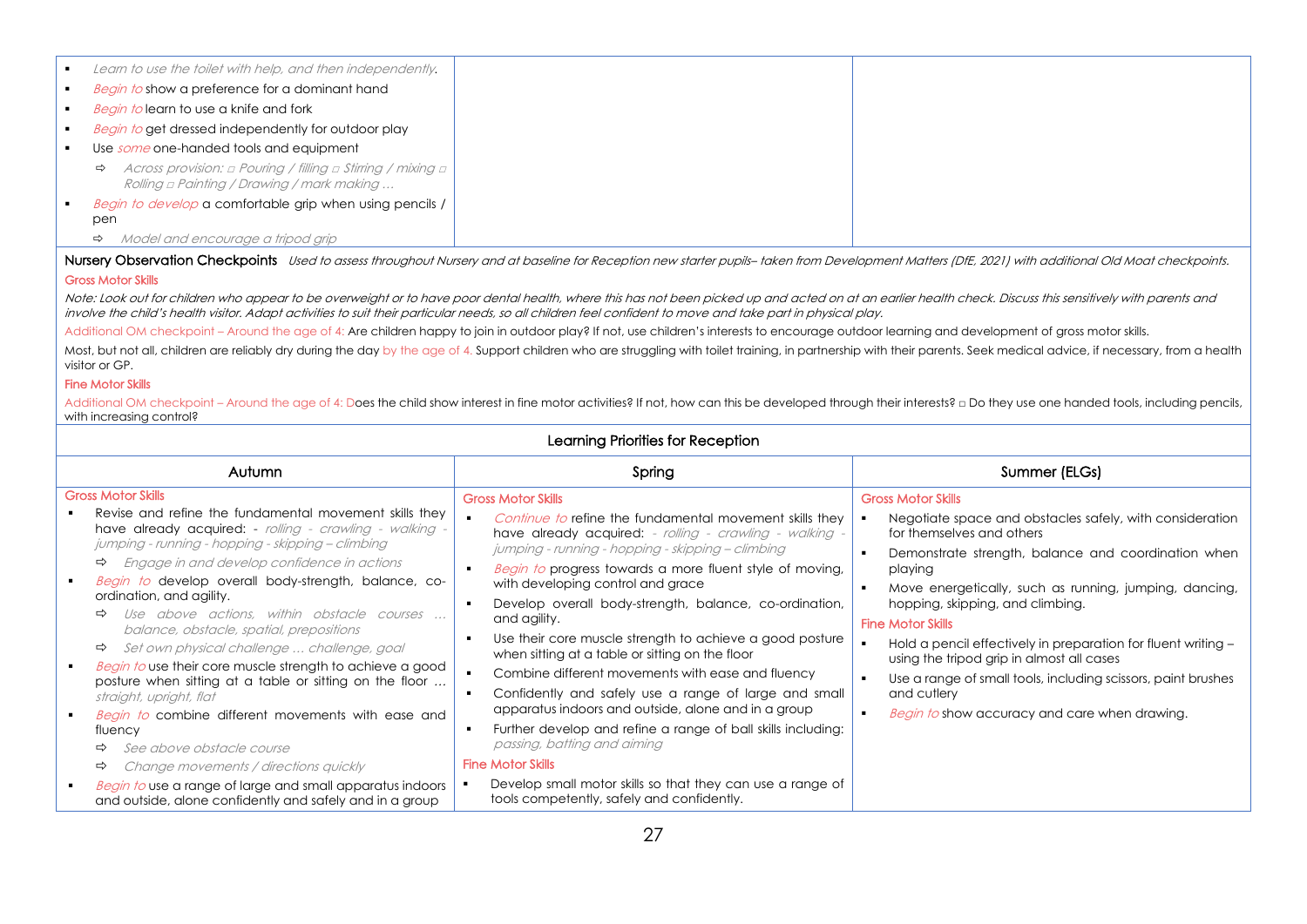| Understand rules and reasons<br>$\Rightarrow$<br>Further develop and refine a range of ball skills                                                                                                                                                                          | Suggested tools: pencils for drawing and writing,<br>⇨<br>paintbrushes, scissors, knives, forks and spoons                                                                        |  |
|-----------------------------------------------------------------------------------------------------------------------------------------------------------------------------------------------------------------------------------------------------------------------------|-----------------------------------------------------------------------------------------------------------------------------------------------------------------------------------|--|
| Throwing, catching, kicking<br>$\Rightarrow$<br>Use different sizes / types of balls – in pairs<br>$\Rightarrow$<br>Further develop the skills they need to manage the school<br>day successfully: $\Box$ lining up and queuing $\Box$ mealtimes $\Box$<br>personal hygiene | Begin to develop the foundations of handwriting style<br>which is fast, accurate and efficient, consolidating:<br>Effective pencil grip<br>Correct letter formation (see Writing) |  |
| <b>Fine Motor Skills</b>                                                                                                                                                                                                                                                    |                                                                                                                                                                                   |  |
| Use a comfortable grip with good control when holding<br>pens and pencils                                                                                                                                                                                                   |                                                                                                                                                                                   |  |
| Consolidate tripod grip<br>$\Rightarrow$                                                                                                                                                                                                                                    |                                                                                                                                                                                   |  |
| <i>Continue to</i> develop small motor skills so that they can use<br>a range of tools competently, safely and confidently.                                                                                                                                                 |                                                                                                                                                                                   |  |
| Suggested tools: pencils for drawing and writing,<br>$\Rightarrow$<br>paintbrushes, scissors, knives, forks and spoons                                                                                                                                                      |                                                                                                                                                                                   |  |
| Ensure regular engagement and develop confidence<br>$\Rightarrow$<br>in use of tools grip, steady, snip, twist, curve, straight                                                                                                                                             |                                                                                                                                                                                   |  |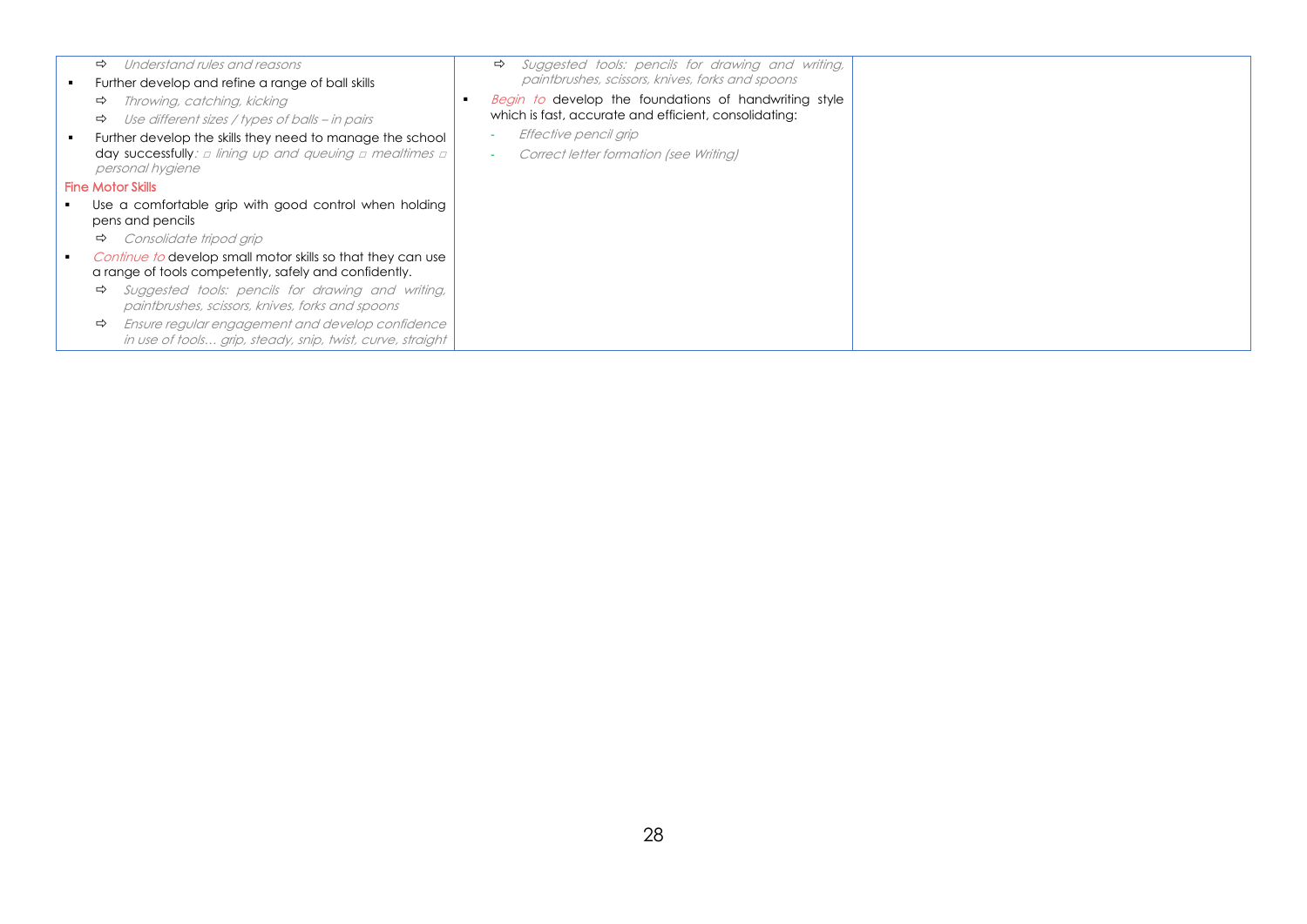# <span id="page-28-0"></span>7.4 Literacy • Comprehension • Word Reading • Writing

Birth to Three Observation Checkpoints Used to assess if child is on track at Nursery baseline – taken from Development Matters (DfE, 2021) with additional Old Moat checkpoints.

#### Comprehension / Word Reading

Additional OM checkpoint – Around the age of 3: Does the child handle books appropriately? Do they show an understanding of the purpose of books? Are they beginning to spend time in the Book Area? **Writing** 

Additional OM checkpoint – Around the age of 3: Does the child show interest in multi-sensory mark making opportunities, indoors and outdoors? Are they beginning to draw circles and lines? Does the child show interest in fine motor activities? If not, how can this be developed through their interests? Are they beginning to develop a dominant hand?

|                                                                                                                                                                                                                                                                                                                                                                                                                                                                                                                                                                                                              | Learning Priorities for Nursery                                                                                                                                                                                                                                                                                                                                                                                                                                                                                                                                                                                |                                                                                                                                                                                                                                                                                                                                                                                                                                                                                                                                                                                                                                                                                                     |  |  |
|--------------------------------------------------------------------------------------------------------------------------------------------------------------------------------------------------------------------------------------------------------------------------------------------------------------------------------------------------------------------------------------------------------------------------------------------------------------------------------------------------------------------------------------------------------------------------------------------------------------|----------------------------------------------------------------------------------------------------------------------------------------------------------------------------------------------------------------------------------------------------------------------------------------------------------------------------------------------------------------------------------------------------------------------------------------------------------------------------------------------------------------------------------------------------------------------------------------------------------------|-----------------------------------------------------------------------------------------------------------------------------------------------------------------------------------------------------------------------------------------------------------------------------------------------------------------------------------------------------------------------------------------------------------------------------------------------------------------------------------------------------------------------------------------------------------------------------------------------------------------------------------------------------------------------------------------------------|--|--|
| Autumn                                                                                                                                                                                                                                                                                                                                                                                                                                                                                                                                                                                                       | Spring                                                                                                                                                                                                                                                                                                                                                                                                                                                                                                                                                                                                         | Summer                                                                                                                                                                                                                                                                                                                                                                                                                                                                                                                                                                                                                                                                                              |  |  |
| Comprehension<br>See Listening, Attention and Understanding aspect of<br>Communication and Language<br><b>Word Reading (Phase 1 Phonics)</b>                                                                                                                                                                                                                                                                                                                                                                                                                                                                 | Comprehension<br>See Listening, Attention and Understanding aspect of<br>Communication and Language<br><b>Word Reading (Phase 1 Phonics)</b>                                                                                                                                                                                                                                                                                                                                                                                                                                                                   | Comprehension<br>See Listening, Attention and Understanding aspect of<br>Communication and Language<br><b>Word Reading (Phase 1 Phonics)</b>                                                                                                                                                                                                                                                                                                                                                                                                                                                                                                                                                        |  |  |
| <b>Begin to develop phonological awareness</b><br>Join in with Phase 1 activities, aspects 1 to 6<br>$\Rightarrow$                                                                                                                                                                                                                                                                                                                                                                                                                                                                                           | Continue to develop phonological awareness<br>Join in with P1 activities, aspects 1 to 7<br>$\Rightarrow$                                                                                                                                                                                                                                                                                                                                                                                                                                                                                                      | Develop phonological awareness<br>Join in with P1 activities, aspects 1 to 7<br>$\Rightarrow$                                                                                                                                                                                                                                                                                                                                                                                                                                                                                                                                                                                                       |  |  |
| Distinguish between different sounds: a Environmental<br>$\Rightarrow$<br>Sounds a Instrumental Sounds a Body Percussion<br>Rhythm and rhyme: begin to develop awareness of<br>$\Rightarrow$<br>words that sound the same<br>Alliterative activities, begin to identify words starting<br>$\Rightarrow$<br>with the same phoneme within names<br>Explore and copy different voice sounds<br>Begin to understand some of the five key concepts about<br>л.<br>print:<br>Handle books carefully & correctly<br>$\Rightarrow$<br>Name some book parts  front cover, back cover,<br>$\Rightarrow$<br>page, title | Listen, remember & talk about different sounds: $\Box$<br>$\Rightarrow$<br>Environmental a Instrumental a Body Percussion<br>Rhythm and rhyme: develop awareness of words that<br>sound the same<br>Tune into alliterative words, begin to identify / hear<br>$\Rightarrow$<br>some initial phonemes in words<br>Explore and begin to talk about different voice sounds<br>Begin to participate in oral blending/segmenting<br>$\Rightarrow$<br>activities<br>Clap syllables in own name<br>$\Rightarrow$<br>Begin to engage in conversations about stories and non-<br>fiction texts, learning new vocabulary | Listen, remember & talk about different sounds with<br>$\Rightarrow$<br>$increasing$ vocabulary: $\Box$ Environmental $\Box$ Instrumental<br><b>Body Percussion</b><br>Talk about rhyming words and begin to create<br>$\Rightarrow$<br>rhyming strings<br>Hear and say initial sounds in words<br>$\Rightarrow$<br>Explore and talk about different voice sounds,<br>$\Rightarrow$<br>enunciating some phoneme correctly<br>Participate in oral blending/segmenting activities<br>$\Rightarrow$<br>Clap syllables in words<br>$\Rightarrow$<br>Engage in extended conversations about stories and non-<br>fiction texts, learning & using new vocabulary<br>Use the five key concepts about print: |  |  |
| Print has meaning a familiar logos a environmental<br>$\Rightarrow$<br>labels with photograph                                                                                                                                                                                                                                                                                                                                                                                                                                                                                                                | Continue to develop an understand the five key concepts<br>about print:                                                                                                                                                                                                                                                                                                                                                                                                                                                                                                                                        | Identify a word in a sentence and understand it carries<br>$\Rightarrow$<br>meaning                                                                                                                                                                                                                                                                                                                                                                                                                                                                                                                                                                                                                 |  |  |
| Understand print is read left to right.<br>$\Rightarrow$                                                                                                                                                                                                                                                                                                                                                                                                                                                                                                                                                     | Handle books carefully & correctly<br>$\Rightarrow$                                                                                                                                                                                                                                                                                                                                                                                                                                                                                                                                                            | Identify a letter in a word<br>$\Rightarrow$                                                                                                                                                                                                                                                                                                                                                                                                                                                                                                                                                                                                                                                        |  |  |
| Enjoy sharing a book with an adult<br>Fiction and<br>One to one<br>$\Rightarrow$<br>non-fiction<br>Small group time<br>$\Rightarrow$<br><b>Begin to read own name with visual support</b><br>Writing<br>Add some marks to their drawings, which they give<br>meaning to. For example: "That says mummy.                                                                                                                                                                                                                                                                                                      | Name some book parts  title / blub<br>$\Rightarrow$<br>Print has meaning - recognise some new logos<br>$\Rightarrow$<br>Begin to understand what a word / letter is  letter /<br>$\Rightarrow$<br>word<br>Follow print left to right and begin to use 1:1<br>$\Rightarrow$<br>correspondence<br>Know where to start reading  first<br>$\Rightarrow$                                                                                                                                                                                                                                                            | Name parts of book and show awareness of page<br>$\Rightarrow$<br>number  page number<br>Continue to develop understanding of word / letter<br>$\Rightarrow$<br>Follow print, know it is read from top to bottom & use<br>$\Rightarrow$<br>1:1 correspondence<br>Read own name in a variety of fonts/context<br>Writing<br>Use knowledge of print / letter knowledge in writing                                                                                                                                                                                                                                                                                                                     |  |  |
| Make marks on picture to represent name                                                                                                                                                                                                                                                                                                                                                                                                                                                                                                                                                                      | Read own name without visual support                                                                                                                                                                                                                                                                                                                                                                                                                                                                                                                                                                           | Recognisable letters<br>$\Rightarrow$                                                                                                                                                                                                                                                                                                                                                                                                                                                                                                                                                                                                                                                               |  |  |
| Begin to attempt to write name with some recognisable<br>letters                                                                                                                                                                                                                                                                                                                                                                                                                                                                                                                                             | Writing<br><i>Begin to</i> use some print / letter knowledge in writing                                                                                                                                                                                                                                                                                                                                                                                                                                                                                                                                        | Left to right / top to bottom directionality<br>meaning                                                                                                                                                                                                                                                                                                                                                                                                                                                                                                                                                                                                                                             |  |  |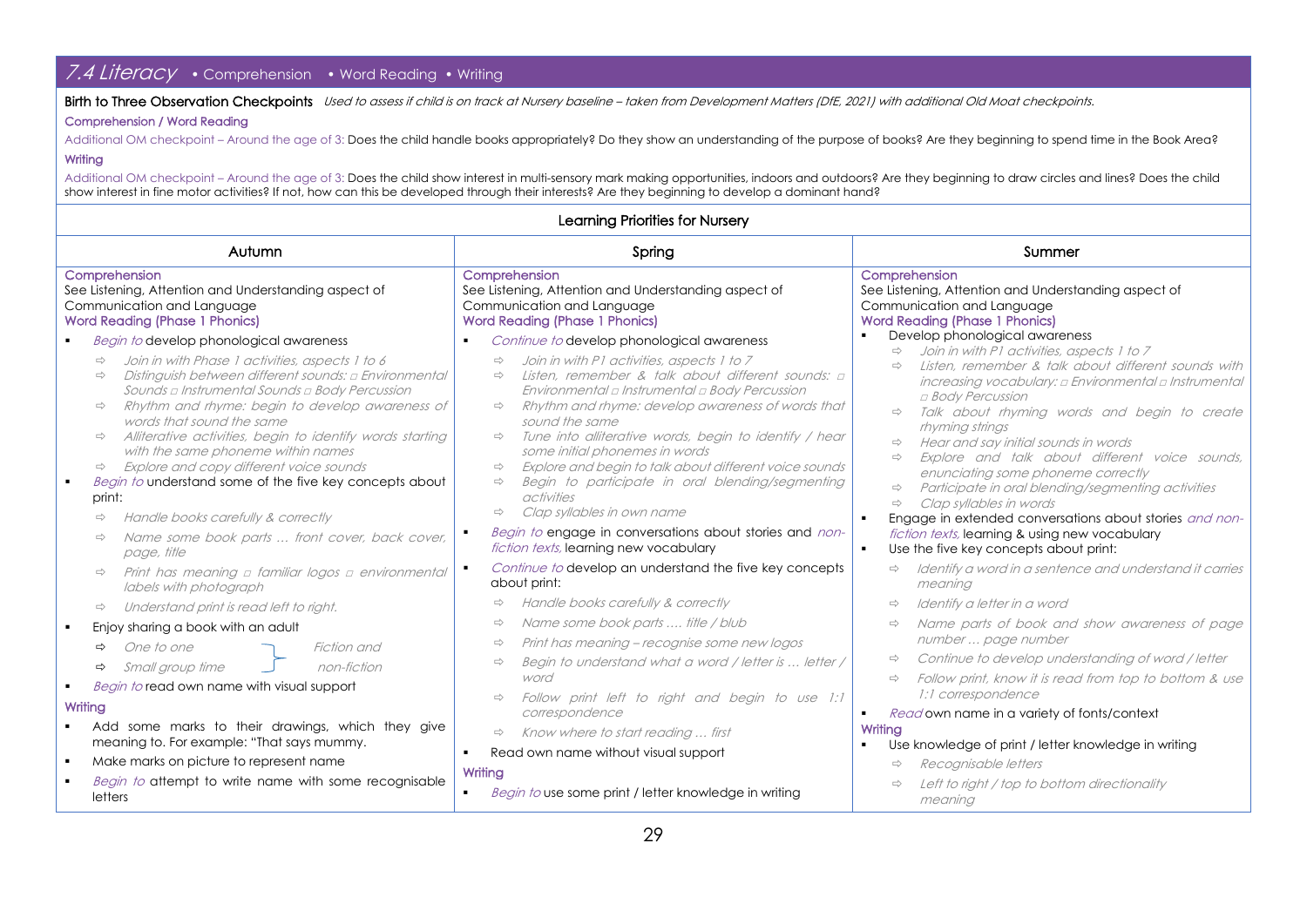| First letter of name<br>$\Rightarrow$                   | ⇨             | Symbols – lines / circles     —                                                                  |                 | Top to bottom directionality<br>$\Rightarrow$          |
|---------------------------------------------------------|---------------|--------------------------------------------------------------------------------------------------|-----------------|--------------------------------------------------------|
| To begin to understand that own marks represent meaning | $\Rightarrow$ | Recognisable letters                                                                             | ascribe meaning | Begin to match some letters to phonemes e.g. m for     |
| Point to marks                                          | $\Rightarrow$ | Left to right directionality                                                                     | / point to      | mummy                                                  |
| Talk about made marks                                   |               | directionality                                                                                   |                 | Engage in purposeful early writing                     |
| Label marks                                             | $\Rightarrow$ | Top to bottom directionality                                                                     |                 | Write name, from memory, with correct letter formation |
|                                                         |               | Begin to engage in purposeful mark marking                                                       |                 |                                                        |
|                                                         |               | Attempt to write name, using name card, with some<br>recognisable letters, some correctly formed |                 |                                                        |

Nursery Observation Checkpoints Used to assess throughout Nursery and at baseline for Reception new starter pupils-taken from Development Matters (DfE, 2021) with additional Old Moat checkpoints.

#### Comprehension / Word Reading

Additional OM checkpoint – Around the age of 4: Does the child show interest in looking at books independently? Do they like to share a book with an adult, talking about the illustrations/print? Do they handle books appropriately? Are they showing interest in environmental print? Are they able to read their name, without a visual prompt?

Additional OM checkpoint – Around the age of 4: Does the child join in with the following phase 1 activities with increasing confidence: ► rhythm and rhyme ► alliteration ► oral blending and segmenting? Do observations show increasing development of key skills?

#### **Writing**

Additional OM checkpoint – Around the age of 4: Does the child show interest in writing their name independently. Are all letters recognisable? Are some correctly formed? Do they engage in purposeful writing across provision, ascribing meaning? e.g. write a label for their model. □ Are they beginning to use letters from their name in purposeful writing? e.g. write initial letters or letters strings to represent words Learning Priorities for Reception

|                                                                                                                                                                                                                                                                                                                                                                                                                           | Learning Friorines for Reception                                                                                                                                                                                                                                                                                                                                                                                                                                                                           |                                                                                                                                                                                                                                                                                                                                                                                                                                         |
|---------------------------------------------------------------------------------------------------------------------------------------------------------------------------------------------------------------------------------------------------------------------------------------------------------------------------------------------------------------------------------------------------------------------------|------------------------------------------------------------------------------------------------------------------------------------------------------------------------------------------------------------------------------------------------------------------------------------------------------------------------------------------------------------------------------------------------------------------------------------------------------------------------------------------------------------|-----------------------------------------------------------------------------------------------------------------------------------------------------------------------------------------------------------------------------------------------------------------------------------------------------------------------------------------------------------------------------------------------------------------------------------------|
| Autumn                                                                                                                                                                                                                                                                                                                                                                                                                    | Spring                                                                                                                                                                                                                                                                                                                                                                                                                                                                                                     | Summer (ELGs)                                                                                                                                                                                                                                                                                                                                                                                                                           |
| Comprehension                                                                                                                                                                                                                                                                                                                                                                                                             | Comprehension                                                                                                                                                                                                                                                                                                                                                                                                                                                                                              | Comprehension                                                                                                                                                                                                                                                                                                                                                                                                                           |
| Begin to retell simple stories and narratives using their own<br>words and <i>some</i> recently introduced vocabulary.<br>Recall key events  event<br>$\Rightarrow$<br>Talk about main characters character, beginning,<br>⇨<br>middle, end                                                                                                                                                                               | Begin to use and understand some recently introduced<br>vocabulary during discussions about stories, non-fiction,<br>rhymes and poems and during role playfiction, non-<br>fiction, set<br>Retell story in small world / role play (in correct<br>⇨                                                                                                                                                                                                                                                        | Demonstrate an understanding of what has been read to<br>them by retelling stories and narratives using their own<br>words and recently introduced vocabulary sequence<br>Anticipate-where appropriate-key events in stories.                                                                                                                                                                                                           |
| <b>Word Reading</b>                                                                                                                                                                                                                                                                                                                                                                                                       | sequence)  beginning, middle, end, set                                                                                                                                                                                                                                                                                                                                                                                                                                                                     | Use and understand recently introduced vocabulary during<br>discussions about stories, non-fiction, rhymes and poems                                                                                                                                                                                                                                                                                                                    |
| Begin to re-read books to build up their confidence in word<br>reading, their fluency and their understanding and<br>enjoyment<br>Understand the five key concepts about print, with a focus<br>on<br>Left to right<br>⇨<br>1-1 correspondence  word, letter, first / last<br>⇨<br>Continue to develop P1 phonological awareness, focusing<br>$\overline{on}$<br>Rhythm & rhyme; alliteration (initial sounds); oral<br>⇨ | Take on role of character using some story language<br>⇨<br>Talk about likes and dislikes of texts, rhymes and poems<br>$\Rightarrow$<br>Choose a book and begin to explain why because<br>⇨<br>Begin to anticipate - where appropriate - some key events<br>in stories predict / prediction<br><b>Word Reading</b><br>Re-read books to build up their confidence in word reading,<br>their fluency and their understanding and enjoyment<br>Continue to develop P1 phonological awareness, focusing<br>on | and during role play.<br>Begin to notice some relationships between one text<br>⇨<br>and another<br>Begin to comment on perceived links with own life<br>$\Rightarrow$<br>experience or other experiences, e.g. films, books<br><b>Word Reading</b><br>Say the sound for each letter of the alphabet and for at<br>least 10 digraphs<br>$\Rightarrow$ Aiming for Secure Phase 3<br>Read words consistent with their phonic knowledge by |
| blending and segmenting  blending, segmenting<br>Read individual letters by saying the sounds for them<br>Secure P2 phonics  phoneme, grapheme, alphabet<br>⇨<br>Blend sounds into words, so that they can read short words<br>made up of known GPCs                                                                                                                                                                      | Oral blending and segmenting<br>⇨<br>Say the sound for:<br>$\blacksquare$<br>For each letter of the alphabet<br>⇨<br>Double letters $\pi$ ss $\pi$ II $\pi$ zz $\pi$ ck $\pi$ ff<br>$\Rightarrow$<br>⇨<br>Consonant digraphs $\Box$ sh $\Box$ ch $\Box$ th, $\Box$ ng  digraph                                                                                                                                                                                                                             | sound-blending<br>Read aloud simple sentences and books that are consistent<br>with their phonics knowledge, including some common<br>exception words (approximately yellow book band -<br><i>instructional level)</i><br>$\Rightarrow$ you, they, all, are, my, her (plus Autumn/Spring words)                                                                                                                                         |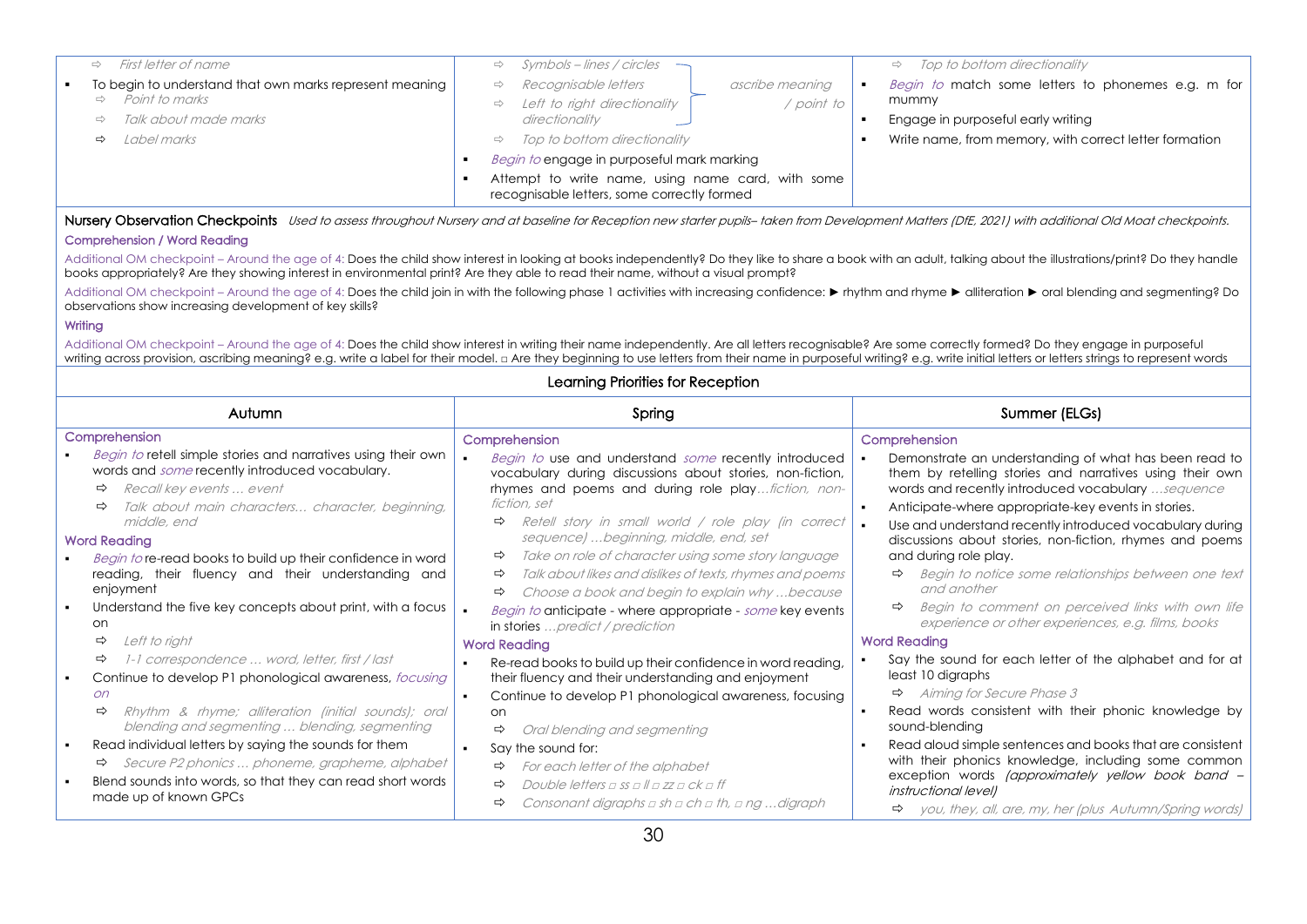| $P2 \Box VC$ words $\Box$ CVC words<br>$\Rightarrow$                                                                | Begin to read words consistent with their phonic knowledge<br>л.                                                          | Writing                                                     |
|---------------------------------------------------------------------------------------------------------------------|---------------------------------------------------------------------------------------------------------------------------|-------------------------------------------------------------|
| Begin to read a few common exception words matched to                                                               | $\Rightarrow$ Mid P3 $\exists$ CVC words                                                                                  | Write recognisable letters (lower case and capital) most of |
| phonic programme                                                                                                    | Read some common exception words matched to the                                                                           | which are formed correctly                                  |
| $\Rightarrow$ , go, to, the, no, into  tricky words                                                                 | school's phonic programme                                                                                                 | Spell words by identifying the sounds and then writing the  |
| <i>Begin to read simple phrases / sentences</i>                                                                     | $\Rightarrow$ he, she, me, be, we, was (plus see Autumn words)                                                            | sound with letter/s, using taught GPCs                      |
| $\Rightarrow$ Apply P2 GPC                                                                                          | Read simple phrases / sentences                                                                                           | $\Rightarrow$ CVC words                                     |
| Read <b>??????</b> guided reading books aligned to phonic                                                           | $\Rightarrow$ Apply P2-3, i.e. sets 1-7 + consonant digraphs                                                              | Write simple phrases and sentences that can be read by      |
| knowledge                                                                                                           | Read <b>??????</b> guided reading books aligned to phonic                                                                 | others                                                      |
| Writing                                                                                                             | knowledge                                                                                                                 | Including: $\Box$ oral rehearsal of sentence before writing |
| Write name correctly                                                                                                | Writing                                                                                                                   | $\Box$ word spacing $\Box$ full stop $\Box$ capital letter  |
| $\Rightarrow$ Use correct letter formation                                                                          | Form most lower-case and capital letter correctly                                                                         | Aiming for children to be sequencing 2 or 3 sentences       |
| Use some of their print and letter knowledge in their early                                                         | Spell words by identifying the sounds and then writing the<br>sound with letter/s, using taught GPCs - CVC words          | by end of Summer                                            |
| writing                                                                                                             |                                                                                                                           |                                                             |
| <b>Begin to form lower-case letters correctly</b>                                                                   | Write captions/phrases and <i>begin to</i> write simple sentences<br>using known GPCs sentence, full stop, capital letter |                                                             |
| Begin to spell words by identifying the sounds and then<br>writing the sound with letter/s, using known GPCs  spell | Include word spacing<br>⇨                                                                                                 |                                                             |
| Use $\Box$ initial sounds $\Box$ VC $\Box$ CVC words<br>$\Rightarrow$                                               | Orally rehearse caption of sentence before writing<br>⇨                                                                   |                                                             |
| <i>Write labels</i><br>$\Rightarrow$                                                                                | Re-read what they have written to make sure it makes sense                                                                |                                                             |
| Begin to write lists & captions, focusing on label, caption,                                                        | <i>Begin to</i> write a variety of $\Box$ fiction and non-fiction sentences /<br>captions                                 |                                                             |
| space<br>Oral rehearsal / vocabulary<br>⇨                                                                           |                                                                                                                           |                                                             |
| Begin to reread what they have written<br>⇨                                                                         |                                                                                                                           |                                                             |
|                                                                                                                     |                                                                                                                           |                                                             |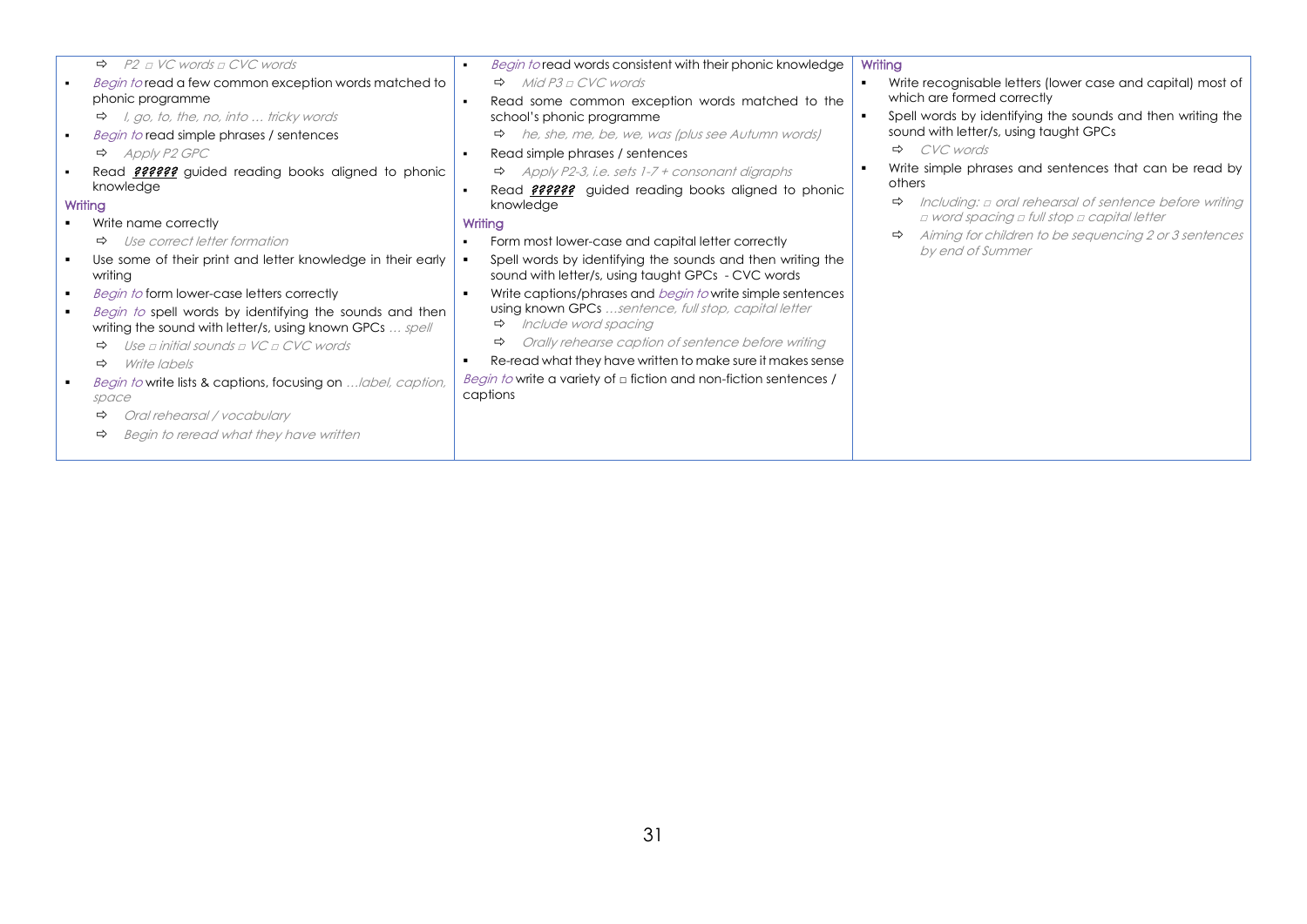<span id="page-31-0"></span>

| 7.5 Mathematics • Number • Numerical Patterns                                                                                                                                                                                                                                                                                                                                                                                                                                                                                                                                                                                                                                                                                                                                                                                                                                                                                                                                                                                                                                                                                                                                                                                                                                                                                                                                                          |                                                                                                                                                                                                                                                                                                                                                                                                                                                                                                                                                                                                                                                                                                                                                                                                                                                                                                                                                                                                                                                                                                                                                                                                                                                                           |                                                                                                                                                                                                                                                                                                                                                                                                                                                                                                                                                                                                                                                                                                                                                                                                                                                                                                                                                                                                                                                                                                                                                                                                                                                                                                                                                                                                                                                                                                                                  |
|--------------------------------------------------------------------------------------------------------------------------------------------------------------------------------------------------------------------------------------------------------------------------------------------------------------------------------------------------------------------------------------------------------------------------------------------------------------------------------------------------------------------------------------------------------------------------------------------------------------------------------------------------------------------------------------------------------------------------------------------------------------------------------------------------------------------------------------------------------------------------------------------------------------------------------------------------------------------------------------------------------------------------------------------------------------------------------------------------------------------------------------------------------------------------------------------------------------------------------------------------------------------------------------------------------------------------------------------------------------------------------------------------------|---------------------------------------------------------------------------------------------------------------------------------------------------------------------------------------------------------------------------------------------------------------------------------------------------------------------------------------------------------------------------------------------------------------------------------------------------------------------------------------------------------------------------------------------------------------------------------------------------------------------------------------------------------------------------------------------------------------------------------------------------------------------------------------------------------------------------------------------------------------------------------------------------------------------------------------------------------------------------------------------------------------------------------------------------------------------------------------------------------------------------------------------------------------------------------------------------------------------------------------------------------------------------|----------------------------------------------------------------------------------------------------------------------------------------------------------------------------------------------------------------------------------------------------------------------------------------------------------------------------------------------------------------------------------------------------------------------------------------------------------------------------------------------------------------------------------------------------------------------------------------------------------------------------------------------------------------------------------------------------------------------------------------------------------------------------------------------------------------------------------------------------------------------------------------------------------------------------------------------------------------------------------------------------------------------------------------------------------------------------------------------------------------------------------------------------------------------------------------------------------------------------------------------------------------------------------------------------------------------------------------------------------------------------------------------------------------------------------------------------------------------------------------------------------------------------------|
| <b>Number / Numerical Pattern</b><br><b>Shape, Space and Measure</b>                                                                                                                                                                                                                                                                                                                                                                                                                                                                                                                                                                                                                                                                                                                                                                                                                                                                                                                                                                                                                                                                                                                                                                                                                                                                                                                                   | Birth to Three Observation Checkpoints Used to assess if child is on track at Nursery baseline - taken from Development Matters (DfE, 2021) with additional Old Moat checkpoints.<br>Additional OM checkpoint - Around the age of 3: Is the child beginning to show interest in numbers? Are they beginning to use some number names in play/daily routine?<br>Additional OM checkpoint - Around the age of 3: Is the child interested in climbing and squeezing themselves into different spaces? Are they interested in comparing size, weight, height and length by using                                                                                                                                                                                                                                                                                                                                                                                                                                                                                                                                                                                                                                                                                              |                                                                                                                                                                                                                                                                                                                                                                                                                                                                                                                                                                                                                                                                                                                                                                                                                                                                                                                                                                                                                                                                                                                                                                                                                                                                                                                                                                                                                                                                                                                                  |
| gestures and simple terminology?                                                                                                                                                                                                                                                                                                                                                                                                                                                                                                                                                                                                                                                                                                                                                                                                                                                                                                                                                                                                                                                                                                                                                                                                                                                                                                                                                                       | <b>Learning Priorities for Nursery</b>                                                                                                                                                                                                                                                                                                                                                                                                                                                                                                                                                                                                                                                                                                                                                                                                                                                                                                                                                                                                                                                                                                                                                                                                                                    |                                                                                                                                                                                                                                                                                                                                                                                                                                                                                                                                                                                                                                                                                                                                                                                                                                                                                                                                                                                                                                                                                                                                                                                                                                                                                                                                                                                                                                                                                                                                  |
| Autumn                                                                                                                                                                                                                                                                                                                                                                                                                                                                                                                                                                                                                                                                                                                                                                                                                                                                                                                                                                                                                                                                                                                                                                                                                                                                                                                                                                                                 | Spring                                                                                                                                                                                                                                                                                                                                                                                                                                                                                                                                                                                                                                                                                                                                                                                                                                                                                                                                                                                                                                                                                                                                                                                                                                                                    | Summer                                                                                                                                                                                                                                                                                                                                                                                                                                                                                                                                                                                                                                                                                                                                                                                                                                                                                                                                                                                                                                                                                                                                                                                                                                                                                                                                                                                                                                                                                                                           |
| <b>Number / Numerical Pattern</b><br>$\blacksquare$<br>Begin to compare quantities  group, lots, more, same, less<br>$\Rightarrow$ Sort, match and label groups<br>$\Rightarrow$ Find the group with more / the same / less<br>Notice, identify and talk about patterns around them<br>$\blacksquare$<br>Clothing<br>$\Rightarrow$<br>Autumn<br>$\Rightarrow$<br>Begin to copy and talk about a pattern – ABAB<br>Patterns with objects / actions<br>$\Rightarrow$<br>Give pattern a name<br>$\Rightarrow$<br>Begin to recite numbers to 5 in correct order<br>Explore 1:1 correspondence<br>٠<br>$\Rightarrow$ Transient art free exploration<br><i>Begin to</i> say one number for each item to 3<br>٠<br>Join in with number rhymes / songs with props & actions<br>Use some number names in play<br>$\Rightarrow$<br><b>Shape, Space &amp; Measure</b><br><b>Begin to select shapes for appropriate tasks</b><br>$\blacksquare$<br>Show interest in shapes in the environment<br>$\Rightarrow$<br>Manipulate and turn shapes<br>$\Rightarrow$<br>Begin to talk about shapes  round, pointy, spotty, stripy<br>Make comparisons between objects using appropriate<br>٠<br>vocabulary<br>⇒ Size  big / small / bigger / smaller<br>Understand positional language within daily routine  in<br>on / under<br>Begin to understand the language of time within the daily<br>routine  next. later, after | <b>Number / Numerical Pattern</b><br>Name and talk about patterns<br>Continue and talk about a pattern - ABAB<br>$\blacksquare$<br>Recite numbers to 5<br>Join in with number rhymes to 5 using props and fingers<br>$\blacksquare$<br>Use fingers to represent numbers with increasing accuracy<br>$\blacksquare$<br>Use some numbers names in play with some accuracy<br>$\blacksquare$<br>Sort and match objects accordingly e.g. size / shape<br>$\blacksquare$<br>Begin to compare quantities using  more than / fewer<br>×<br>than<br>Fast recognition of objects up to 1 and sometimes 2 -<br>subitisina<br>Begin to count up to sets of 5 objects (1:1 correspondence)<br>$\blacksquare$<br><b>Begin to represent numbers with marks</b><br><b>Shape, Space &amp; Measure</b><br>Select shapes appropriately in a range of contexts<br><b>Begin to combine shapes to make new ones</b><br>×<br>Talk about shapes<br>$\blacksquare$<br>Make comparisons between objects using appropriate<br>vocabulary<br>Understand positional language<br>$\blacksquare$<br>Begin to use some language of time within the daily routine<br>$\blacksquare$<br>$\blacksquare$<br><b>Begin to describe a familiar route</b><br>Begin to describe a sequence of events  first, next | <b>Number / Numerical Pattern</b><br>Extend and create ABAB patterns<br>$\blacksquare$<br>Recite numbers past 5<br>$\blacksquare$<br>Fast recognition of up to 3 objects - subitising<br>$\blacksquare$<br>Say one number for each item in order: 1,2,3,4,5.<br>$\blacksquare$<br>$\blacksquare$<br>Know that the last number reached when counting a small<br>set of objects tells you how many there are in total<br>('cardinal principle').<br>Show 'finger numbers' up to 5.<br>$\blacksquare$<br>Link numerals and amounts up to 5<br>$\blacksquare$<br>$\blacksquare$<br>Experiment with own symbols and marks as well as<br>numerals.<br>$\blacksquare$<br>Solve real world mathematical problems with numbers up<br>to $5$<br>Compare quantities using language: 'more than', 'fewer<br>than'<br><b>Shape, Space &amp; Measure</b><br>Talk about and explore 2D and 3D shapes<br>$\blacksquare$<br>Understand position through words<br>$\blacksquare$<br>Describe a familiar route<br>$\blacksquare$<br>Make comparisons between objects relating to size, length,<br>$\blacksquare$<br>weight and capacity<br>Select shapes appropriately: flat surfaces for building, a<br>$\blacksquare$<br>triangular prism for a roof etc.<br>Combine shapes to make new ones<br>$\blacksquare$<br>Talk about and identifies the patterns around them.<br>$\blacksquare$<br>Extend and create ABAB patterns<br>$\blacksquare$<br>Begin to describe a sequence of events, real or fictional,<br>using words such as 'first', 'then' |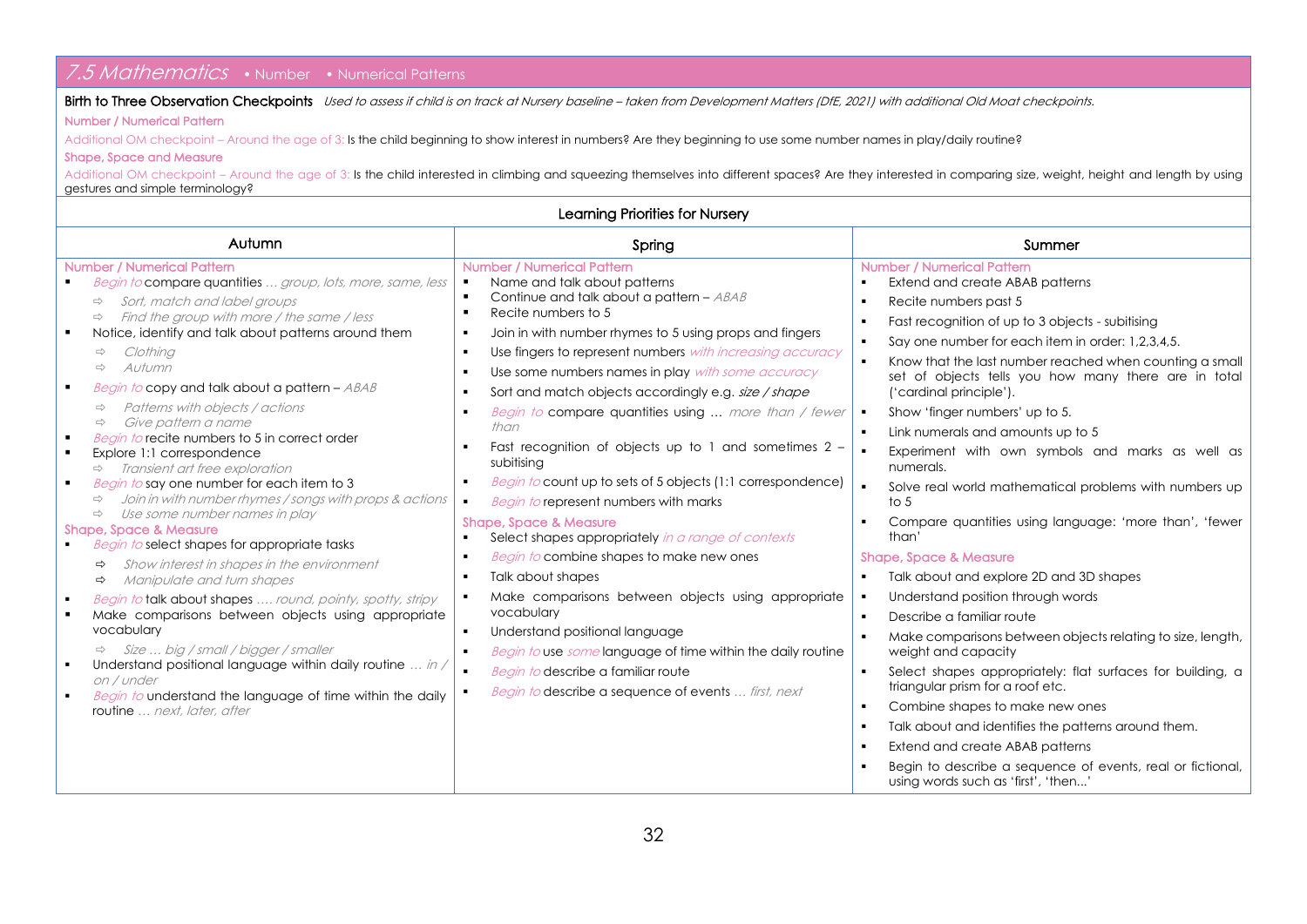#### Nursery Observation Checkpoints Used to assess throughout Nursery and at baseline for Reception new starter pupils- taken from Development Matters (DfE, 2021) with additional Old Moat checkpoints.

#### Number / Numerical Pattern

Additional OM checkpoint – Around the age of 4: Does the child show interest in numbers? Are they beginning to work confidently with numbers to 5?

#### Shape, Space and Measure

Additional OM checkpoint – Around the age of 4: Do they show interest in manipulating and exploring shapes? Do they show awareness of the daily routine? Are they beginning to describe the sequence of events, real or fictional, using words like 'first' or 'then'?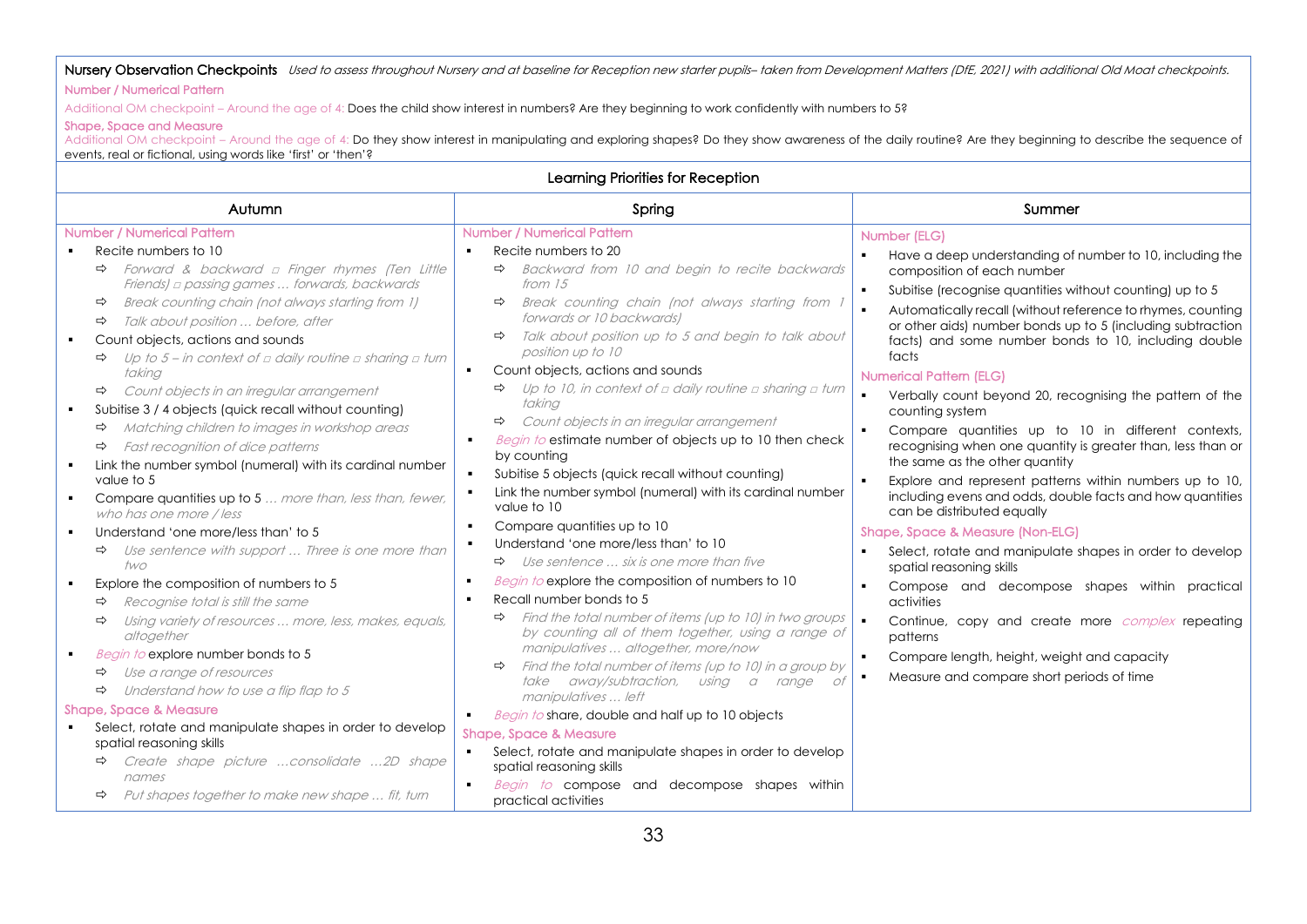| Continue, copy and create repeating patterns                         | Continue, copy and create repeating patterns                 |
|----------------------------------------------------------------------|--------------------------------------------------------------|
| Talk about pattern  repeat, next, before, after, in $ \bullet $<br>⇨ | Compare length, height, weight and capacity                  |
| between                                                              | $\Rightarrow$ Order 2-3 items by capacity and height         |
| <i>to</i> compare length, weight and capacity<br><b>Beain</b>        | <b>Begin to order and sequence familiar events</b>           |
| Order 2-3 items by length / weight  heavier/est,  <br>⇨              | Become familiar with a clock face and hands<br>$\Rightarrow$ |
| lighter/est, longer/est, shorter/est                                 | Measure short periods of time<br>⇨                           |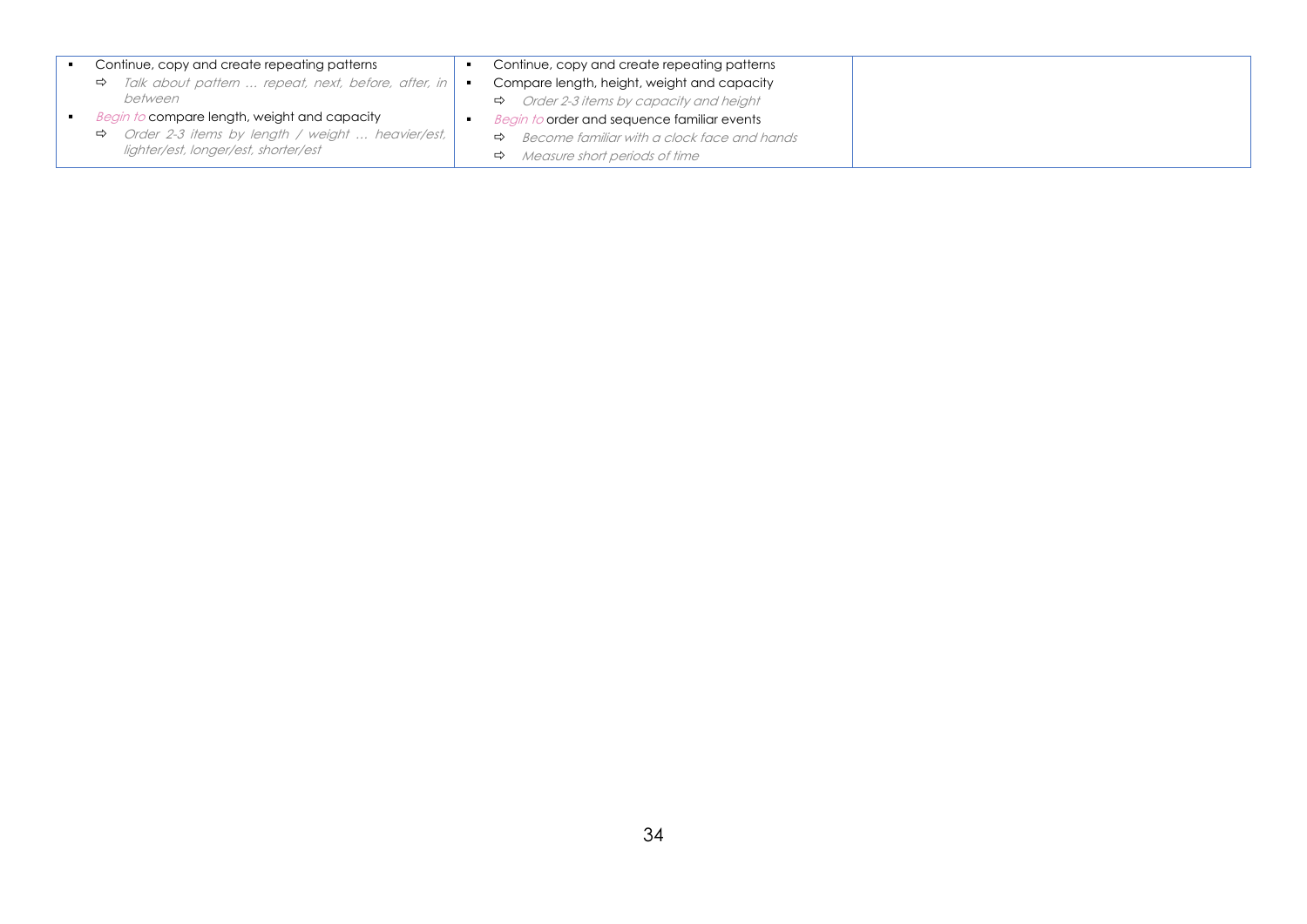### <span id="page-34-0"></span>7.6 Understanding the World • Past and Present • People, Culture and Communities • Natural World

Birth to Three Observation Checkpoints Used to assess if child is on track at Nursery baseline – taken from Development Matters (DfE, 2021) with additional Old Moat checkpoints.

#### People, Culture and Communities

Additional OM checkpoint – Around the age of 3: Does the child notice differences between people? Do they see themself as a different person?

#### The Natural World

Additional OM checkpoint – Around the age of 3: Is the child interested in exploring their immediate environment, indoors and outdoors?

| Learning Priorities for Nursery                                                                                                                                                                                                                                                                                                                                                                                                                                                                                                                                                                                                                                                                                                                                                                                                                                                                                                                                                                                                                                                                                                                                                                                                                                                                                                                                                                                                                                                                                                                                                                     |                                                                                                                                                                                                                                                                                                                                                                                                                                                                                                                                                                                                                                                                                                                                                                                                                                                                                                                                                                                                                   |                                                                                                                                                                                                                                                                                                                                                                                                                                                                                                                                                                                                                                                                                                                                                                                                                                                                                                                                                                                                                                                                                                                                                                                                                                     |  |  |
|-----------------------------------------------------------------------------------------------------------------------------------------------------------------------------------------------------------------------------------------------------------------------------------------------------------------------------------------------------------------------------------------------------------------------------------------------------------------------------------------------------------------------------------------------------------------------------------------------------------------------------------------------------------------------------------------------------------------------------------------------------------------------------------------------------------------------------------------------------------------------------------------------------------------------------------------------------------------------------------------------------------------------------------------------------------------------------------------------------------------------------------------------------------------------------------------------------------------------------------------------------------------------------------------------------------------------------------------------------------------------------------------------------------------------------------------------------------------------------------------------------------------------------------------------------------------------------------------------------|-------------------------------------------------------------------------------------------------------------------------------------------------------------------------------------------------------------------------------------------------------------------------------------------------------------------------------------------------------------------------------------------------------------------------------------------------------------------------------------------------------------------------------------------------------------------------------------------------------------------------------------------------------------------------------------------------------------------------------------------------------------------------------------------------------------------------------------------------------------------------------------------------------------------------------------------------------------------------------------------------------------------|-------------------------------------------------------------------------------------------------------------------------------------------------------------------------------------------------------------------------------------------------------------------------------------------------------------------------------------------------------------------------------------------------------------------------------------------------------------------------------------------------------------------------------------------------------------------------------------------------------------------------------------------------------------------------------------------------------------------------------------------------------------------------------------------------------------------------------------------------------------------------------------------------------------------------------------------------------------------------------------------------------------------------------------------------------------------------------------------------------------------------------------------------------------------------------------------------------------------------------------|--|--|
| Autumn                                                                                                                                                                                                                                                                                                                                                                                                                                                                                                                                                                                                                                                                                                                                                                                                                                                                                                                                                                                                                                                                                                                                                                                                                                                                                                                                                                                                                                                                                                                                                                                              | Spring                                                                                                                                                                                                                                                                                                                                                                                                                                                                                                                                                                                                                                                                                                                                                                                                                                                                                                                                                                                                            | Summer                                                                                                                                                                                                                                                                                                                                                                                                                                                                                                                                                                                                                                                                                                                                                                                                                                                                                                                                                                                                                                                                                                                                                                                                                              |  |  |
| <b>Past and Present</b><br>Begin to make sense of their own life history<br>$\blacksquare$<br>When I was a baby  baby / new / grow<br>⇨<br>The people in my family  family / brother / sister<br>⇨<br>My birthday  birthday / party / presents<br>⇨<br>Christmas time<br>$\Rightarrow$<br>People, Culture and Communities<br><b>Begin to show an interest in different occupations</b><br>$\blacksquare$<br>→ People who help us: Doctor / Nurse /  doctor / nurse<br>/ hospital<br>People who help our pets: Vets  vets / pets<br>Notice differences between people<br>Babies and children (similarities / differences)  body<br>parts, hair colour<br><b>The Natural World</b><br>Begin to use some senses in hands on exploration of natural<br>materials<br>Getting to know new outdoor learning space<br>$\Rightarrow$<br>Begin to explore collections of materials with similar and/or<br>different properties.<br>Autumn collection  leaves, pine cones, conkers,<br>⇨<br>twigs<br>Talk about what they see, beginning to use a wider<br>$\blacksquare$<br>vocabulary<br>Explore how things work<br>My favourite toy  toy / push / pull / bend<br>Party objects / Christmas decorations<br>⇨<br>Begin to explore and talk about different forces they can<br>$\blacksquare$<br>feel<br>Push and pull toys  push / pull<br>⇨<br><b>Begin to understand the need to respect and care for the</b><br>natural environment<br>Nursery outdoor learning space<br>$\Rightarrow$<br>Begin to develop interest in linked texts, fiction and non-<br>fiction, and sources of technological information | <b>Past and Present</b><br>Make sense of their own life history<br>$\blacksquare$<br>People, Culture and Communities<br>Continue to show an interest in different occupations<br>Begin to develop positive attitudes about the differences<br>between people<br>Participate in visits<br>$\blacksquare$<br><b>The Natural World</b><br>Begin to use all their senses in hands on exploration of<br>$\blacksquare$<br>natural materials<br>Begin to explore collections of materials with similar and/or<br>$\blacksquare$<br>different properties.<br>Talk about what they see, continuing to use a wider<br>vocabulary<br>Begin to understand the need to respect and care for the<br>natural environment<br>Begin to know that there are different countries in the world<br>Explore how things work<br>$\blacksquare$<br>Begin to explore and talk about different forces they can<br>feel<br>Begin to develop interest in linked texts, fiction and non-<br>fiction, and sources of technological information | <b>Past and Present</b><br>Make sense of their own life history<br>$\blacksquare$<br>Begin to make sense of family's history<br>$\blacksquare$<br><b>People, Culture and Communities</b><br>Show interest in different occupations<br>Continue to develop positive attitudes about<br>$\blacksquare$<br>the<br>differences between people<br>Participate in visits<br>$\blacksquare$<br><b>The Natural World</b><br>Use all their senses in hands on exploration of natural<br>$\blacksquare$<br>materials.<br>Explore collections of materials with similar and/or different<br>$\blacksquare$<br>properties.<br>Talk about what they see, using a wide vocabulary.<br>Plant seeds and care for growing plants.<br>Understand the key features of the life cycle of a plant and<br>$\bullet$<br>an animal.<br>Begin to understand the need to respect and care for all<br>$\blacksquare$<br>living things.<br>Know that there are different countries in the world and talk<br>about the differences they have experienced or seen in<br>photos.<br>Explore how things work.<br>$\blacksquare$<br>Explore and talk about different forces they can feel<br>Talk about the differences between materials and changes<br>they notice |  |  |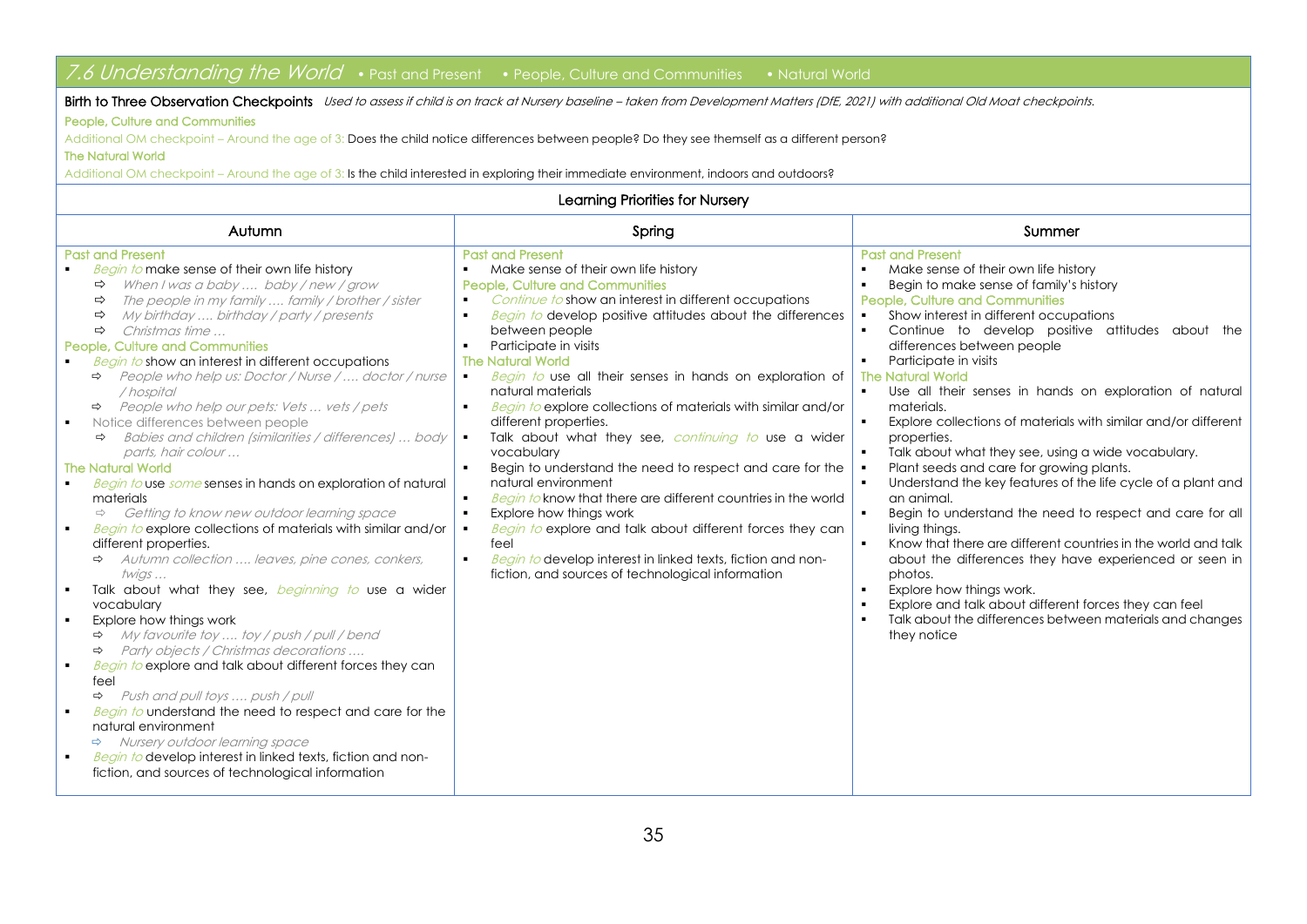| Nursery Observation Checkpoints Used to assess throughout Nursery and at baseline for Reception new starter pupils- taken from Development Matters (DfE, 2021) with additional Old Moat checkpoints.<br><b>Past and Present</b><br>Additional OM checkpoint – Around the age of 4: Is the child beginning to show interest in their life-story and family history?<br>People, Culture and Communities<br>Additional OM checkpoint – Around the age of 4: Can the child talk about difference between themselves and adults, and between themselves and their peers? Do they view themselves as part of their school<br>community, and communities outside of school?<br>Additional OM checkpoint - Around the age of 4: Is the child interested in exploring and differentiating between the outdoor and indoor environment?<br>Learning Priorities for Reception                                                                                                                 |                                                                                                                                                                                                                                                                                                                                                                                                                                                                                                                                                                                                                                                                                                                                                                                                                                                                                                                            |                                                                                                                                                                                                                                                                                                                                                                                                                                                                                                                                                                                                                                                                                                                                                                                                                                                                                                                                                                                                                                                                                                                                                                          |  |  |
|-----------------------------------------------------------------------------------------------------------------------------------------------------------------------------------------------------------------------------------------------------------------------------------------------------------------------------------------------------------------------------------------------------------------------------------------------------------------------------------------------------------------------------------------------------------------------------------------------------------------------------------------------------------------------------------------------------------------------------------------------------------------------------------------------------------------------------------------------------------------------------------------------------------------------------------------------------------------------------------|----------------------------------------------------------------------------------------------------------------------------------------------------------------------------------------------------------------------------------------------------------------------------------------------------------------------------------------------------------------------------------------------------------------------------------------------------------------------------------------------------------------------------------------------------------------------------------------------------------------------------------------------------------------------------------------------------------------------------------------------------------------------------------------------------------------------------------------------------------------------------------------------------------------------------|--------------------------------------------------------------------------------------------------------------------------------------------------------------------------------------------------------------------------------------------------------------------------------------------------------------------------------------------------------------------------------------------------------------------------------------------------------------------------------------------------------------------------------------------------------------------------------------------------------------------------------------------------------------------------------------------------------------------------------------------------------------------------------------------------------------------------------------------------------------------------------------------------------------------------------------------------------------------------------------------------------------------------------------------------------------------------------------------------------------------------------------------------------------------------|--|--|
| Autumn                                                                                                                                                                                                                                                                                                                                                                                                                                                                                                                                                                                                                                                                                                                                                                                                                                                                                                                                                                            | Spring                                                                                                                                                                                                                                                                                                                                                                                                                                                                                                                                                                                                                                                                                                                                                                                                                                                                                                                     | Summer (ELGs)                                                                                                                                                                                                                                                                                                                                                                                                                                                                                                                                                                                                                                                                                                                                                                                                                                                                                                                                                                                                                                                                                                                                                            |  |  |
| <b>Past and Present</b><br>Begin to make sense of their own life-story and family's<br>history<br>Begin to comment on images of familiar situations in the<br>past<br>⇨<br>When Mum and Dad were little  past, history, long<br>ago<br><b>People, Culture and Communities</b><br>Talk about members of their immediate family and<br>community<br>Describe family members  grandparent, older,<br>younger<br>Understand that there are many different types of<br>⇨<br>families parent, step-sister / brother / mum / dad,<br>similar, different<br>Name and describe people who are familiar to them<br>People in their local / school community site<br>manager, office manager, lolly pop person, shop<br>keeper<br>Begin to understand that some places are special to<br>members of their community<br>Talk about special places they go with their family<br>⇨<br>places of worship visited by children<br><b>Begin to recognise that people have different beliefs and</b> | <b>Past and Present</b><br>Comment on images of familiar situations in the past<br><b>People, Culture and Communities</b><br>Talk about members of their immediate family and<br>community<br>Name and describe people who are familiar to them<br>Understand that some places are special to members of<br>their community<br>Recognise that people have different beliefs and celebrate<br>special times in different ways<br>Recognise some similarities and differences between life in<br>this country and other countries<br><b>The Natural World</b><br>$\blacksquare$<br>Explore the natural world around them<br>$\blacksquare$<br>Describe what they see, hear and feel whilst outside<br>$\blacksquare$<br>Understand the effect of changing seasons on the natural<br>world around them<br>Continue to develop interest in linked texts, fiction and non-<br>fiction, and sources of technological information | <b>Past and Present</b><br>Talk about the lives of the people around them and their<br>roles in society<br>Know some similarities and differences between things in<br>the past and now, drawing on their experiences and what<br>has been read in class<br>Understand the past through settings, characters and<br>$\blacksquare$<br>events encountered in books read in class and storytelling.<br><b>People, Culture and Communities</b><br>Describe their immediate environment using knowledge<br>from observation, discussion, stories, non-fiction texts and<br>maps<br>Know some similarities and differences between different<br>religious and cultural communities in this country, drawing<br>on their experiences and what has been read in class<br>Explain some similarities and differences between life in this<br>country and life in other countries, drawing on knowledge<br>from stories, non-fiction texts and - when appropriate -<br>maps.<br><b>The Natural World</b><br>Explore the natural world around them, making<br>observations and drawing pictures of animals and plants<br>Know some similarities and differences between the natural |  |  |
| celebrate special times in different ways<br>Understand how different people celebrate birthdays<br>⇨<br>Develop a knowledge and awareness of other<br>⇨<br>festivals  Harvest, Diwali, Christmas<br><b>The Natural World</b><br>Explore the natural world around them<br>→ Leaves a sort by shape/size a begin to identify some<br>local tree species  nature, natural<br>Describe what they see, hear and feel whilst outside                                                                                                                                                                                                                                                                                                                                                                                                                                                                                                                                                   |                                                                                                                                                                                                                                                                                                                                                                                                                                                                                                                                                                                                                                                                                                                                                                                                                                                                                                                            | world around them and contrasting environments, drawing<br>on their experiences and what has been read in class<br>Understand some important processes and changes in the<br>natural world around them, including the seasons and<br>changing states of matter.                                                                                                                                                                                                                                                                                                                                                                                                                                                                                                                                                                                                                                                                                                                                                                                                                                                                                                          |  |  |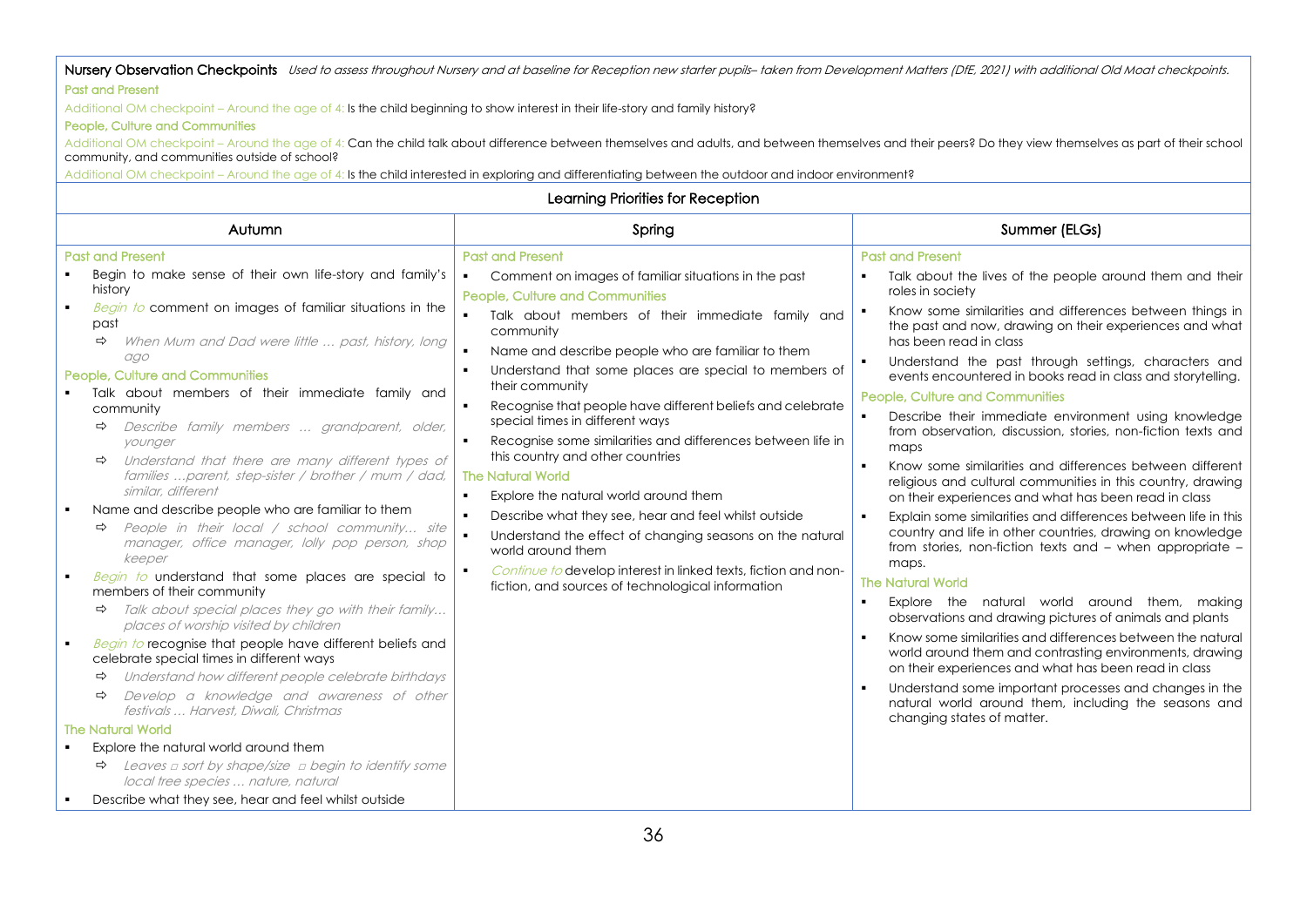| Leaf shape, size & colour shape and colours words<br>$\Rightarrow$<br>e.g. long, spiky, gold, rust, orange                                                        |
|-------------------------------------------------------------------------------------------------------------------------------------------------------------------|
| Understand the effect of changing seasons on the natural                                                                                                          |
| world around them                                                                                                                                                 |
| Observe / talk about changing a seasons  season,<br>⇨<br>summer, autumn, winter a changes in autumn<br>temperature, change, hibernation, darker, weather,<br>wind |
| • Continue to develop interest in linked texts, fiction and non-<br>fiction, and sources of technological information                                             |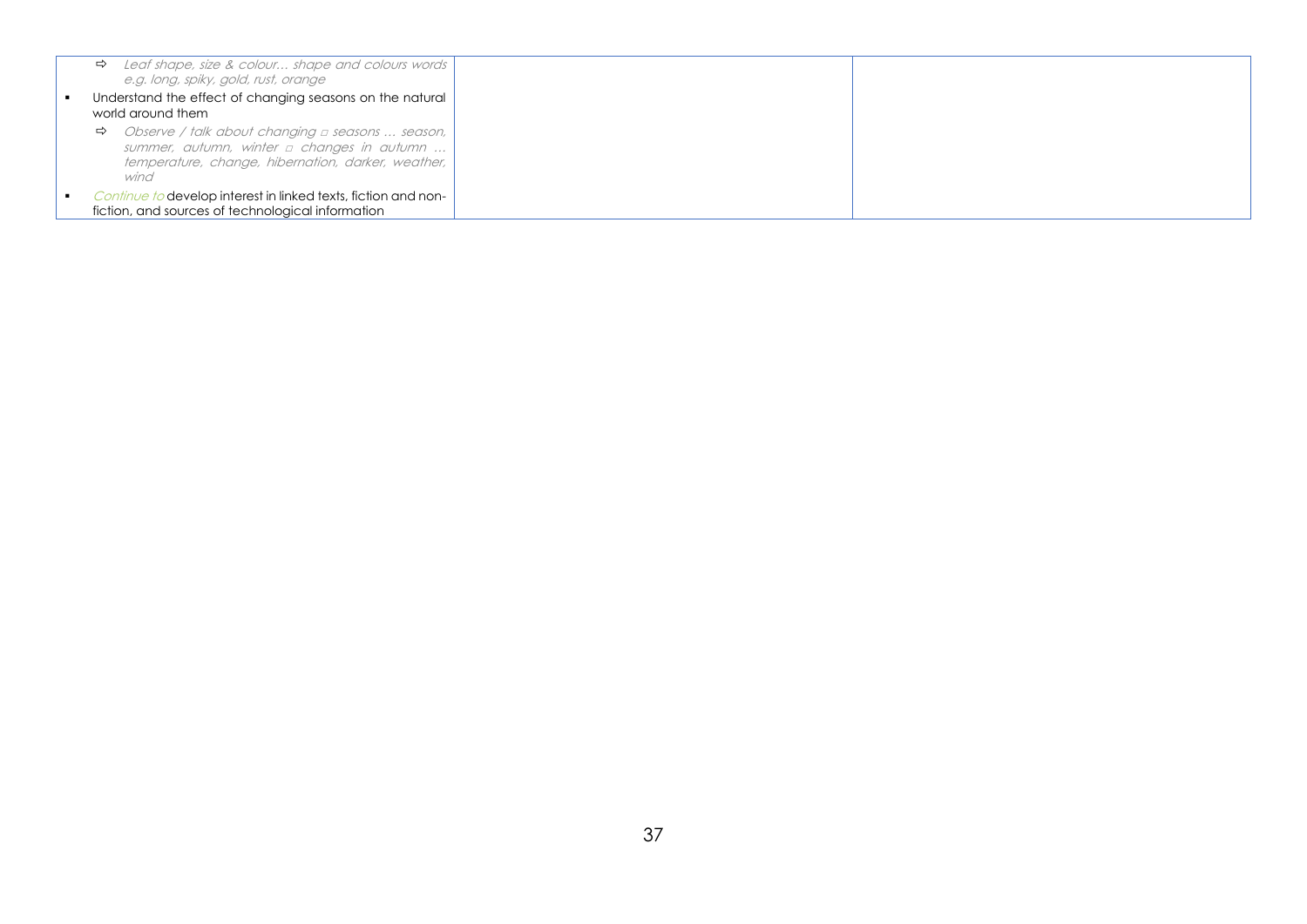### <span id="page-37-0"></span>7.7 Expressive Arts and Design • Creating with Materials • Being Expressive and Imaginative

Birth to Three Observation Checkpoints Used to assess if child is on track at Nursery baseline - taken from Development Matters (DfE, 2021) with additional Old Moat checkpoints.

#### Creating with Materials

Additional OM checkpoint – Around the age of 3: Is the child interested in making? Do they understand that materials and tools can be used to make something? This may be at the creative table, or elsewhere in the environment, including outside or at the transient art space.

#### Being Expressive and Imaginative

Additional OM checkpoint – Around the age of 3: Is the child interested In music, dance, movement, painting, drawing or transient art? Is the child engaging in pretend play, indoors or outdoors?

| <b>Learning Priorities for Nursery</b>                                                                                                                                                                                                                                                                                                                                                                                                                                                                                                                                                                                                                                                                                                                                                                                                                                                                                                                                                                                                                                                                                                                                                                                                                                                                                                                                                                                                                                                                                                                                                                                        |                                                                                                                                                                                                                                                                                                                                                                                                                                                                                                                                                                                                                                                                                                                                                                                                                                                                                                                                                                                                                                                                                                                                                                                                                                                                                                              |                                                                                                                                                                                                                                                                                                                                                                                                                                                                                                                                                                                                                                                                                                                                                                                                                                                                                                                                                                                                                                                                                                                                                                                                                                                                                                                                                                                                                                          |  |  |
|-------------------------------------------------------------------------------------------------------------------------------------------------------------------------------------------------------------------------------------------------------------------------------------------------------------------------------------------------------------------------------------------------------------------------------------------------------------------------------------------------------------------------------------------------------------------------------------------------------------------------------------------------------------------------------------------------------------------------------------------------------------------------------------------------------------------------------------------------------------------------------------------------------------------------------------------------------------------------------------------------------------------------------------------------------------------------------------------------------------------------------------------------------------------------------------------------------------------------------------------------------------------------------------------------------------------------------------------------------------------------------------------------------------------------------------------------------------------------------------------------------------------------------------------------------------------------------------------------------------------------------|--------------------------------------------------------------------------------------------------------------------------------------------------------------------------------------------------------------------------------------------------------------------------------------------------------------------------------------------------------------------------------------------------------------------------------------------------------------------------------------------------------------------------------------------------------------------------------------------------------------------------------------------------------------------------------------------------------------------------------------------------------------------------------------------------------------------------------------------------------------------------------------------------------------------------------------------------------------------------------------------------------------------------------------------------------------------------------------------------------------------------------------------------------------------------------------------------------------------------------------------------------------------------------------------------------------|------------------------------------------------------------------------------------------------------------------------------------------------------------------------------------------------------------------------------------------------------------------------------------------------------------------------------------------------------------------------------------------------------------------------------------------------------------------------------------------------------------------------------------------------------------------------------------------------------------------------------------------------------------------------------------------------------------------------------------------------------------------------------------------------------------------------------------------------------------------------------------------------------------------------------------------------------------------------------------------------------------------------------------------------------------------------------------------------------------------------------------------------------------------------------------------------------------------------------------------------------------------------------------------------------------------------------------------------------------------------------------------------------------------------------------------|--|--|
| Autumn                                                                                                                                                                                                                                                                                                                                                                                                                                                                                                                                                                                                                                                                                                                                                                                                                                                                                                                                                                                                                                                                                                                                                                                                                                                                                                                                                                                                                                                                                                                                                                                                                        | Spring                                                                                                                                                                                                                                                                                                                                                                                                                                                                                                                                                                                                                                                                                                                                                                                                                                                                                                                                                                                                                                                                                                                                                                                                                                                                                                       | Summer                                                                                                                                                                                                                                                                                                                                                                                                                                                                                                                                                                                                                                                                                                                                                                                                                                                                                                                                                                                                                                                                                                                                                                                                                                                                                                                                                                                                                                   |  |  |
| <b>Creating with Materials</b><br><b>Begin to explore different materials and textures</b><br>Free exploration - collage<br>$\Rightarrow$<br>Introduction to glue to join  spread / press<br>Create: $\Box$ lines $\Box$ circles<br>Range of different media<br>⇨<br>Explore printing  printing / down / up / still<br>Hands / fingers / feet<br>$\Rightarrow$<br>Leaves<br>$\Rightarrow$<br>Create enclosed shapes to represent self (range of media)<br>Body / Face  key features / circle / line<br>$\Rightarrow$<br><b>Begin to explore colour</b><br>$\blacksquare$<br>Free exploration<br>$\Rightarrow$<br>Self-portraits<br>Autumn / Christmas<br>$\Rightarrow$<br><b>Being Expressive and Imaginative</b><br><b>Begin to take part in pretend play</b><br>Imitate home experiences (home corner)<br>$\Rightarrow$<br>Imitate life experiences linked to different seasons<br>$\Rightarrow$<br>Celebrations: Birthday party  cards / presents<br>$\Rightarrow$<br>Begin to create own small world scenes linked to interest<br><b>Begin to create simple stories using small world</b><br>Imitate own experiences (my home / nursery)<br>$\Rightarrow$<br>Autumn walk  people, trees, animals<br>$\Rightarrow$<br>Listen with increased attention to sounds<br>Tune into body percussion sounds  body parts<br>$\Rightarrow$<br>Begin to move to a steady beat  beat / march<br>$\Rightarrow$<br>Sing and remember some simple rhymes and songs<br>Play instruments with increasing control<br>Free exploration of musical instruments<br>$\Rightarrow$<br>Learn to play: $\Box$ tapping $\Box$ banging $\Box$ shaking | <b>Creating with Materials</b><br>Explore different materials freely and <i>begin to</i> develop own<br>ideas about how to use them and what to make<br>Continue to explore different textures<br><b>Begin to join different materials</b><br><b>Begin to create closed shapes to represent objects</b><br><b>Begin to draw with increasing detail</b><br>Use drawing to represent ideas like movement<br>Begin to show different emotions in drawings and paintings,<br>like happiness, sadness, fear etc.<br><b>Begin to explore colour mixing.</b><br><b>Being Expressive and Imaginative</b><br><b>Begin to respond to what they have heard, expressing their</b><br>thoughts and feelings.<br><i>Begin to</i> remember and sing entire songs.<br>Begin to sing the pitch of a tone sung by another person<br>$\blacksquare$<br>('pitch match').<br><i>Begin to sing the melodic shape (moving melody, such as</i><br>up and down, down and up) of familiar songs.<br>Play instruments with increasing control to express their<br>$\blacksquare$<br>feelings and ideas.<br>Take part in simple pretend play and <i>begin to</i> use an object<br>to represent something else<br>Begin to develop complex stories using small world<br>equipment<br>Begin to make imaginative and complex 'small worlds' | <b>Creating with Materials</b><br>Develop their own ideas and decide which materials to use<br>$\blacksquare$<br>to express them<br>Explore different textures<br>$\blacksquare$<br>Join different materials<br>$\blacksquare$<br>Create closed shapes with continuous lines, and begin to<br>use these shapes to represent objects.<br>Draw with increasing complexity and detail<br>$\blacksquare$<br>Use drawing to represent ideas like movement or loud<br>noises.<br>Show different emotions in their drawings and paintings, like<br>happiness, sadness, fear etc.<br>Explore colour and colour mixing.<br>$\blacksquare$<br><b>Being Expressive and Imaginative</b><br>Respond to what they have heard, expressing their<br>$\blacksquare$<br>thoughts and feelings.<br>Remember and sing entire songs.<br>$\blacksquare$<br>Sing the pitch of a tone sung by another person ('pitch<br>match').<br>Sing the melodic shape (moving melody, such as up and<br>$\blacksquare$<br>down, down and up) of familiar songs.<br>Play instruments with increasing control to express their<br>٠<br>feelings and ideas.<br>Create their own songs, or improvise a song around one<br>they know<br>Take part in simple pretend play using an object to<br>represent something else even though they are not similar<br>Develop complex stories using small world equipment Make<br>$\blacksquare$<br>imaginative and complex 'small worlds' |  |  |

Nursery Observation Checkpoints Used to assess throughout Nursery and at baseline for Reception new starter pupils- taken from Development Matters (DfE, 2021) with additional Old Moat checkpoints.